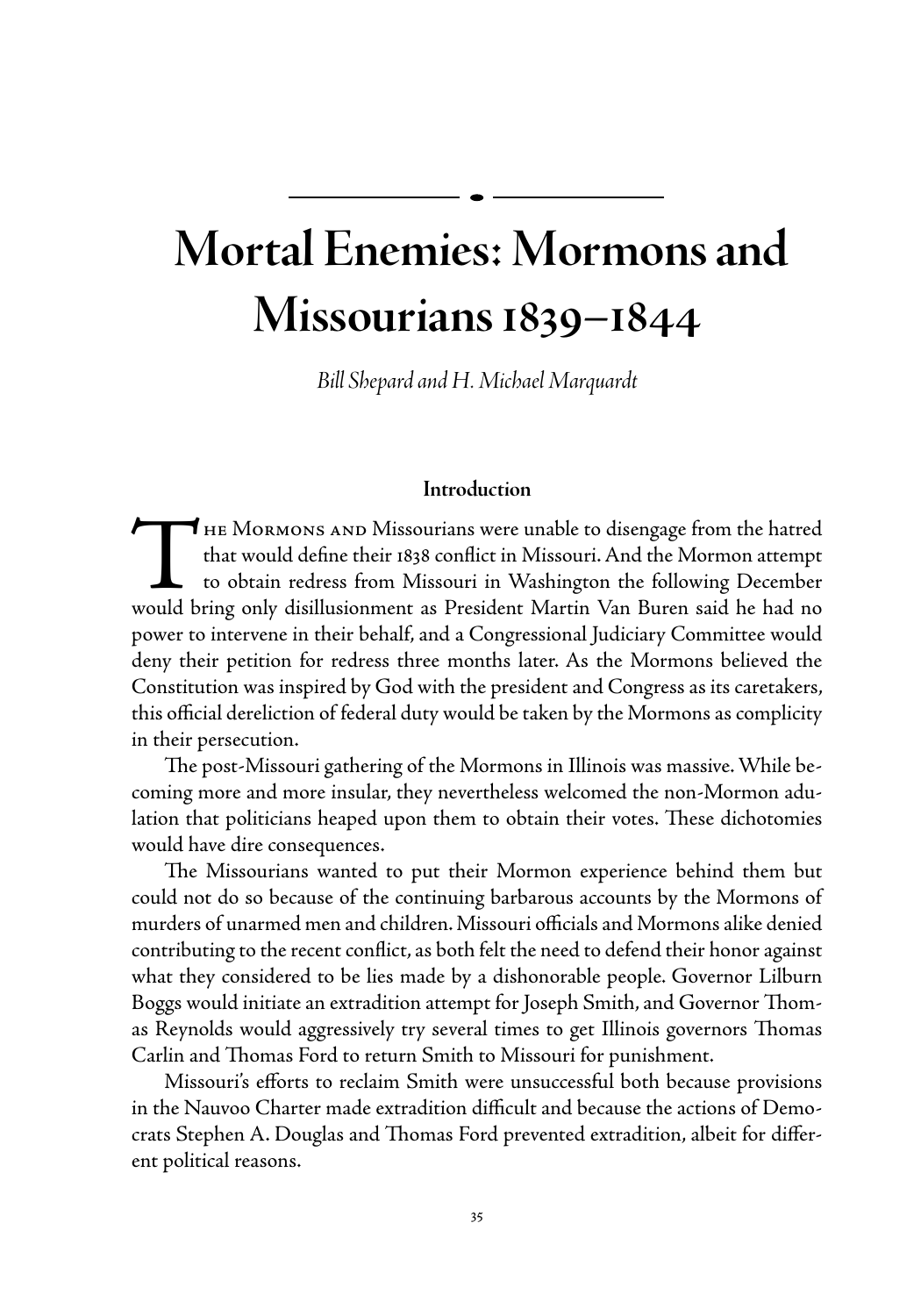The most dramatic extradition attempt came in June 1843 when Smith and his family were visiting with Emma's sister, Elizabeth Hale Wasson, near Dixon, Illinois, in Lee County, over 150 miles northeast of Nauvoo. After being arrested by a Missouri sheriff and a sheriff from Carthage, Illinois, Smith managed to obtain a writ of *habeas corpus*, which prevented a swift extradition. He also engaged the services of Cyrus Walker, a highly capable Whig lawyer who was campaigning nearby for the United States Congress. Desperation led to a "Devil's bargain" in which Smith promised Walker his vote in the August 1843 election in exchange for his legal defense. Politicians of both parties believed this promise guaranteed the Mormon vote to the Whig candidate. The trial was adjudicated before the Nauvoo municipal court, and after a three-hour speech by Walker, Smith was released from custody. After Governor Ford was pressured to use the Illinois militia to capture Smith, a deal was made by a Ford representative and a leading Hancock County Democrat that the militia would not be used if the Mormons voted for Walker's democratic opponent Joseph P. Hoge. On August 6, 1843, Smith told the assembled Mormons he would keep his promise and vote for Cyrus Walker. He explained, however, that his brother Hyrum had a testimony that the Mormons should vote for Joseph Hoge and advised that Hyrum's spiritual enlightenment be followed. The Mormon vote propelled Joseph Hoge to victory in the election.

This article will document the hateful relationship between the Mormons and Missourians from April 1839, when Joseph Smith and his companions left Liberty Jail, until the suicide of Missouri Governor Thomas Reynolds in February 1844. But this clash of cultures is only part of the story. The pandering by the Democrats and Whigs for Mormon votes is equally important.

\* \* \*

The four-month incarceration in Liberty Jail ended on April 6, 1839, when Joseph Smith, Lyman Wight, Caleb Baldwin, Hyrum Smith, and Alexander McRae begin a two-day walk under tight security to Gallatin, Missouri, to undergo a preliminary investigation. Judge Austin A. King and the anti-Mormon jury were portrayed in the LDS *History of the Church* as "being drunk together."1 Historian Alex Baugh described the twenty men who composed the grand jury as "a sad group of frontier characters," three of whom had participated in the Hawn's Mill massacre the previous October 30.<sup>2</sup> The trial judge was Thomas C. Burch, who had prosecuted the

<sup>1.</sup> See the accusation that both the grand jury and Judge Austin A. King were drunk and disorderly in Joseph Smith, et al, *History of the Church of Jesus Christ of Latter-day Saints, ed.* B. H. Roberts, 7 vols., 2d ed. rev. (Salt Lake City: Deseret Book, 1978), 3:309–10. Cited hereafter as Smith, *History of the Church*.

<sup>2.</sup> Alex Baugh, "'We Took a Change of Venue to Illinois': The Gallatin Hearing and the Escape of Joseph Smith and the Mormon Prisoners, from Missouri, April 1839," in Susan Easton Black and Richard E. Bennett, eds., *A City of Refuge: Quincy, Illinois* (Salt Lake City: Millennial Press, 2000), 37.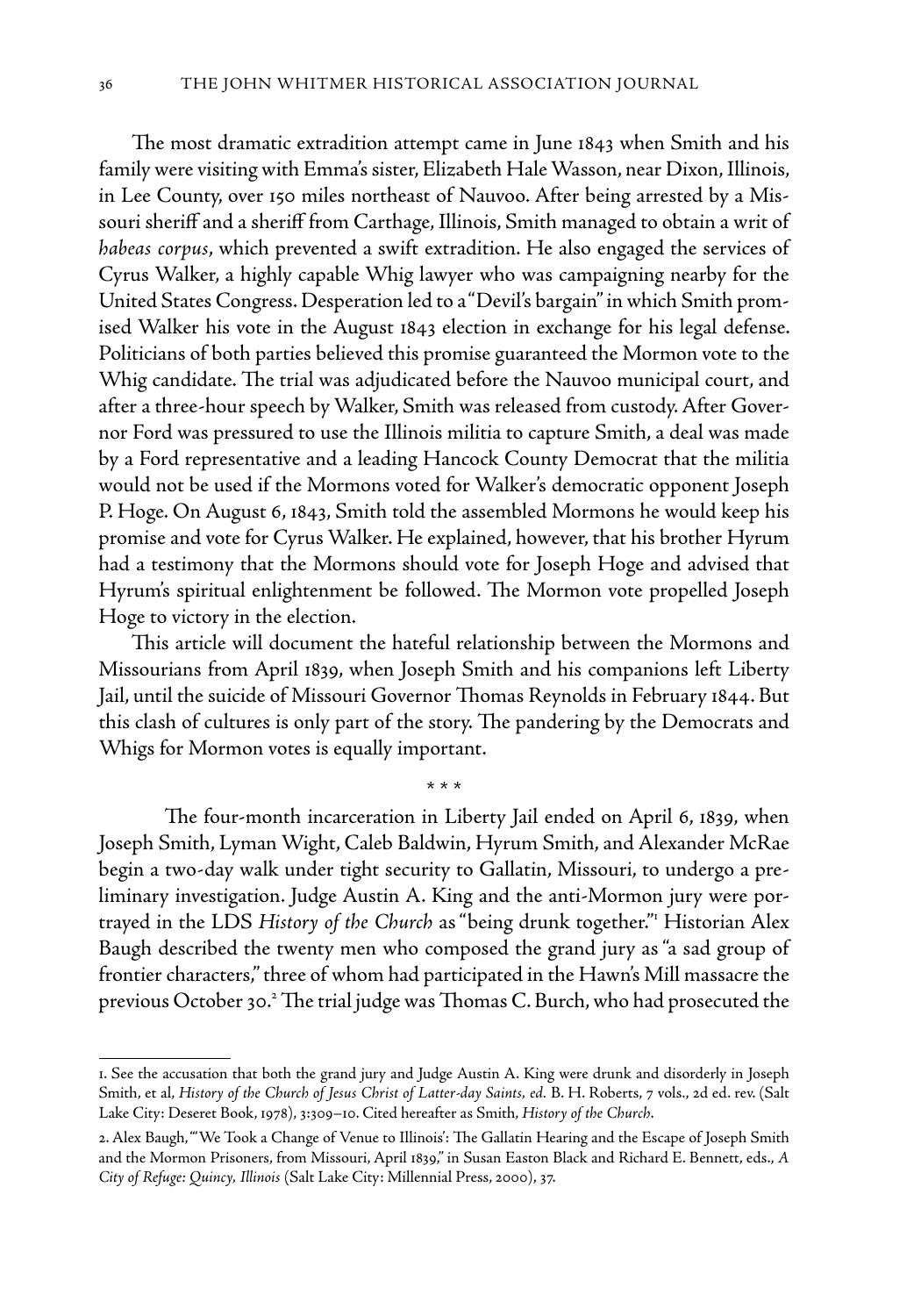Richmond hearings<sup>3</sup>—his objectivity was questioned by the Mormons. Apparently Burch was aware that the Missouri legislature, at the urging of Mormon lawyers,<sup>4</sup> had granted the Mormons a "petition changing venue to Boone County." Nevertheless, the investigation continued with the Mormons being indicted for "murder, treason, burglary, arson, larceny, theft, and stealing." After the indictments were presented, the court complied with the "legislative directive" and turned the Mormon prisoners over to the Daviess County sheriff for transfer to Boone County.<sup>5</sup>

The Mormons left Gallatin on April 12 under the supervision of Daviess County sheriff William Morgan and guards William Bowman, John Brassfield, John Pope, and Wilson McKinney. The Mormons were in a two-horse wagon with the guards mounted on horseback. On the evening of April 16 near Yellow Creek in Chariton County, it became apparent that the prisoners would be allowed to escape. Joseph Smith said: "The second evening after our departure the guard got intoxicated, we thought it a favorable opportunity to make our escape."6 Historian Donna Hill reconstructed the chain of events and said, "the sheriff showed them the mittimus, which was made without date or signature. He said he had been told not to show it and never to reach Boone [County]."7 Lyman Wight, in an affidavit presented to the Nauvoo municipal court on July 1, 1843, said Sheriff Morgan showed him the mittimus and explained it "had neither day or date to it, and said the inhabitants of Daviess county would be surprised that the prisoners had not left them sooner; and said he, 'By G—, I shall not go much further.'" Wight added "the guards took a spree, [drinking] while the balance helped us to mount our horses, which we purchased of them, and for which they were paid."8 In the same venue, Hyrum Smith testified he was also shown the unsigned and undated mittimus and was told by Sheriff Morgan that Judge Birch never told him to deliver the captives to Boone County. After Morgan said he was going to bed, he added: "you [Mormons] may do as you have a mind to."9

<sup>3.</sup>See Stephen C. LeSueur, "'High Treason and Murder': The Examination of Mormon Prisoners at Richmond, Missouri, in November 1838," *BYU Studies* 26, no. 2 (Spring 1986): 3–30.

<sup>4.</sup> See Roger D. Launius, *Alexander William Doniphan: Portrait of a Missouri Moderate* (Columbia: University of Missouri Press, 1997), 70.

<sup>5.</sup> Edwin Brown Firmage and Richard Collin Mangrum, *Zion in the Courts: A Legal History of the Church of Jesus Christ of Latter-day Saints, 1830–1900* (Urbana, Illinois: University of Illinois Press, 1988), 77.

<sup>6. &</sup>quot;Extract. From the Private Journal of Joseph Smith Jr.," *Times and Seasons* 1, no. 1 (November 1839): 7. Also cited in Karen Lynn Davidson, David J. Whittaker, Mark Ashurst–McGee, and Richard L. Jensen, eds., *Histories, Volume 1: Joseph Smith Histories, 1832–1844* (Salt Lake City: Church Historian's Press, 2012), 483.

<sup>7.</sup> Donna Hill, *Joseph Smith: The First Mormon* (Midvale, UT: Signature Books, 1977), 255.

<sup>8. &</sup>quot;Testimony of Lyman Wight," Smith, *History of the Church* 3:449.

<sup>9. &</sup>quot;Testimony of Hyrum Smith.," Ibid. 3:423. Mark A. Scherer, *The Journey of a People: The Era of Restoration, 1820–1844* (Independence, MO: Community of Christ Seminary Press, 2013), 337, wrote: "No one knows whether they actually escaped or were simply released. But Joseph Smith III, in his memoirs, recalled a visit from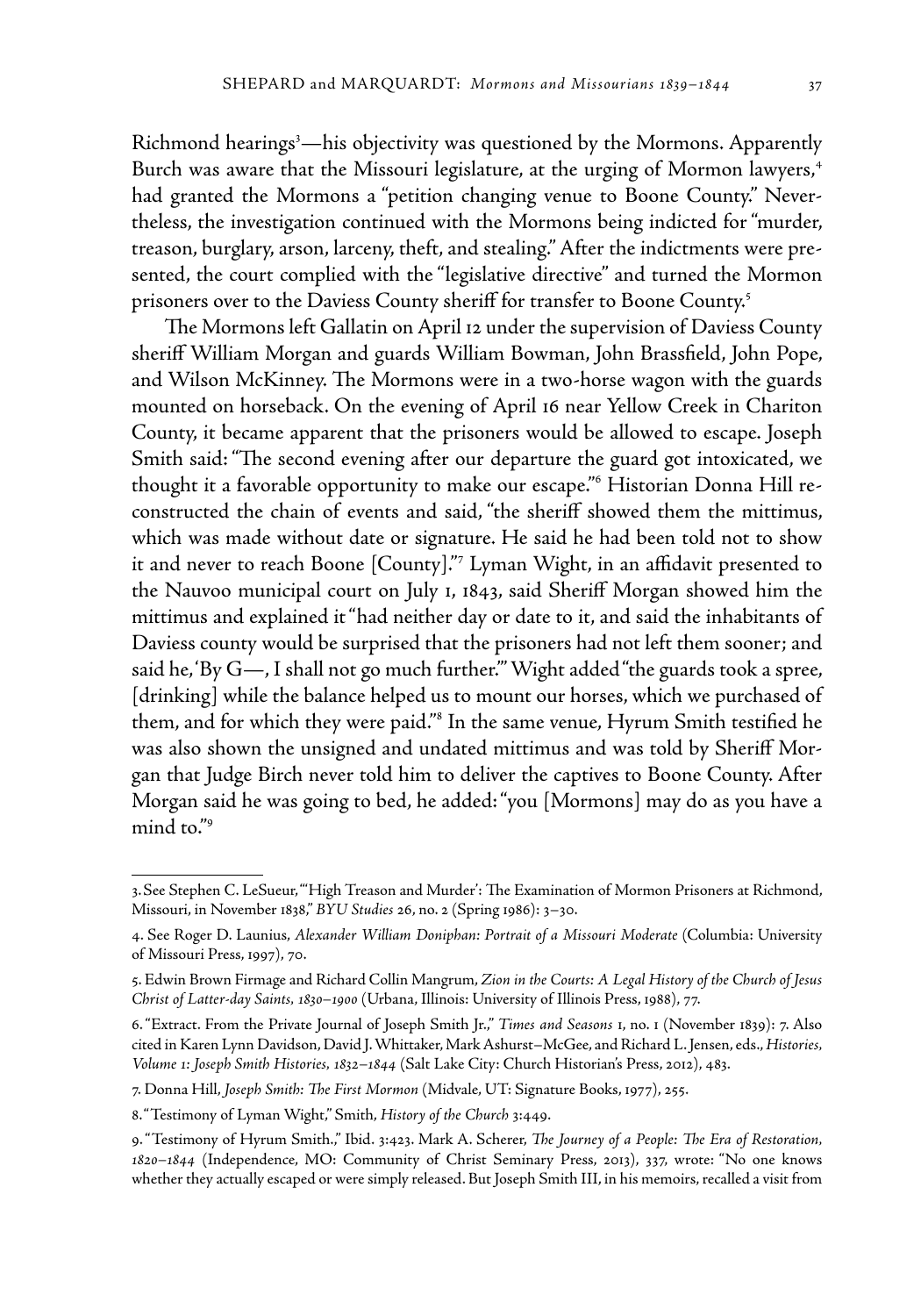According to the 1882 *History of Daviess County, Missouri*, Sheriff Morgan and ex-Sheriff Bowman were brutalized by citizens of Gallatin after they reported the prisoners had escaped. Believing the Mormons had paid for their release, they "rode the sheriff on a rail and Bowman [was] dragged over the square by the hair of his head."10 Significantly, Sheriff Morgan filed a statement that on July 6, 1839, that Joseph Smith and the four other Mormons had escaped without his "connivance concent or negligence."<sup>11</sup> Historian Roger Launius concluded the fact that the Mormons had not been pursued lent "credence to the idea that state officials allowed them to get away, ending the whole unpleasant episode."12 Historian Robert Bruce Flanders also acknowledged that the Mormons had been allowed to escape but profoundly added that the act should not "be confused as a grant of amnesty."<sup>13</sup>

After six days, the five "escapees" safely arrived at Quincy, Illinois. They arrived as area residents were conducting a program of humanitarian relief to provide, food, clothing, shelter, and employment for the many traumatized and desperate Mormons who had recently been driven from Missouri.14 Within days of Joseph Smith's April 22nd arrival, the process of land purchase began. By September 1839 the Mormons had settled a beautiful area on a horseshoe bend in the Mississippi River some fiftyseven miles north of Quincy. The tiny settlement, located near the head of the Des Moines rapids, would soon be renamed Nauvoo. Hancock County had roughly five thousand residents at the time the Mormon refugees began arriving.Robert Flanders described the area as "on the road to nowhere and stagnant."15 Historian Donald Q. Cannon explained that by the end of 1839 the Mormons "had successfully fled from

two men at Nauvoo, Illinois, who demanded eight hundred dollars and the replacement of a horse as payment for the escape, suggesting the prisoners had bribed the guards." See Alex Baugh's convincing account in "We Took a Change of Venue to Illinois," 42–48, that the Mormons negotiated a monetary settlement with the guards. Ebenezer Robinson in "Items of Personal History of the Editor," *Return* 2, no. 4 (April 1890): 243, remembered "a few weeks" after the arrival of Joseph and Hyrum Smith at Quincy, Illinois, he witnessed "the sheriff at Quincy, making Joseph Smith, jr., a friendly visit, and received pay for the horses."

<sup>10.</sup> *The History of Daviess County, Missouri* (Kansas City: Birdsall and Dean, 1882), 206.

<sup>11.</sup> Statement of William Morgan in Stanley B. Kimball, "Missouri Mormon Manuscripts in Selected Societies," *BYU Studies* 14, no. 4 (Summer 1974): 470–72.

<sup>12.</sup> Launius, *William Alexander Doniphan*, 71.

<sup>13.</sup> Robert Bruce Flanders, "Dream and Nightmare: Nauvoo Revisited," in F. Mark McKiernan, Alma R. Blair and Paul Edwards, eds., *The Restoration Movement: Essays in Mormon History* (Independence, MO: Herald House, 1979), 143. For an overview of how Missourians justified the expulsion of the Mormons, see Leland H. Gentry and Todd M. Compton, *Fire and Sword: A History of the Latter-day Saints in Northern Missouri, 1836–39*  (Salt Lake City: Greg Kofford Books, 2011), 485–546.

<sup>14.</sup> Articles in Black and Bennett, *A City of Refuge: Quincy, Illinois,* are excellent on the Mormon exodus from Missouri and on their acceptance and assistance by the compassionate people in the greater Quincy, Illinois area.

<sup>15.</sup> Flanders, "Dream and Nightmare," 153.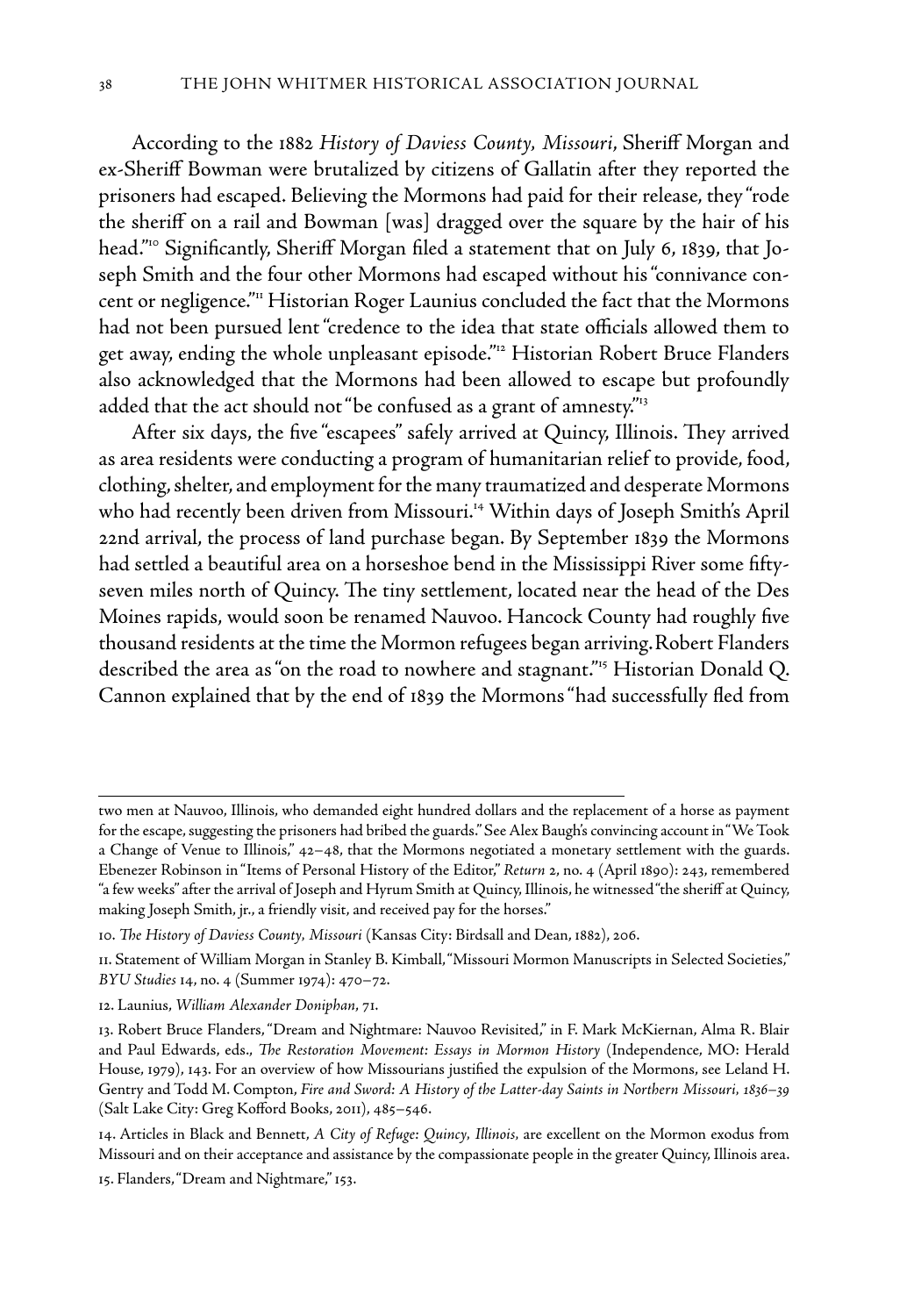Missouri, identified a location for gathering in Illinois, purchased land, organized the Church in the area and constructed several buildings."16

The thousands of Mormons who flocked to Nauvoo were essentially from the northern states. Thus, their establishment of a theocratic society was foreign to the "old settlers" who were imbued with the Jacksonian philosophy of political and religious independence. Robert Flanders explained that frontier settlers did not like large-group immigration, as it often led to "provincial and parochial distinctions."<sup>17</sup> In this sense, the population the Mormons encountered in Illinois's Hancock and Adams Counties as well as the Iowa Territory would have been suspicious, as rumor and printed matter had labeled the newcomers as religious fanatics. When many non-Mormons encountered the Mormon post-Missouri insularity, their fears became realized. Such religious and cultural differences on the frontier invited conflict. Historian Susan Easton Black has reported that the Nauvoo population grew from 100 in 1839 "to about 4,000 in 1842, rose to about 12,000 in 1844, and stood at about 11,000 in 1845."18

It was in this initial period of draining swamps, confronting poverty and sickness, keeping the church financially solvent, and supervising the building of the new Mormon community that Joseph Smith felt the necessity to obtain redress from the state of Missouri. Historian Richard Lyman Bushman said that Smith wanted to stimulate the federal government to "conduct an inquiry and judge for itself " on the Mormon question<sup>19</sup> since the Mormons believed that the Constitution had been inspired of God and guaranteed protection to all citizens.<sup>20</sup>

A considerable portion of the letter written by Joseph and Hyrum Smith, Lyman Wight, Caleb Baldwin, and Alexander McRae in Liberty Jail, on March 20, 1839, would not be printed in sections 121–123 in the LDS D&C. In this excluded portion the Constitution would be referred to in endearing terms as "a glorious standard" that was "founded in the wisdom of God." Accordingly, many Mormons reasoned that the United States Government, the administrators of the document, would compel Missouri officials to redress their losses. Their intent was signaled by the suggestion in LDS D&C 123:1–5 that the Mormons assemble "knowledge of all the sufferings and abuses put upon them by the people of this State [Missouri]," to include both personal losses and libelous publications."<sup>21</sup>

<sup>16.</sup> Donald Q. Cannon, "The Founding of Nauvoo," in Larry C. Porter and Susan Easton Black, eds., *The Prophet Joseph Smith: Essays on the Life and Mission of Joseph Smith* (Salt Lake City: Deseret Book, 1988), 250.

<sup>17.</sup> Robert Bruce Flanders, *Nauvoo: Kingdom on the Mississippi* (Urbana: University of Illinois Press,1975), 19–21.

<sup>18.</sup> Susan Easton Black, "How Large Was the Population of Nauvoo?," *BYU Studies* 35, no. 2 (1995): 93.

<sup>19.</sup> Richard Lyman Bushman, *Joseph Smith: Rough Stone Rolling* (New York: Alfred A. Knopf, 2005), 390.

<sup>20.</sup> See LDS D&C 101:77–80 and RLDS D&C 98:10e–h.

<sup>21.</sup> Smith, *History of the Church*, 3:302.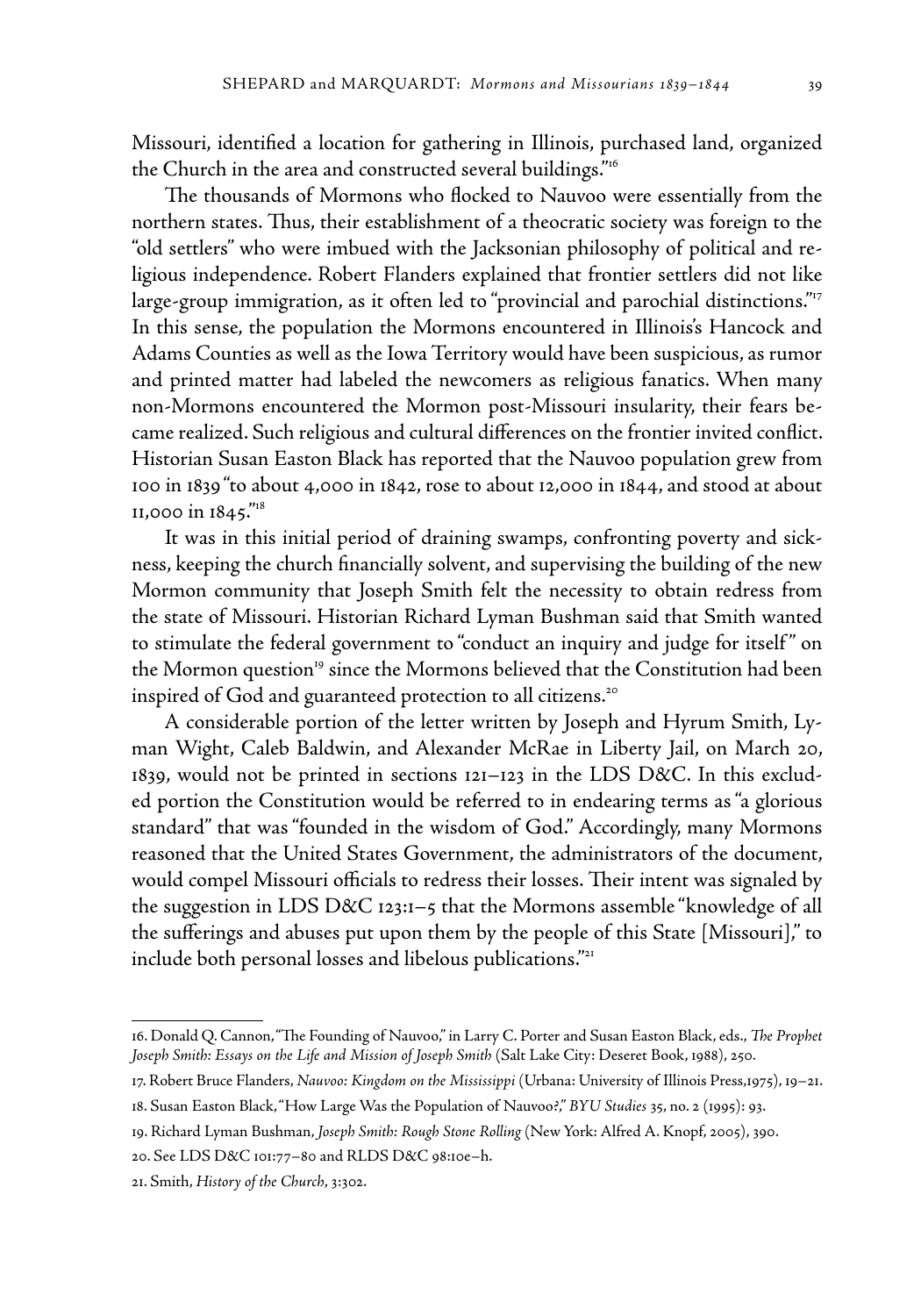The first number of the *Times and Seasons*, edited by Don Carlos Smith and Ebenezer Robinson at Commerce (later named Nauvoo), contained an excerpt from Joseph Smith's journal which blamed "the authorities" of Missouri for persecution of the Mormons and maintained: "the blood of the innocence, even of *children*, cry for vengeance upon them." Smith rhetorically asked if the citizens "of this vast republic" would tolerate "the hearts of widows, orphans and patriots, to be broken, and their wrongs left without redress?" Responding in the negative, he invoked the "genius" of the constitution to awaken American patriotism "to stop this unlawful and unholy procedure; and pray that God may defend this nation from the dreadful effects from such outrages."<sup>22</sup>

Joseph Smith, Sidney Rigdon, Elias Higbee, and Orrin P. Rockwell left Nauvoo on October 29, 1839, for Washington "to lay before the Congress of the United States, the grievances of the Saints while in Missouri."23 Dr. Robert D. Foster joined the group in route and nursed Rigdon, who was ill with malaria. He and Rockwell would remain in Ohio with Rigdon while Smith and Higbee hastened to Washington. Arriving on November 28, the two obtained their short audience with President Martin Van Buren the following day. The standard account, an excerpt from a December 5 letter by Joseph Smith and Elias Higbee to church leaders, reported president Van Buren saying, "what can I do? I can do nothing for you,—if I do anything, I shall come in contact with the whole State of Missouri."24

While Smith was seeking redress, the serialized publication of Parley P. Pratt's "A History, of the Persecution, of the Church of Jesus Christ, of Latter Day Saints in Missouri" began in the December *Times and Seasons*. It would be the lead item in monthly issues through October  $1840.^{25}$ 

Departing Washington on December 21,Smith traveled to visit the Mormons in Philadelphia, leaving Elias Higbee to carry on the battle in Washington. With the assistance of Illinois senator John Young, Higbee was able to argue the Mormons' case before a joint committee of senators and representatives. His effort was vigorously counterattacked by the Missouri members of Congress, who blamed the disturbances on the Mormons. Using the issue of "state's rights," this counterargument

<sup>22. &</sup>quot;Extract From the Private Journal of Joseph Smith Jr.," *Times and Seasons* 1, no. 1 (November 1839): 9, emphasis retained.

<sup>23.</sup> See Clark V. Johnson, ed., *Mormon Redress Petitions: Documents of the 1833–1838 Missouri Conflict* (Provo, UT: Religious Studies Center, Brigham Young University, 1992).

<sup>24.</sup> Joseph Smith Jr. and Elias Higbee to Hyrum Smith and High Council, December 5, 1839, LDS Church History Library, Salt Lake City, Utah. Firmage and Mangrum, in *Zion in the Courts*, 81, said, "But from the time of *Barton v The Mayor and City Council of Baltimore* in 1833 (US 32:243), the Supreme Court held that the Bill of Rights, including the First Amendment, was a limitation only upon the Federal Government. Van Buren's forbearance, therefore, was constitutionally sound."

<sup>25.</sup> See Todd Compton's examination of Pratt's History in A *History of the Latter-day Saints in Northern Missouri*, 569–70.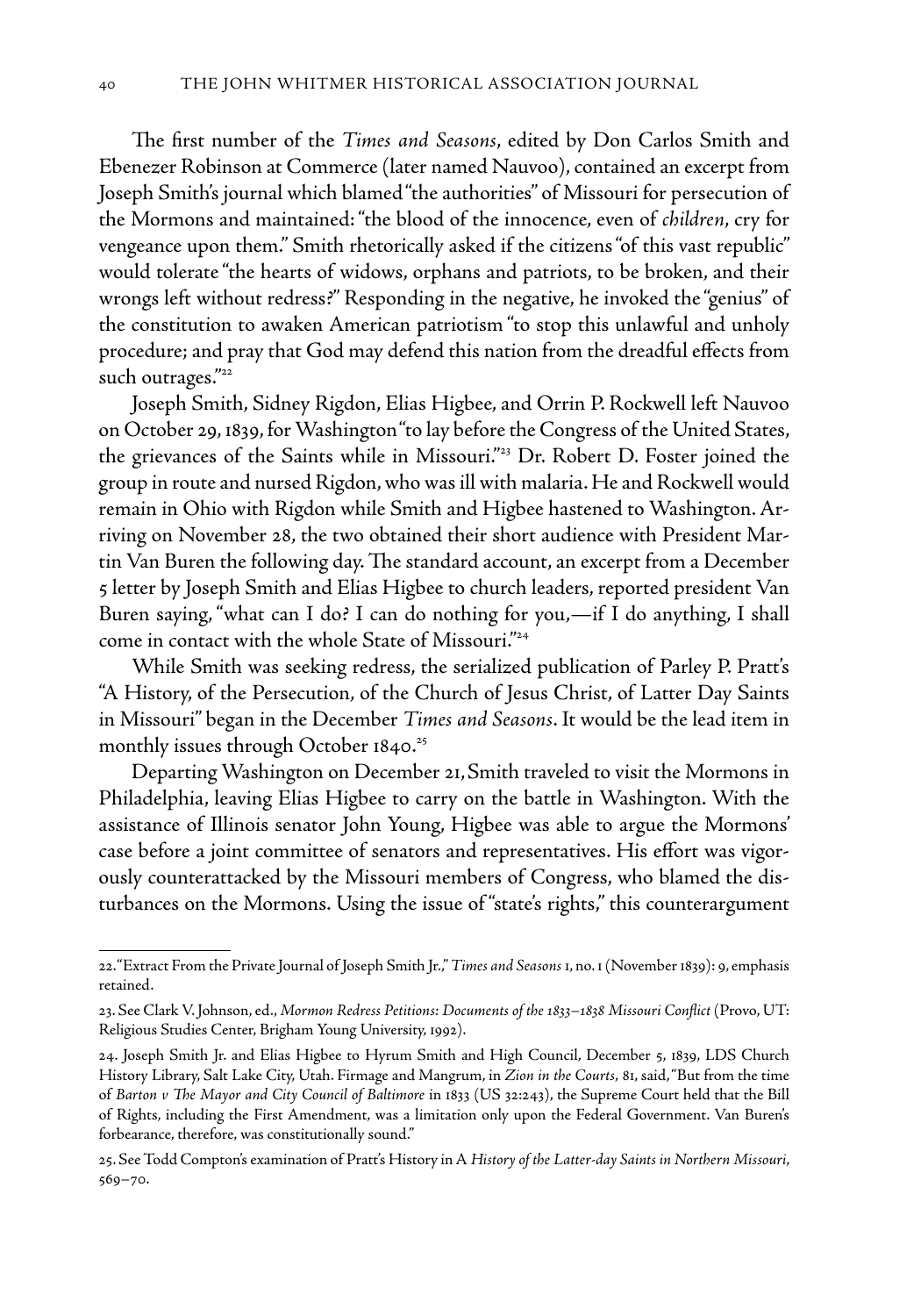dashed Mormon hopes for redress. The Judiciary Committee thus ruled against the Mormons on March 4 and advised that they seek redress instead in Missouri  $conerts.<sup>26</sup>$ 

Historian Marvin S. Hill has said that the Mormons' failure to obtain concessions from federal officials made the Mormons believe they were "culpable."<sup>27</sup> Historian Kenneth W. Winn has added: "Members of the church became obsessed with the wrongs they had suffered, and in their circumscribed world, their sense of injury remained ever fresh, reverberating from the pulpit to the flock and back again, coloring all of their subsequent thought and action."<sup>28</sup>

Smith arrived back at Nauvoo on March 4.<sup>29</sup> Venting his frustration, he complained that "personal clamor and personal aggrandizement" had characterized the politicians he encountered in Washington. Concerning Van Buren, he said, "may he never be elected again to any office of trust or power." He added that "visions of the Almighty" foretold "the end of this nation" if it continued to abuse its citizens.<sup>30</sup> On April 7, the second day of general conference, a resolution was passed which defiantly proclaimed that the actions of the judiciary committee were unconstitutional and subversive.<sup>31</sup>

In late April a visitor from Montrose, Iowa, presumably David W. Kilbourne,<sup>32</sup> was given a tour of Nauvoo along with a personal interview with Joseph Smith. He reported on the encounter as follows:

Before he had heard the story of our wrongs, said the indignant Prophet, Mr. Van Buren gave us to understand that he could do nothing for the redress of our grievances, lest it should interfere with his political prospects in Missouri. He is not as fit, said he, as my dog, for the chair of state; for my dog will make an effort to protect his abused and insulted master, while the present chief magistrate will not so much as lift his finger to

30. Ibid., 4:89.

31. Ibid., 4:107.

<sup>26.</sup> See Firmage and Mangrum, *Zion in the Courts*, 80–83; Marvin S. Hill, *Quest for Refuge: The Mormon Flight from American Pluralism* (Salt Lake City: Signature Books, 1989), 101–3 and Scherer, *The Journey of a People*, 372–74.

<sup>27.</sup> Hill, *Quest for Refuge*, 103.

<sup>28.</sup> Kenneth H. Winn, *Exiles in a Land of Liberty: Mormons in America, 1830–1846* (Chapel Hill: The University of North Carolina Press, 1989), 156.

<sup>29.</sup> Elias Higbee wrote Joseph Smith on February 26 that the Judiciary Committee had rejected the Mormon petitions and decreed: "redress can only be had in Missouri." Smith, *History of the Church*, 4:88.

<sup>32.</sup> David Wells Kilboure (1803–75) platted the town of Montrose in 1837, ran a general store, was a Justice of the Peace, was affiliated with a New York company in selling land and was postmaster. His anti-Mormon letters in period newspapers and a biography by a son provide valuable insight into the Nauvoo period. See biographical statement by Warren A. Jennings and several letters about the Mormons in "Two Iowa Postmasters View Nauvoo: Anti-Mormon Letters to the Governor of Missouri," *BYU Studies* 11, no. 3 (Spring 1971): 275–91.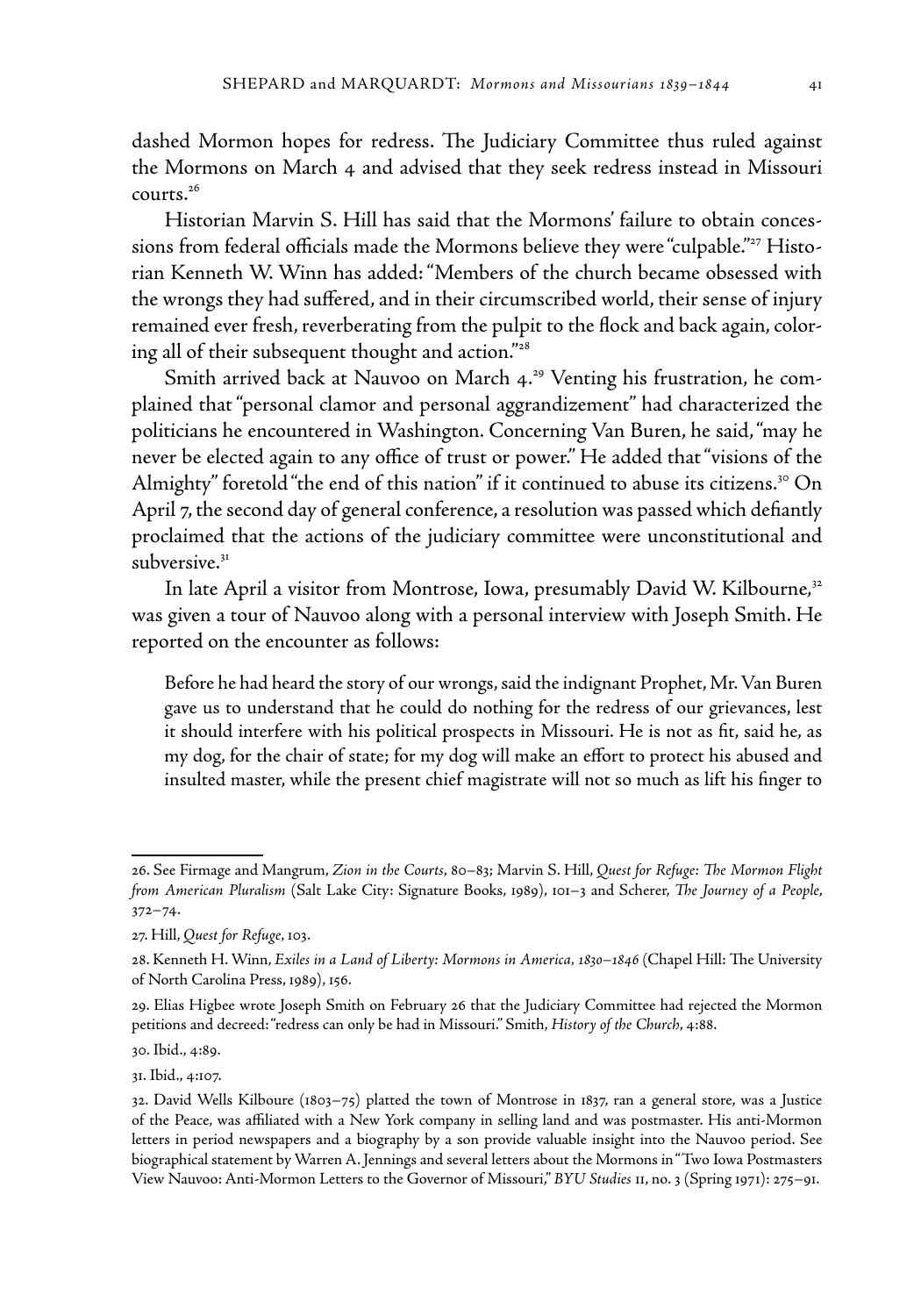relieve an oppressed and persecuted community of freemen, whose glory it has been that they were citizens of the United States.

Although the article gave valuable insight on the expansion of Nauvoo, it acknowledged the disturbing reality the Mormons "hold in their hands a fearful balance of political power," which, if misused, would: "surround our institutions with an element of danger, more to be dreaded than an armed and hundred-eyed police."33

Even as Smith was dealing with his disappointments, trouble was brewing in the Mississippi River "bottoms" some eight miles below Warsaw where it was alleged that a discovered cache of stolen property had been stolen by Mormons from Missourians. Missourians staked-out the site and captured Mormons Alanson Brown, James Allred, Benjamin Boyce, and Noah Rogers on July 7 as they approached the area. They were taken to Tully, Lewis County, Missouri, where they were "beaten, humiliated, and temporarily incarcerated."34

In retaliation, the furious Mormons drafted preambles and resolutions on July 13 alleging that Missourians had not "slaked their thirst for blood and plunder" and were determined to resume their course of persecution. Governor Lilburn Boggs was blamed for banishing "unofening thousands" without trial or evidence. Unidentified Missourians were charged with "sending their gangs of murdering banditti, and thieving brigands, to reak further vengeance and satisfy their insatiable cupidity." These accusations included the charge that the Missourians were returning to their previous strategy of concealing property and maintaining it was stolen by Mormons.35 The protests were sent to Illinois governor Thomas Carlin with the request that he intervene in their behalf with Governor Boggs of Missouri.<sup>36</sup>

The *Quincy Whig* not only printed the minutes of the Mormon meeting, preambles and resolutions, but editor Sylvester M. Bartlett $\mathrm{^{37}}$  also editorialized that three of the Mormons were actually hunting horses when they accidentally encountered

<sup>33. &</sup>quot;A Glance at the Mormons," *Boston Courier* 14 ( July 16, 1840), "From the Alexandria Gazette," no copies of the *Gazette* are extant. Republished in *The North American and Daily Advertiser* 2 ( July 22, 1840): 1, Philadelphia; *The Friend: a Religious and Literary Journal,* July 25, 1840; *The Sun,* July 28, 1840, New York City; *Supplement to the Courant* 6 (August 29, 1840): 139–40, Hartford Connecticut; and the *Quincy Whig* 3, no. 25 (October 17, 1840): 1, no. 25, Quincy, Illinois.

<sup>34.</sup> See July 13, 1840 affidavits of Alanson Brown and James Allred in *Times and Seasons* 1, no. 9 ( July 1840): 141–42, for representative denials of the kidnapped Mormons.

<sup>35.</sup> Untitled, *Times and Seasons* 1, no. 9 ( July 1840): 142–43. This was reprinted under the heading: "Public Meeting at Nauvoo," in the *Quincy Whig* 3, no. 12 ( July 18, 1840): 2.

<sup>36.</sup> Smith, *History of the Church*, 4:159–60.

<sup>37.</sup> Sylvester M. Bartlett was editor for a Galena, Illinois, newspaper before becoming editor of the *Quincy Whig*  in mid-1838, remaining so until his death in1851. An 1882 Quincy history stated: "Mr. Bartlett was a practical printer, and as editor soon attained the highest rank, for both courage and talent. He is remembered by the old Whigs of the County with undying affection." His editorials reflected his fierce conservative beliefs. See Henry Asbury, *Reminiscences of Quincy, Illinois—Containing Historical Evens, Antecedents, Matters Concerning Old Settlers, and Old Times Etc.* (Quincy, IL: D. Wilcox and Sons, Printers, 1882), 75.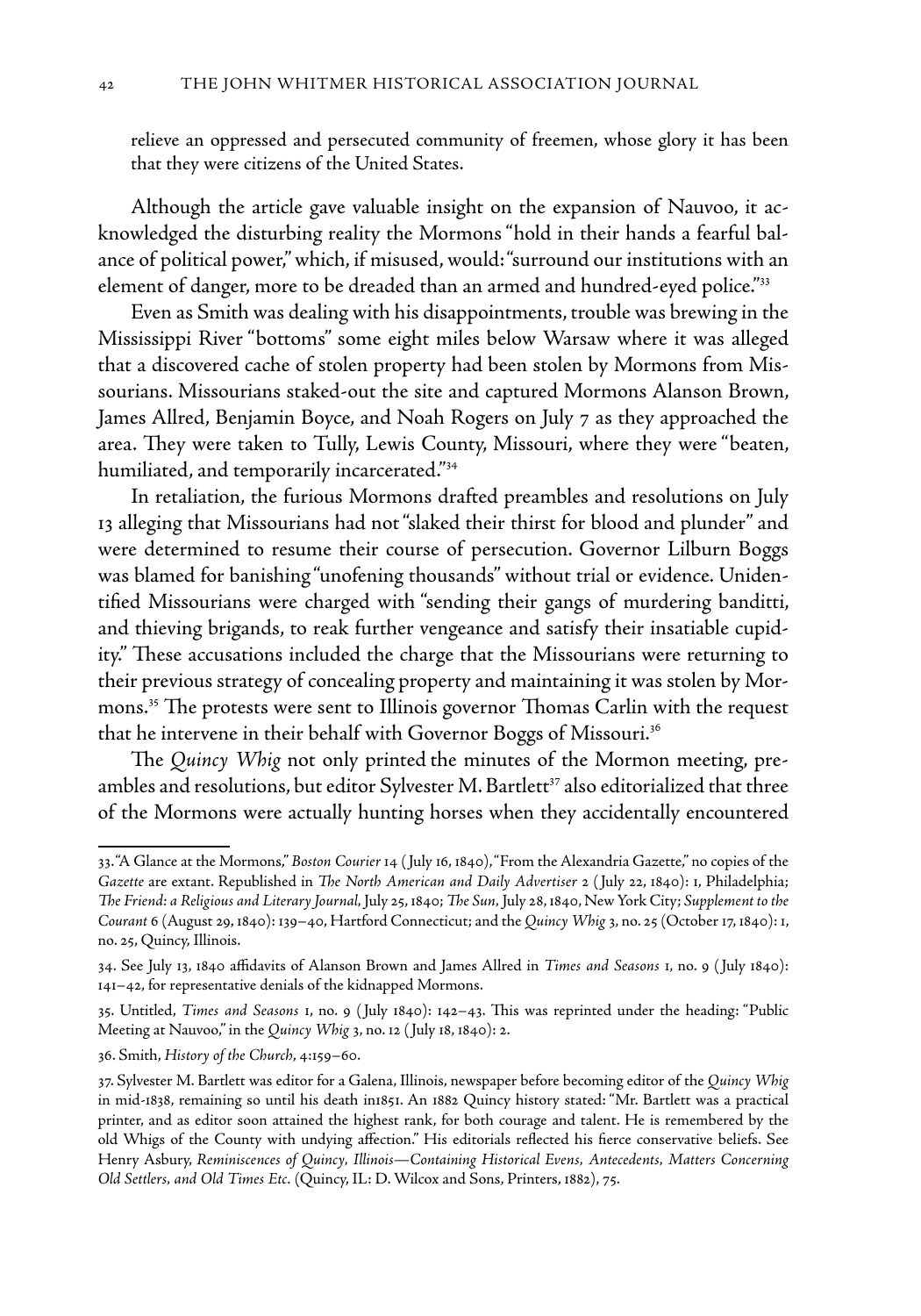the Missourians. One of the Mormon "victims" was described as a "very respectable old gentleman, whose gray hairs should have protected him from insult." Bartlett graphically described the torture administered to the Mormons and added that he was encouraged by reports that Governor Carlin would ask the Missouri governor to extradite the kidnappers to Illinois for judgment.<sup>38</sup>

In essence, Bartlett, a Whig editor, was attacking the democratic governor of Missouri and asking the democratic governor of Illinois to intervene in favor of the Mormons whose votes the Whigs were coveting. Such behavior was not unusual in mid-nineteenth-century Illinois. Charles M. Thompson, an expert on early Illinois politics, has written that newspapers of the era were not successful if they were moderate in pursuing their political agendas. Editors, according to Thompson, "espoused or opposed issues with unreasonable vehemence and abused and slandered when occasion required."<sup>39</sup> The Mormons were yet to feel the full wrath of the Illinois newspaper fraternity.

In a July 24 letter to Governor Boggs of Missouri by several individuals from Tully, including probable kidnapper H. M. Woodyard, alleged that Smith taught that "it was proper to steal from the Missourians and that he would even recommended it until they had recovered as much as they lost which amounted to \$300,000."40 An undated letter submitted by "Many Citizens of Tully" published in the *Quincy Whig*  justified the harsh treatment of the Mormons because they were said to be thieves. Maintaining that they "know nothing" about the kidnappings and torture, the letter authors nonetheless alleged that Smith had said, "in [the] presence of our citizens … that he authorized stealing from them."<sup>41</sup>

Within months Alanson Brown, one of the kidnapped Mormons, was accused by the Mormons of being a "notorious" thief and was driven from Nauvoo.<sup>42</sup> Although the authors found no specific evidence documenting that the three other kidnapped Mormons were thieves, J. Christopher Conkling, in *A Joseph Smith Chronology*, acknowledged that Brown was a thief and implied that some of the others may also have been stealing from the Missourians: "At this time there was a crime wave along the banks of the Mississippi, and many criminals would join the church

<sup>38.&</sup>quot;Gross Outrage," *Quincy Whig* 3, no. 12 ( July 18, 1840): 2.

<sup>39.</sup> Charles M. Thompson, "Elections and Election Machinery in Illinois 1818–1848," *Journal of the Illinois State Historical Society* 7, no. 4 ( January 1915): 380.

<sup>40.</sup> H. M. Woodyard and others to Lilburn W. Boggs, July 24, 1840. Missouri Historical Society Library, Independence [*sic*; St. Louis], Missouri. Cited in Kenneth W. Godfrey, *Causes of Mormon Non-Mormon Conflict in Hancock County, Illinois, 1839–1846*, PhD diss., Brigham Young University, 1967, 157.

<sup>41. &</sup>quot;The Tully Affair," *Quincy Whig* 3, no. 13 ( July 25, 1840): 2–3.

<sup>42.</sup> After the furor over the kidnappings had subsided, Alanson Brown was discovered by the Mormons and driven from Nauvoo for stealing. See "Beware of Thieves," *Times and Seasons* 2, no. 4 (December 15, 1840): 256. Brown was later jailed in Brown County for stealing. After breaking jail, he stole a horse in Fulton County and was rearrested in McDonough County. See "Brown the thief," *Warsaw Signal* 2, no. 24 (September 3, 1845): 2.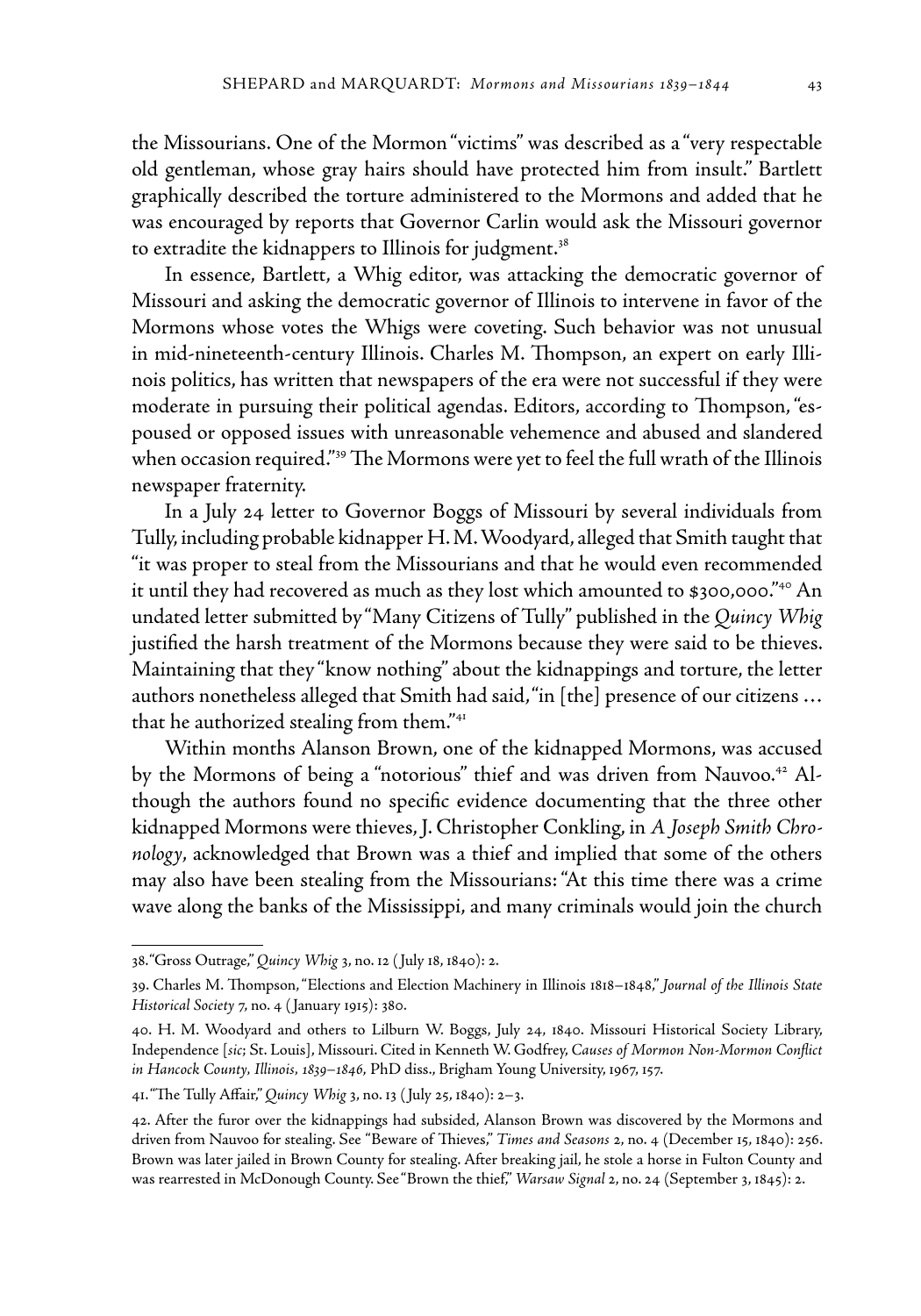as a cover. When the four Mormons are kidnapped, Joseph protests loudly to Governor Carlin about Governor Boggs of Missouri. However, when the supposed theft is investigated, the cache of goods is found to be entirely too large to be a frame-up the Mormons had claimed it was, and Governor Carlin begins to act less favorable towards the Saints."43

With the Mormons in "crisis mode," Smith had to determine how his followers should vote in the upcoming August 2, 1840 election since Hancock County races would determine who would serve as county commissioner, sheriff, and state representative. Hancock County historian Thomas Gregg has stated that Joseph Smith had several hundred votes under his control, and his political favor was sought by both parties. However, their recent treatment by the Democratic administrations in Missouri and Washington made the abandonment of the Democrats for the Whigs an easy choice. As a result, the Whig ticket for county commissioner, sheriff, coroner, and state representative swept into office on the backs of the Mormon vote. As a harbinger of future political conflict, Smith intervened to have Martin Hopkins of Fountain Green replaced by John F. Charles of Carthage in the election for state representative. According to Gregg, "the autocrat at Nauvoo had declared he wouldn't support him."44 Whig John T. Stuart was elected to the Twenty-Seventh Congress for the Third District, comprising Hancock and twenty-nine other counties. The Hancock vote was 1,725 for Stuart, 523 for Ralston.<sup>45</sup>

Simeon Francis,46 the Whig editor of the *Sangamo Journal* at Springfield, Illinois, wrote in his August 7 issue: "We readily give place below to the proceedings of a public meeting held at Nauvoo[,] Hancock County." He referred to the kidnappings by Missourians as an "inhuman outrage" and said that three of the Mormons were simply hunting horses when they were captured. He graciously referred to the other Mormon as "a very respectable gentleman" and described how three captives were whipped until they confessed, "to save their lives."<sup>47</sup>

<sup>43.</sup> J. Christopher Conkling, *A Joseph Smith Controversy* (Salt Lake City: Deseret Book, 1979), 144.

<sup>44.</sup> Thomas Gregg, *History of Hancock County, Illinois together with an Outline History and a Digest of State Laws*  (Chicago: Chas. C. Chapman & Co., 1880), 272. Susan Sessions Rugh explained in "Conflict in the Countryside: The Mormon Settlement at Macedonia, Illinois," *BYU Studies* 32, nos. 1–2 (Spring 1992): 158, Hopkins, an owner of the general store, selected by the Fountain Green community, was pressured by "party leaders" to withdraw from the race for state representative. She then stated: "One does not have to guess how Hopkins's townspeople felt about Joseph's control of the local political scene."

<sup>45.</sup> Theodore Calvin Pease, *Illinois Election Returns 1818–1848* (Springfield: Trustees of the Illinois State Historical Library, 1923), 122. George R. Gayler, in "The Mormons and Politics in Illinois 1839–1844," *Journal of the Illinois State Historical Society* 49, no. 1 (1956): 48–66, provided an overview of how Mormon bloc voting contributed to conflict in Hancock County.

<sup>46.</sup> Simeon Francis is best known for being a personal friend and supporter of Abraham Lincoln and a fiercely competitive Whig. See [No author], *History of Sangamon County, Illinois* (Chicago: Inter–State Publishing Co., 1881), 214–17.

<sup>47. &</sup>quot;Another Outrage upon the Mormons," *Sangamon Journal* 9 no. 39 ( July 31, 1840): 2.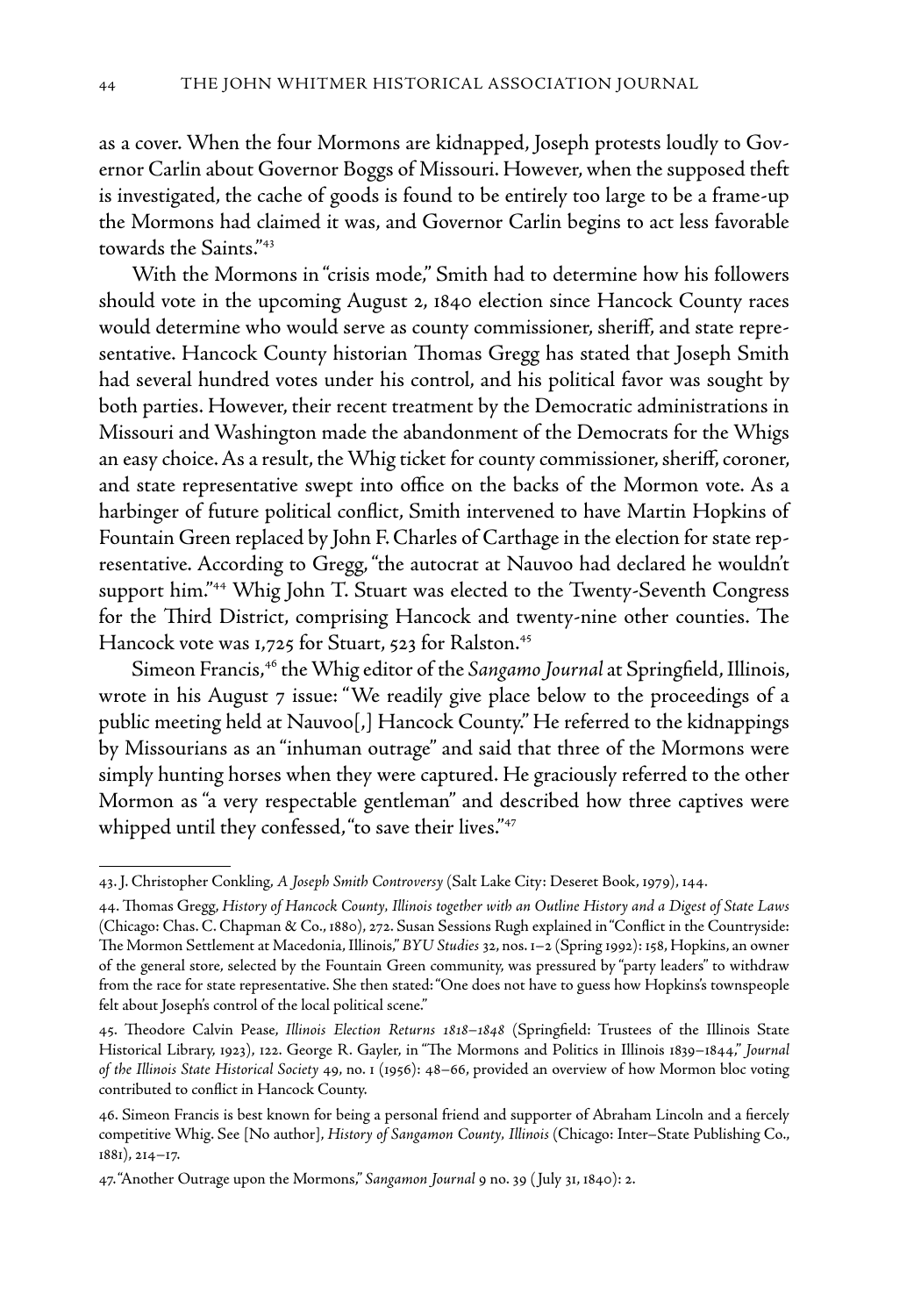The September 12 *Quincy Whig* stated that an Illinois officer had successfully delivered a demand to Boggs to extradite the Tully kidnappers to Illinois and that Boggs had agreed to turn an unknown number over to Illinois officials.<sup>48</sup> According to this account, Carlin met with Boggs's representatives on Sunday, September 6, and agreed to "give up Messers. Smith and Rigdon, to the Missouri authorities." Bartlett, the *Quincy Whig* editor, blasted the two democratic governors for "the fine scheme between them." He opined that the Missouri governor "is perfectly willing to give up the Tully rioters, to be tried by our *laws,* if in return, the Governor of Illinois, will surrender up two citizens of this State, *to be sacrificed by a Missouri mob.*" He further stated that even if Boggs protected them:

The prejudices against their Society, originating in foul injustice and *official* persecution, so deeply affect the minds of the people of Upper Missouri, that a trial for crimes alleged against them, would be a mere mockery—a farce. Their cases are all *pre-judged*. Even if tried and acquitted, the mob would not leave them to go harmless from the State. Under this view of circumstances, the Governor should have reflected more than *two hours* before he consented to give up Smith and Rigdon. If he gives them up, he gives them up as *victims* for a *sacrifice*, and their families will see them no more.<sup>49</sup>

An untitled article in the September 1840 *Times and Seasons* explained that Boggs "made a demand on Governor Carlin of Illinois, for J Smith, jr. S. Rigdon, L. Wight, P. P. Pratt, Caleb Baldwin, and Alanson Brown, as fugitives from justice." After Carlin ordered the arrest of these men, this account simply said that the Mormons "were gone from home, and the Sheriff returned, of course, without them." After excoriating the Missourians, the article concluded with this statement:

He [Boggs] has no business with them, they have not escaped from justice, but from the hands of a cursed, infuriated inhuman, set, or race, of beings who are enemies to their country, to their God, to themselves and humanity.—They loath Christianity and despise the people of God, they war against truth and inherit lies; virtue they tread under their feet, while vice with their ten thousand offsprings is their welcome associate, therefore, men on whom Missouri has no claim she cannot no she *never shall* HAVE. 50

Jeffrey Walker, a historian on the early Mormon use of *habeas corpus,* explained the warrant, not being served, was "consequently returned to Governor Carlin."51

<sup>48.</sup> In "Missouri and Joseph Smith," *Times and Seasons* 4, no. 16 ( July 1, 1843): 243, John Taylor editorialized: "When a demand was made upon the Governor of Missouri, by Governor Carlin of this State for the persons who kidnapped several Mormons, were they given up by that State? No."

<sup>49. &</sup>quot;The Mormons," *Quincy Whig* 3, no. 30 (September 12, 1840): 2, emphasis retained.

<sup>50.</sup> Untitled, *Times and* Seasons 1, no. 11 (September 1840): 169–70, emphasis retained.

<sup>51.</sup> See explanation of Missouri charges against these men in Jeffrey N. Walker, "Habeas Corpus in Early Nineteenth–Century Mormonism: Joseph Smith's Personal Bulwark for Personal Freedom," *BYU Studies Quarterly* 52, no. 1 (2013): 34–36.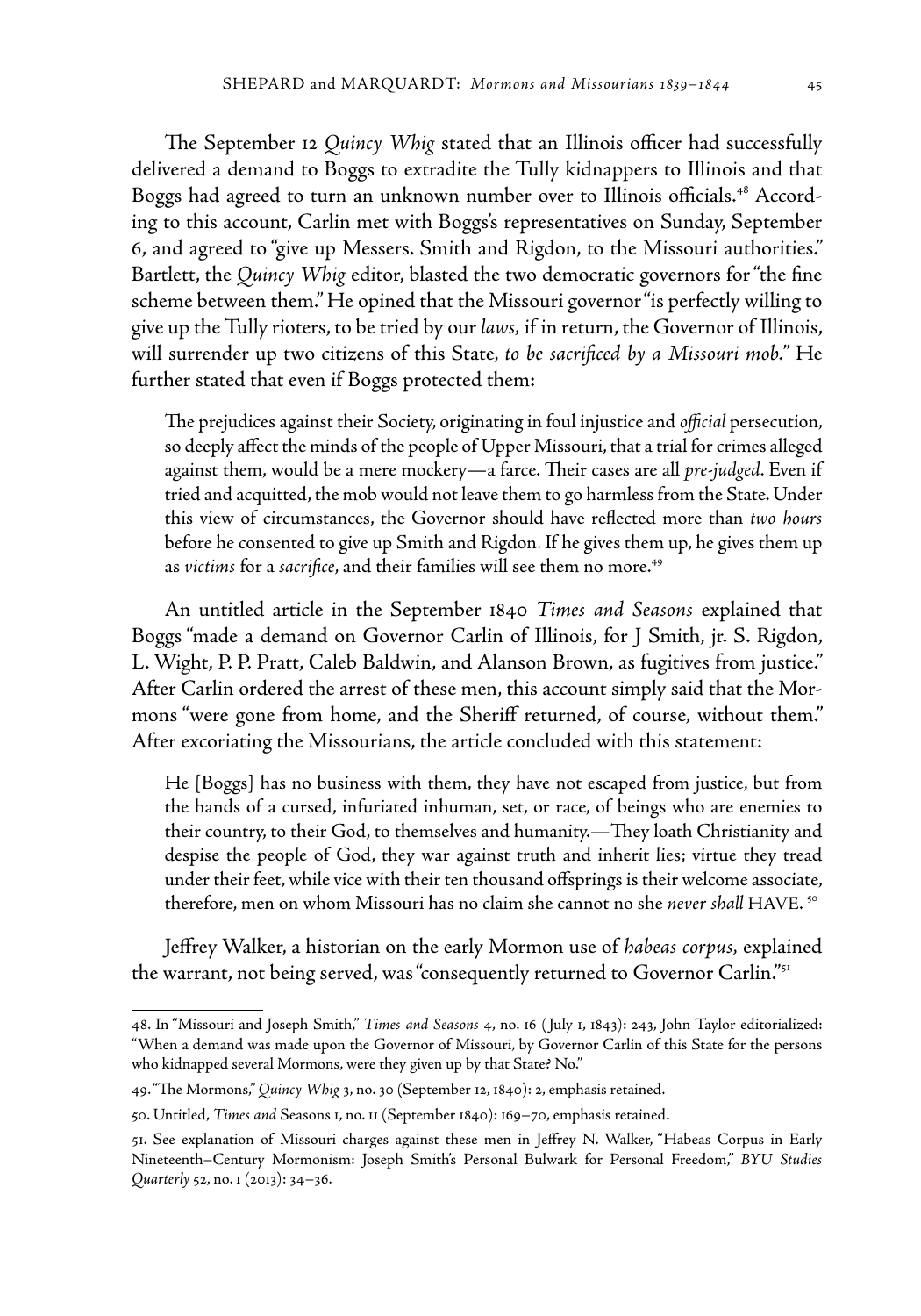In an undated message in the same number of the *Times and Seasons*, John C. Bennett, an opportunist who had helped the Mormons secure the Nauvoo Charter and who was briefly mayor, major general in the Nauvoo Legion and member of the Mormon hierarchy, savagely attacked Lilburn Boggs for attempting to extradite Smith and his companions. After calling Boggs's father "the devil," his complaints against the Missourians included allegations that Mormon women had been violated and that children had been shot and scalped. Bennett added that, "Missouri has too long bathed her hands in crimson gore, and drank the blood of the innocent" and warned, "the avenging of blood will not be procrastinated—for her plains shall be bleached with the bones of the slain and her rivers flow with blood, before another massacre will be suffered."52

On October 4 at general conference, steps were initiated that would provide the Mormons a legal barrier to prevent extradition to Missouri.A motion was accepted "to draft a bill for the incorporation of the town of Nauvoo, and other purposes." Joseph Smith, John C. Bennett, and Robert B. Thompson were designated as a committee to implement the motion, and Bennett was appointed "delegate, to urge the passage of said bill through the legislature."53

On November 2 the Mormons voted as a bloc for Whig William Henry Harrison in the presidential election. Historian George R. Gayler has explained that the Mormon gathering had pushed the Hancock county vote total to 1,976. Martin Van Buren received 624 votes compared to William H. Harrison's 1,352 votes.<sup>54</sup> Social historian Annette P. Hampshire has written that this use of political muscle left some non-Mormons with "a sense of outraged powerlessness."<sup>55</sup>

Lilburn Boggs addressed the Missouri Legislature on November 17, 1840—his final day as governor —and used the opportunity to condemn the Mormons and cleanse his own reputation. He acknowledged that "the unpleasant difficulties" were over, as the "infatuated and deluded sect" had left the state. He acknowledged that his state now stood condemned because of the Mormons' allegations:

Industriously propagated throughout the Union, the most exaggerated details of our difficulties and the foulest calumnies against our citizens. In some of our eastern cities, missionaries of their creed were employed daily in making converts to their cause by proclaiming the cruelty which they alleged they had endured at the hands of our authorities. The report of our alleged barbarities has not been confined to our union, but even at this day in Europe they are made the ground work of proselyting, and their

<sup>52. &</sup>quot;For the Times and Seasons. Burglary! Treason !! ARSON !!! Murder !!!," *Times and Seasons* 1, no. 11 (September 1840): 165–67, emphasis retained.

<sup>53.</sup> Smith, *History of the Church*, 4:205.

<sup>54.</sup> Gayler, "The Mormons and Politics in Illinois," 50–51.

<sup>55.</sup> Annette P. Hampshire, *Mormonism in Conflict: The Nauvoo Years* (New York: Edwin Mellen Press, 1985), 64–65.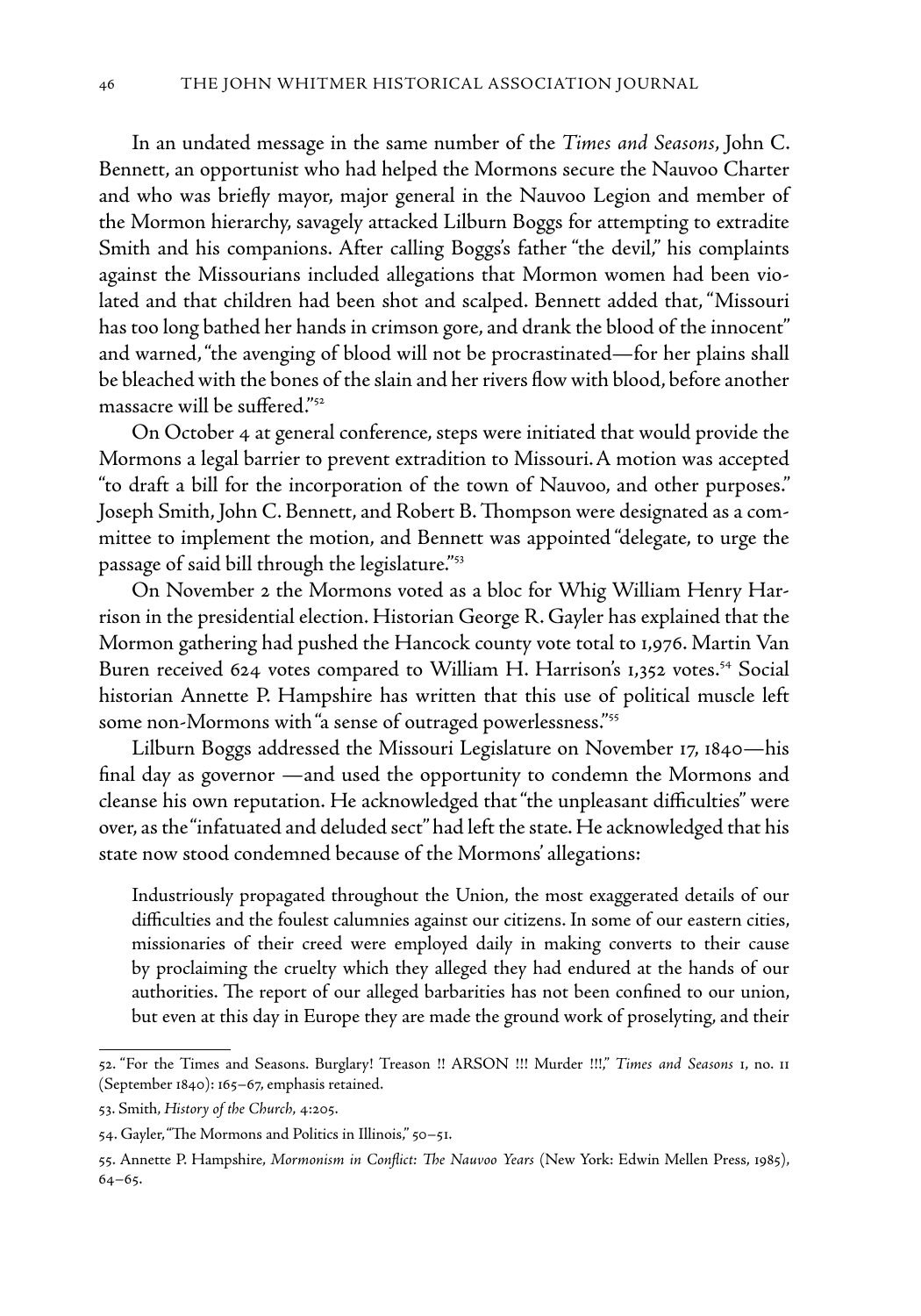orators have it to their interest to distort the facts into a persecution, which in every religious excitement that has always been found the most effective weapon of conversion.

Blithely attempting to shift all the blame onto the Mormons for the 1838 hostilities, Boggs acknowledged that "intestine commotions … mingled with religious fervor" had resulted in hardship and distress among the Mormons but reassuringly said that the "constituted authorities" of Missouri did not "willfully or cruelly oppress" them. He alleged that the Mormons had established an independent government, had violated Missouri's laws, and not only "drove the inhabitants of an entire county from their homes" during inclement weather, but also ravaged their crops and destroyed their dwellings." He went on to add that he had been given no choice but "to interpose and exercise the powers with which he was invested, to protect the lives and property of our citizens, to restore order and tranquility to the country and maintain the supremacy of laws."56

An editorial by Simeon Francis in the *Sangamo Journal* on November 27 quoted portions of Boggs's November 17 address and said that the public actions Missouri had taken against the Mormons had made it too late in the day to "reverse the opinion" that the Missourians were in the wrong.<sup>57</sup> Responding to Boggs's address, Don Carlos Smith, editor of the *Times and Seasons*, expounded, "The THING whose name stands on the head of this article is not a stranger to our people," he is a murderer "of the innocent." After comparing him with demons, Nero, and the devil, Don Carlos closed with "Farwell, Nero! Farewell, LIBBURN!! Injustice and cruelty have met together, fiends and demons have kissed each other."58

The Nauvoo Charter went into effect on February 1, 1841.<sup>59</sup> John C. Bennett became mayor and Joseph Smith, a city councilor. Frank E. Stevens, a biographer of Stephen Douglas, gave particular credit to the twenty-eight-year-old Illinois Secretary of State and Sidney H. Little, a Whig state senator from the counties of Mc-Donough and Hancock, for passage of the charter. Stevens added that Douglas and

<sup>56.</sup> Governor Lilburn W. Boggs, "Third Biennial Message," comp. and ed., Beul Leopard and Floyd C. Shoemaker, *The Messages and Proclamations of the Governors of the State of Missouri* (Columbia: State Historical Society of Missouri, 1922), 1:387–88.

<sup>57. &</sup>quot;Missouri," *Sangamo Journal* 10, no. 5 (November 27, 1840): 2.

<sup>58. &</sup>quot;Lilburn W. Boggs," *Times and Seasons* 2, no. 5 ( January 1, 1841): 264–65, emphasis retained.

<sup>59.</sup> The charter was previewed in "An Act to Incorporate the City of Nauvoo," *Times and Seasons* 2, no. 6 ( January 15, 1841): 281–86. For historical discussion on the charter, see: Richard E. Bennett and Rachael Cope. "'A City on a Hill'—Chartering the City of Nauvoo," *John Whitmer Historical Association—2002 Nauvoo Conference Special Edition*, 17–40; John Dinger, "Joseph Smith and the Development of Habeas Corpus in Nauvoo, 1841– 1844," *Journal of Mormon History* 36, no. 3 (Summer 2010): 135–71; James L. Kimball, Jr., "A Wall to Defend Zion: The Nauvoo Charter," *BYU Studies* 15, no. 4 (Summer 1975): 491–97; Kimball, "The Nauvoo Charter: A Reinterpretation," in Roger D. Launius and John E. Hallwas, eds., *Kingdom on the Mississippi Revisited* (Urbana: University of Illinois Press, 1996): 39–47; and Jeffrey Walker, "Habeas Corpus in Early Nineteenth–Century Mormonism," 4–97.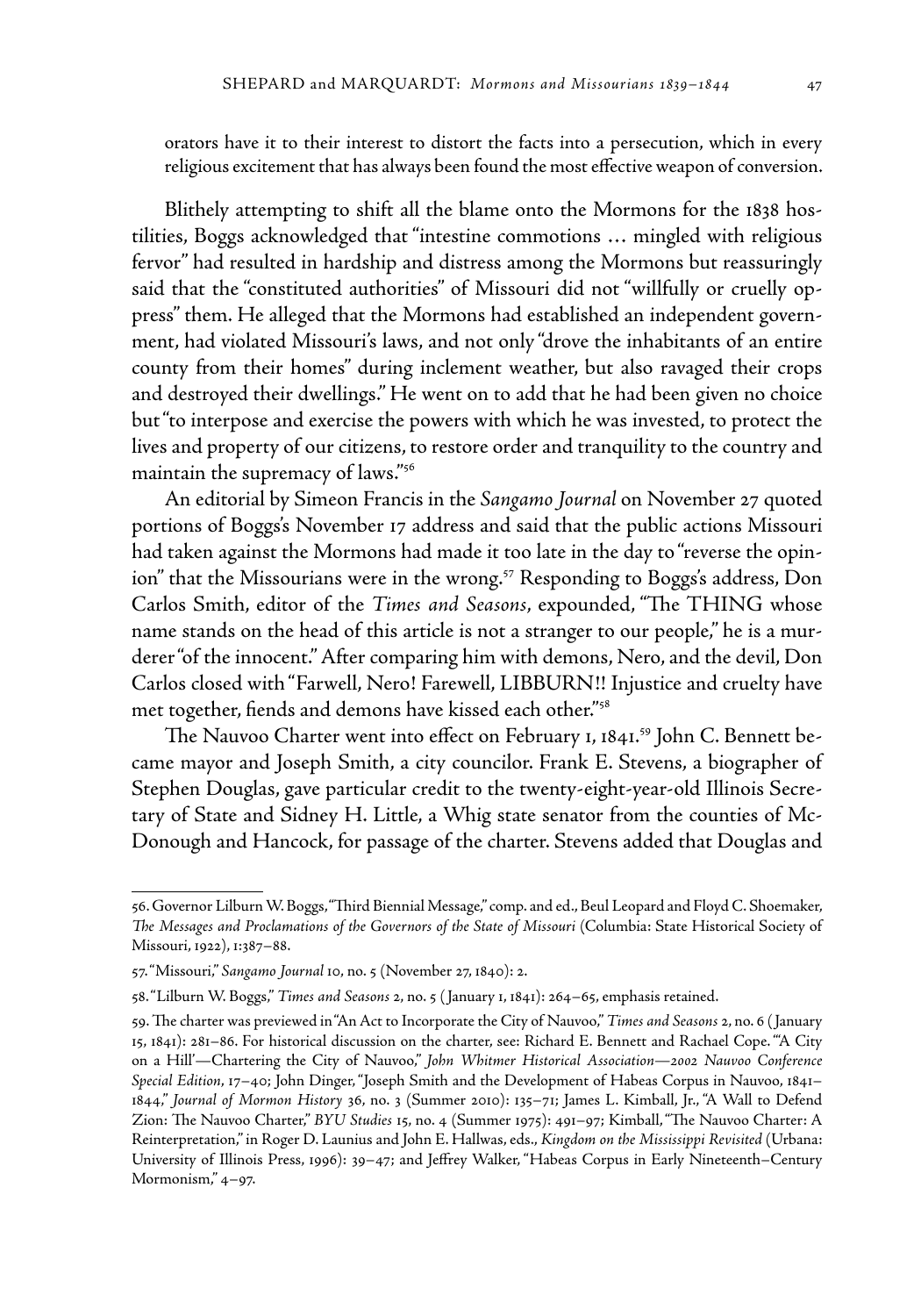Little "are entitled to all the doubtful credit of these laws [contained in the Nauvoo Charter], there is no room for doubt."60 Thomas Ford said in his memoirs that John C. Bennett "flattered both sides with the hope of Mormon favor; and both sides expected to receive their votes."<sup>61</sup> Andrew F. Smith, Bennett's biographer, explained that politicians of both parties were pressured not to oppose the charter as it breezed through the Legislature.<sup>62</sup>

Historian Kenneth W. Godfrey said in his dissertation that the municipal court at Nauvoo was unique in that one municipal judge would be "the elected mayor" while each of the aldermen would serve as associate judges." This arrangement, according to Godfrey, "enabled the Mormons to maintain greater control over the judiciary and helped prevent problems from arising as had occurred in Missouri."63

The Mormons believed that two sections in their charter granted them authority to legally prevent the extradition of Joseph Smith from their city. Section 13 read, "The City Council shall have exclusive power within the city  $\ldots$  to pass such ordinances as may be necessary and proper for carrying into execution the powers specified in this act; *Provided* such ordinances are not repugnant to the Constitution of the United States, or of this State." The Mormons came to interpret this to mean that their municipal city council could issue ordinances that provided them protection while non-Mormons regarded them as repugnant.

Section 17 read, "The Municipal Court shall have power to grant writs of habeas corpus in all cases arising under the ordinances of the City Council." The Mormons interpreted this to mean that Nauvoo's City Council could issue writs of *habeas corpus* to override documents issued by other courts. Godfrey explained, "The Mormons maintained the Nauvoo court had power to grant writs in all cases arising under the ordinances of the city council. But Gentiles countered Mormons used the municipal court to avoid trials under non-Mormon jurisdiction, which was probably true."64

Section 25 of the charter authorized the formation of a military unit that came to be known as the Nauvoo Legion. Although beyond the scope of this article, the

<sup>60.</sup> Frank E. Stevens, "Life of Stephen Arnold Douglas," *Journal of the Illinois State Historical Society—Double Number* 16, nos. 3–4 (October 1923–January 1924): 340–41. The previous year Douglas had taken the lead in preventing the repeal or modification of the portion of the Constitution of Illinois which provided that "all white male inhabitants, above the age of 21 years, having resided in the State six months preceding the election, shall enjoy the right of an elector." See Stevens, ibid, 332–36. See also Firmage and Mangrum, *Zion in the Courts,* 94. The retention of liberal voting requirements was favorable to the Mormons.

<sup>61.</sup> Thomas Ford, A *History of Illinois*: *From Its Commencement as a State in 1814 to 1847* (Chicago: S. C. Griggs & Co., 1854, reprinted by Applewood Books), 263.

<sup>62.</sup> Andrew F. Smith, *The Saintly Scoundrel: The Life and Times of Dr. John Cook Bennett* (Urbana: University of Illinois Press, 1997), 60.

<sup>63.</sup> Godfrey, "Causes of Mormon Non-Mormon Conflict," 137, emphasis retained.

<sup>64.</sup> Ibid.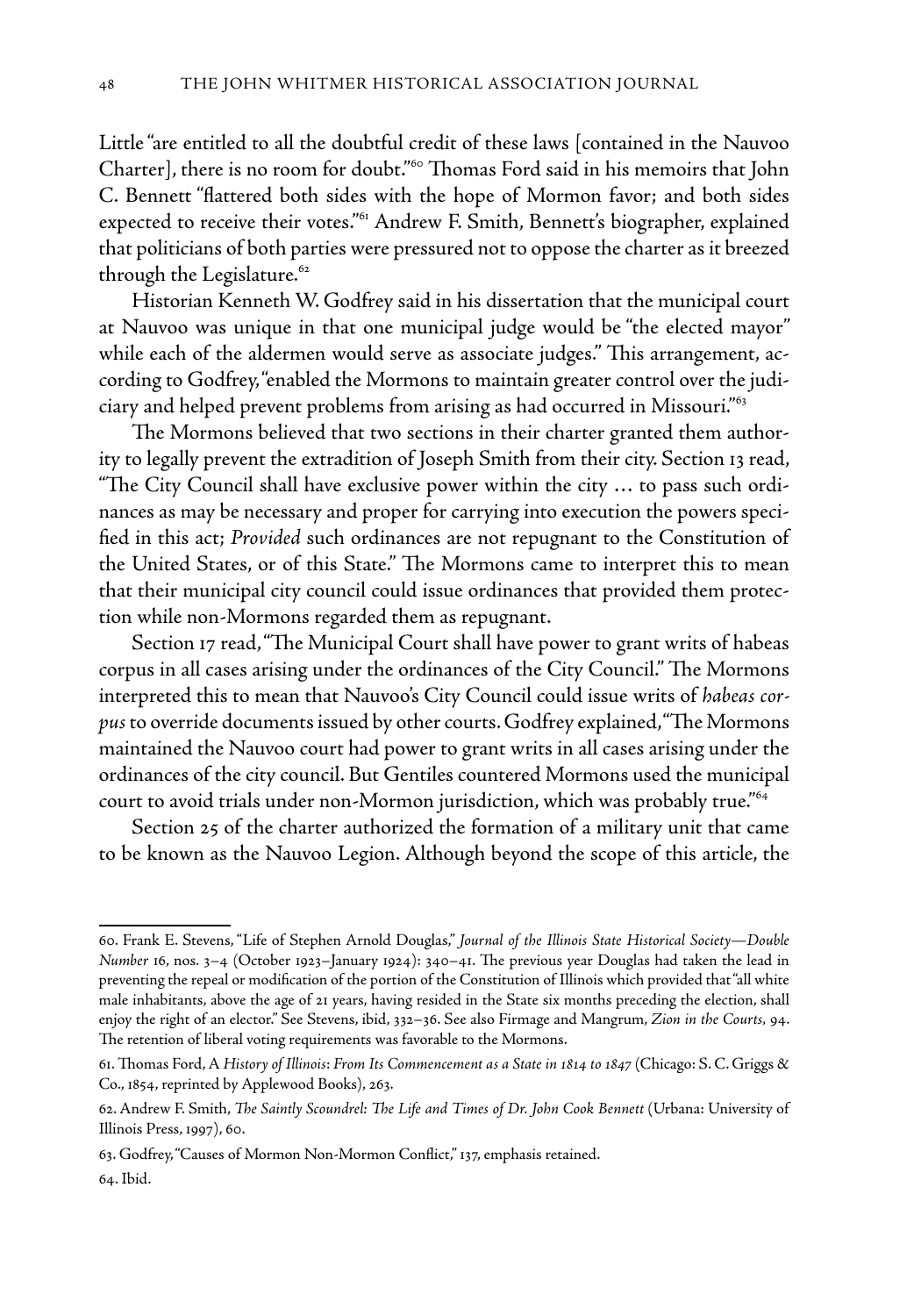fact that Joseph Smith was given the rank of Lieutenant General and "commanded the largest militia in the state," greatly intensified non-Mormon concern.<sup>65</sup>

On Sunday, May 6, 1841, Stephen Douglas, now a justice of the Illinois Supreme Court and Judge of the Fifth Judicial Circuit that included Hancock and Adams Counties, made a social call at Nauvoo and addressed the congregation. He praised the Mormons for their accomplishments and thanked them for "conferring him the freedom of the city." Cyrus Walker,<sup>66</sup> a veteran Whig lawyer with political ambitions, joined Joseph Smith and the politically ambitious Douglas on the stand. Walker "spoke much in favor of the place [Nauvoo], the industry of the citizens &c., and hoped they would continue to enjoy all the blessings and privileges of our free and glorious constitution." Smith, approving of their spurious remarks, praised them for "laying aside all party strife" and for treating the Mormons with "courtesy, respect and friendship." Describing this significant event in a letter to the *Times and Seasons*, Smith wrote, "Judge Douglas has ever proved himself friendly to this people, and interested himself to obtain for us our several charte $[r]s$ ." The letter also described Walker as a veteran lawyer who also "ranks high" because of his distinguished career. He was praised for being "one of the most able and profound jurists in the state."<sup>67</sup>

It was probably during this visit that Judge Douglas appointed John C. Bennett as Master-in-Chancery for Hancock County. Andrew Smith, Bennett's biographer, explained that the "position was an important one because its holder often performed duties of a judge of the Supreme Court of Illinois."<sup>68</sup> Thomas Sharp<sup>69</sup> was quick to respond in the *Warsaw Signal* that "Judge Douglass [*sic*] has committed an

<sup>65.</sup> Richard E. Bennett, Susan Easton Black, and Donald Q. Cannon, *The Nauvoo Legion in Illinois: A History of the Mormon Militia, 1841–1846* (Norman, OK: The Arthur H. Clark Co., 2010), 127. In addition to this extensive work, see Hamilton Gardner, "The Nauvoo Legion, 1840–1845: A Unique Military Organization," *Journal of the Illinois State Historical Society* 54, no. 2 (Summer 1961): 181–97 and "An Ordinance organizing the Nauvoo Legion," *Times and Seasons* 2, No. 3 (February 15, 1841): 321–22.

<sup>66.</sup> A native of Rockbridge County, Virginia, Walker was born on May 14, 1791. He studied law at Greensburg, Kentucky, and after being a "circuit riding" lawyer was elected a member of the Kentucky House of Representatives in 1817, 1825, and 1826. Anti–slavery views hastened his 1833 removal to McDonough County, Illinois. He became a well–known Whig lawyer. His biographer, John R. Hallwas, said that his political reputation might have continued to rise "if he had not become associated with the Mormons." John R. Hallwas, *Western Illinois Heritage*  (Macomb: Illinois Heritage Press, 1983), 112.

<sup>67. &</sup>quot;To the Editors of the Times and Seasons," *Times and Seasons* 2, no. 14 (May 15, 1841): 414. According to John Hallwas, Walker and Douglas were "rival political leaders who genuinely disliked each other." Hallwas, *Western Illinois Heritage,* 112.

<sup>68.</sup> Smith, *The Life and Times of John Cook Bennett,* 73. In an untitled notice in the *Times and Seasons* 2, no. 14 (May 15, 1841): 421, it was noted: "Dr. John C. Bennett has been appointed Master in Chancery for this county by Judge Douglas."

<sup>69.</sup> Thomas Sharp was born in September 1818 at Mount Holly, New Jersey, to Methodist parents and attended Dickerson College where he studied law. After arriving at Warsaw, Illinois, in September 1840, he purchased the *Western World* with a partner. By the time he changed the newspaper's name to the *Warsaw Signal* in the spring of 1841, he was an emerging anti-Mormon. Shortly thereafter he used his newspaper to direct antipathy toward the Mormons and would become one of the five men tried for murdering Smith. He remained at Warsaw where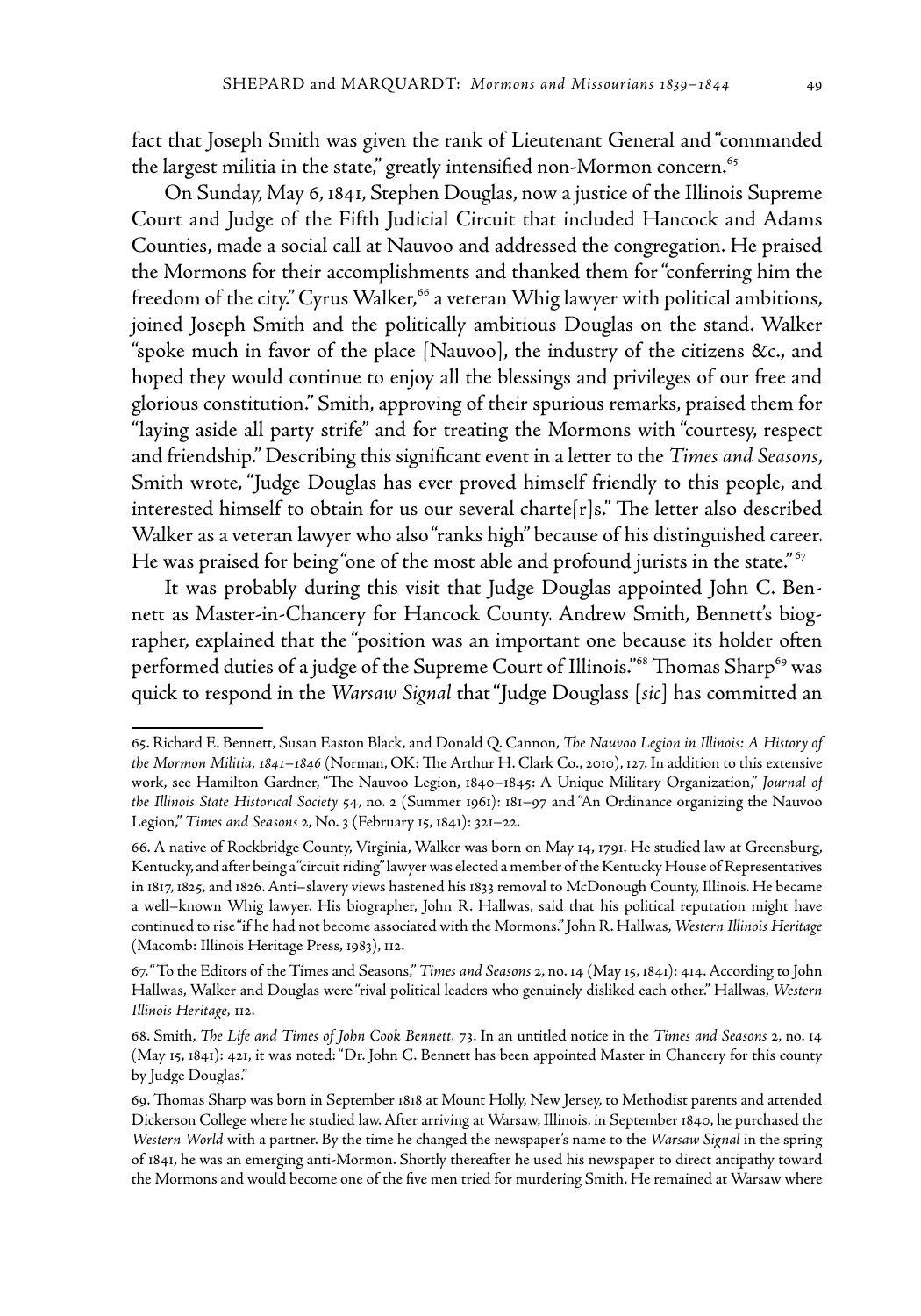error in countenancing and encouraging such a man by the gift of a responsible office." Bennett, according to Sharp, "came here followed by evil report—he joins a sect and advocates a creed in which no one believes he has any faith."70 Frank E. Stevens, Stephen Douglas's biographer, cynically said: "Once safely seated upon the bench, and made master of the Mormon circuit, Douglas made it his first business to clinch the Mormon vote by an act in which no Whig could divide honors. He appointed as a Master-in-Chancery, the same Dr. Bennett, who had become alderman and major general of the legion, and thereafter, the Mormon vote became a pretty safe Douglas asset."71

On June 4 Joseph Smith paid a social visit to Governor Carlin at his home in Quincy. Smith was treated with respect but was unaware that Carlin was in possession of a writ, or warrant, submitted by the new governor of Missouri, Thomas Reynolds,<sup>72</sup> for his arrest and extradition to Missouri. After he left the governor's home, Adams County sheriff Thomas King, Quincy Constable Thomas Jasper, and a posse including an unidentified Missouri official arrested Smith at Bear Creek twenty-eight miles south of Nauvoo. The next day, after being returned to Quincy, Smith encountered Judge Stephen Douglas, who had arrived that afternoon on the steamer *Monsoon.* Douglas "agreed to give a hearing on the writ" in Monmouth, Illinois, where he would be holding circuit court. A writ of *habeas corpus* was obtained from Charles A. Warren, the Adams County Master-in-Chancery, which blocked the immediate extradition to Missouri. Historian John Dinger has opined that in light of Douglas's previous friendly relationship with his defendant, "It is likely then, that he provided Smith with legal advice and obtaining the writ of habeas corpus."73

On June 6 Smith was taken by the arresting party overland to Nauvoo, thereby missing a concerned party of Mormons who had hastened from Nauvoo to Quincy in a skiff. The following day Smith, his captors, and an entourage of Mormons set out for Monmouth seventy-five miles northeast of Nauvoo. After camping "on the road" they found Monmouth in a state of excitement the morning of June 8. The citizens, according to the *History of the Church,* were in a frenzy to see the prophet,

71. Stevens, "Life of Stephen Arnold Douglas," 342.

he served as mayor, practiced law and became a county judge. See Dallin H. Oaks and Marvin S. Hill, *Carthage Conspiracy: The Trial of the Accused Assassins of Joseph Smith* (Urbana: University of Illinois Press, 1975), 57–58.

<sup>70. &</sup>quot;Appointment," *Warsaw Signal* 2, no. 2 (May 19, 1841): 2. Reasons for Thomas Sharp becoming an anti-Mormon are explained in Marshall Hamilton, "Thomas Sharp's Turning Point: Birth of an Anti-Mormon," *Sunstone* 13, no. 5 (October 1989): 20–21 and "Money-Diggersville"—The Brief, Turbulent History of the Mormon Town of Warren," *John Whitmer Historical Association Journal* 9 (1989): 54–55.

<sup>72.</sup> For biographical and historical information on Thomas Reynolds see: Perry McCandless, "Reynolds, Thomas (1794–1844)," *Directory of Missouri* (Columbia: University of Missouri Press, 1999): 646–47 and T. Berry Smith, "Governor Thomas Reynolds," Beul Leopard, A. M. and Floyd C. Shoemaker, A. M. comp. and ed., *The Messages and Proclamations of the Governors of the State of Missouri, Volume 1* (Columbia: The State Historical Society of Missouri, 1922): 441–526.

<sup>73.</sup> Dinger, "Joseph Smith and the Development of Habeas Corpus in Nauvoo," 142.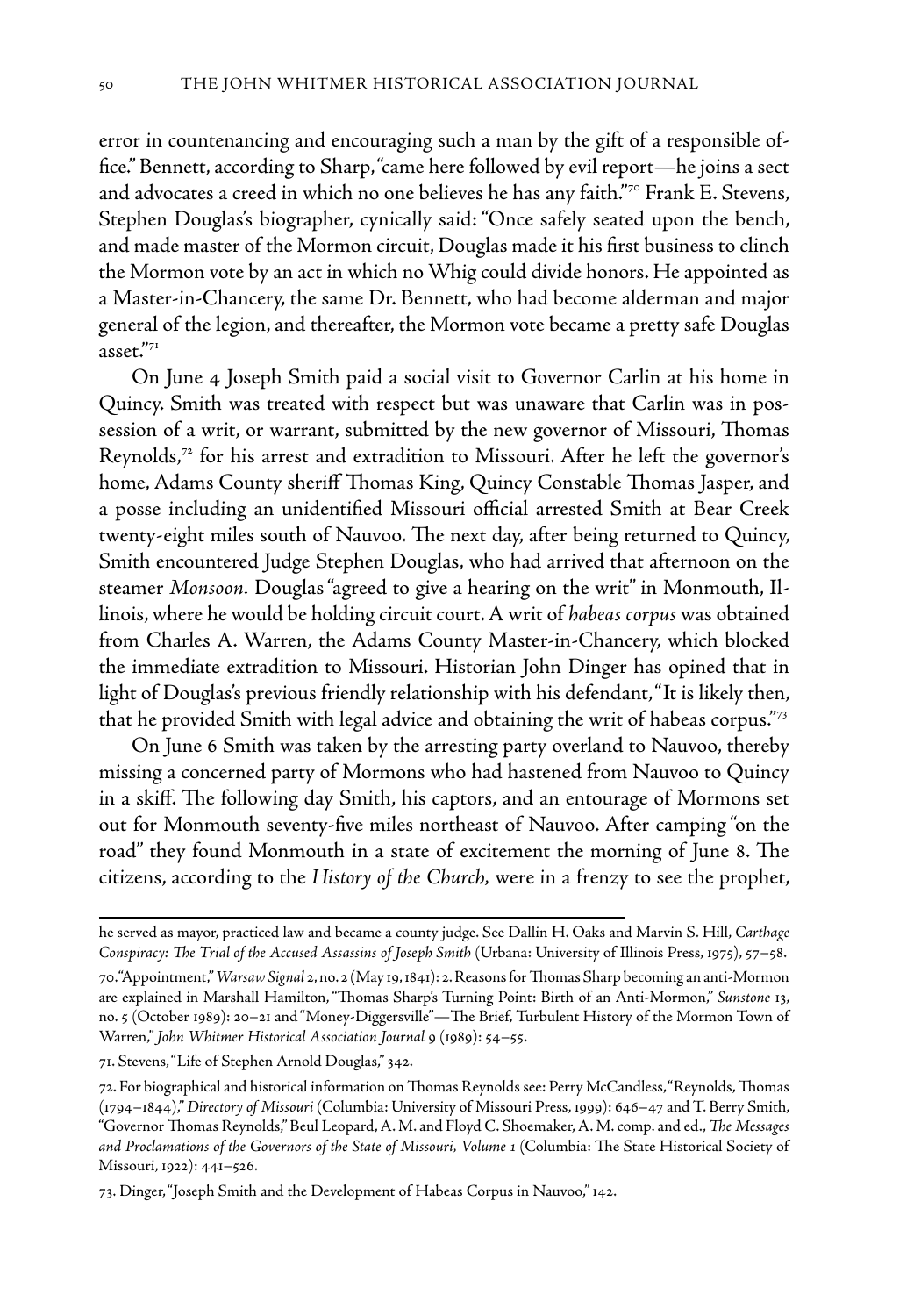but Smith would be unable to preach as requested that evening, as he was technically still a prisoner.<sup>74</sup>

His defense team included prominent Whig lawyers O. H. Browning and Cyrus Walker during the June 9 trial. Historian Jeffrey Walker has explained that the prosecution and defense lawyers spent considerable time arguing about the relevancy of the indictments and of Mormon testimony concerning their persecution.<sup>75</sup>

Browning emerged a Mormon hero for his two-hour address condemning Missouri for persecuting the Mormons and for the injustice of returning Smith to Missouri. He cried:

Great God! have I not seen it? Yes my eyes have beheld the blood stained traces of innocent women and children, in the drear winter, who had travelled hundreds of miles barefoot, through frost and snow, to seek a refuge from their savage pursuers. Was a scene of horror sufficient to enlist sympathy from an adamantine heart. And shall this unfortunate man, whom their fury has seen proper to select for sacrifice, be driven into such a savage band, and none dare to enlist in the cause of justice? If there was no other voice under heaven ever to be heard in this cause, gladly would I stand alone, and proudly spend my latest breath of an oppressed American citizen.76

It may have come as a surprise on June 10 when Douglas sidestepped emotional issues set forth by both parties but based his decision on the history of the writ. That is, he ruled, "That the writ being once returned to the Executive by the sheriff of Hancock county was dead, and stood in the same relationship as any other writ which might issue from the Circuit Court, and consequently the defendant could not be held in custody on that writ." He stopped short of ruling on the issues behind the indictment and declared that they required further study.77 This victory did not mean that Governor Reynolds could not submit another writ for Smith's extradition to Missouri.

Thomas Sharp signaled his displeasure with the trial results by saying, "it is said that Mr. Browning's eloquence, in describing the persecution of the Mormons, on the trial of Joe Smith, at Monmouth, last week, drew tears from the eyes of Judge Douglass [*sic*]. *Quere—*Were there any onions about."78 Having the last word, Smith

<sup>74. &</sup>quot;The Late Proceedings," *Times and Seasons* 2, no. 16 ( June 15, 1841): 447 and Smith, *History of the Church*, 4:364–66.

<sup>75.</sup> Walker, "Habeas Corpus in Early Nineteenth–Century Mormonism," 36–39.

<sup>76. &</sup>quot;Letter from the Editor," *Times and Seasons* 2, no. 16 ( June 15, 1841): 449, emphasis retained.

<sup>77.</sup> Smith, *History of the Church*, 4:370. Jeffrey Walker in "Habeas Corpus in Early Nineteenth-Century Mormonism," 38-39, explained: "It was undisputed that the arrest warrant used was the same warrant initially issued by Governor Carlin and returned to him after the legal officer failed to find Joseph Smith in Nauvoo."

<sup>78.</sup> Untitled, *Warsaw Signal* 2, no. 6 ( June 16, 1841): 2, emphasis retained.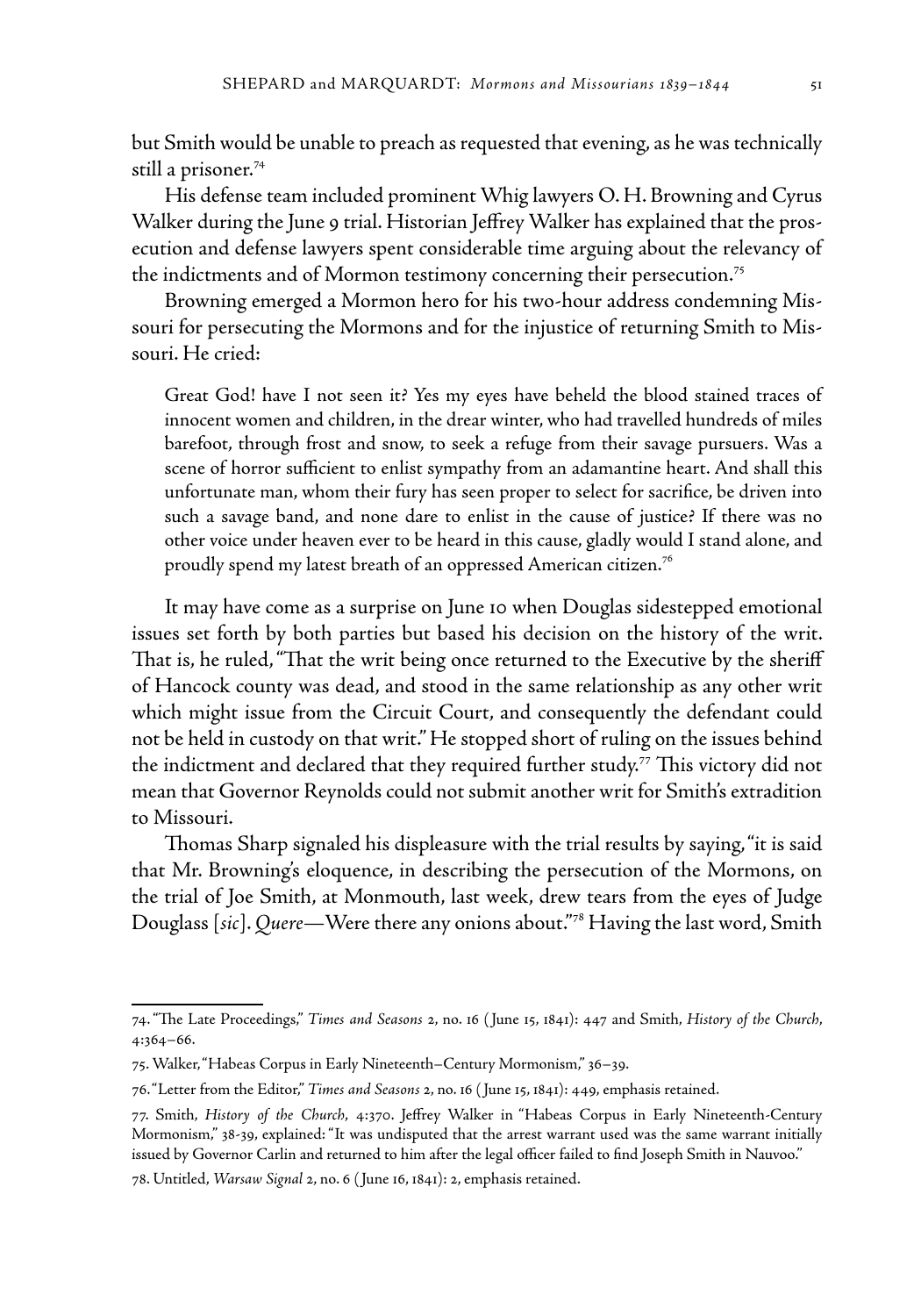submitted a \$685 itemized bill to Adams County for expenses incurred during his period of incarnation.79

Even though the second extradition attempt ended in failure, the Mormons would have been on keen alert for any suspicious activity. On November 13, 1841, Smith presented an ordinance to the Nauvoo City Council, authorizing the prosecution of individuals guilty of vagrancy, disorderly conduct, public drunkenness and other inappropriate activities. Significantly, it also addressed the identification and possible punishment of "suspicious persons" with "no fixed place of Residence, or visible means of support, or cannot give a good account of themselves."<sup>80</sup>

December opened with a discouraged Thomas Sharp chastening anti-Mormons of the region for not participating in a November 20 anti-Mormon meeting at Carthage. Sharp complained that those who did attend manifested "little feeling." Dejectedly, he said, "politics are dead" in the county and would remain so until the people determined to stand up to Joseph Smith.<sup>81</sup>

The Democrats' state convention met at Springfield on December 5 and nominated Senator Adam W. Snyder for governor and John Moore for lieutenant governor. Joseph Smith announced in the *Times and Seasons* two weeks later that Snyder and Moore had honorably served the Mormons in securing the Nauvoo Charter and "with such men at the head of our State Government," the Mormons would have nothing to fear. Speaking for his church, Smith wrote, "we care not a fig for *Whig* or *Democrat*" and specified, "we shall go for OUR TRIED FRIENDS, and the cause of *human liberty* which is the cause of God." Writing that Stephen Douglas was a "*Master Spirit,*" Smith added, "*his friends are our friends*." Mormons, in this context, were willing to "cast their banners on the air, and fight by his [Douglas's] side in the cause of humanity and equal rights—the cause of liberty and the law." After reiterating that "Snyder and Moore are *known* to be our friends," Smith concluded by saying, "they *have* served us and we *will* serve them*.*" 82

Examining this political manifesto, Robert Flanders observed that it set the "Church upon a complex and hazardous political course."<sup>83</sup> Many Whigs believed that Douglas either manipulated Smith to switch political parties or that he released him from custody in exchange for the Mormon vote. Brigham H. Roberts countered the latter: "Judge Douglas however, was impartial in his rulings, and gave the prisoners the full protection he was entitled to both under the law and the procedure of his

<sup>79.</sup> Smith, *History of the Church,* 4:419–20.

<sup>80.</sup> John S. Dinger, ed., *The Nauvoo City and High Council Minutes* (Salt Lake City: Signature Books, 2011), 36–37.

<sup>81. &</sup>quot;The Democratic Meeting," *Warsaw Signal* 2, no. 30 (December 1, 1841): 2.

<sup>82. &</sup>quot;State Gubernatorial Convention," *Times and* Seasons 3 no. 5 ( January 1, 1842): 651, emphasis retained*.*

<sup>83.</sup> Flanders, *Nauvoo: Kingdom on the Mississippi*, 226.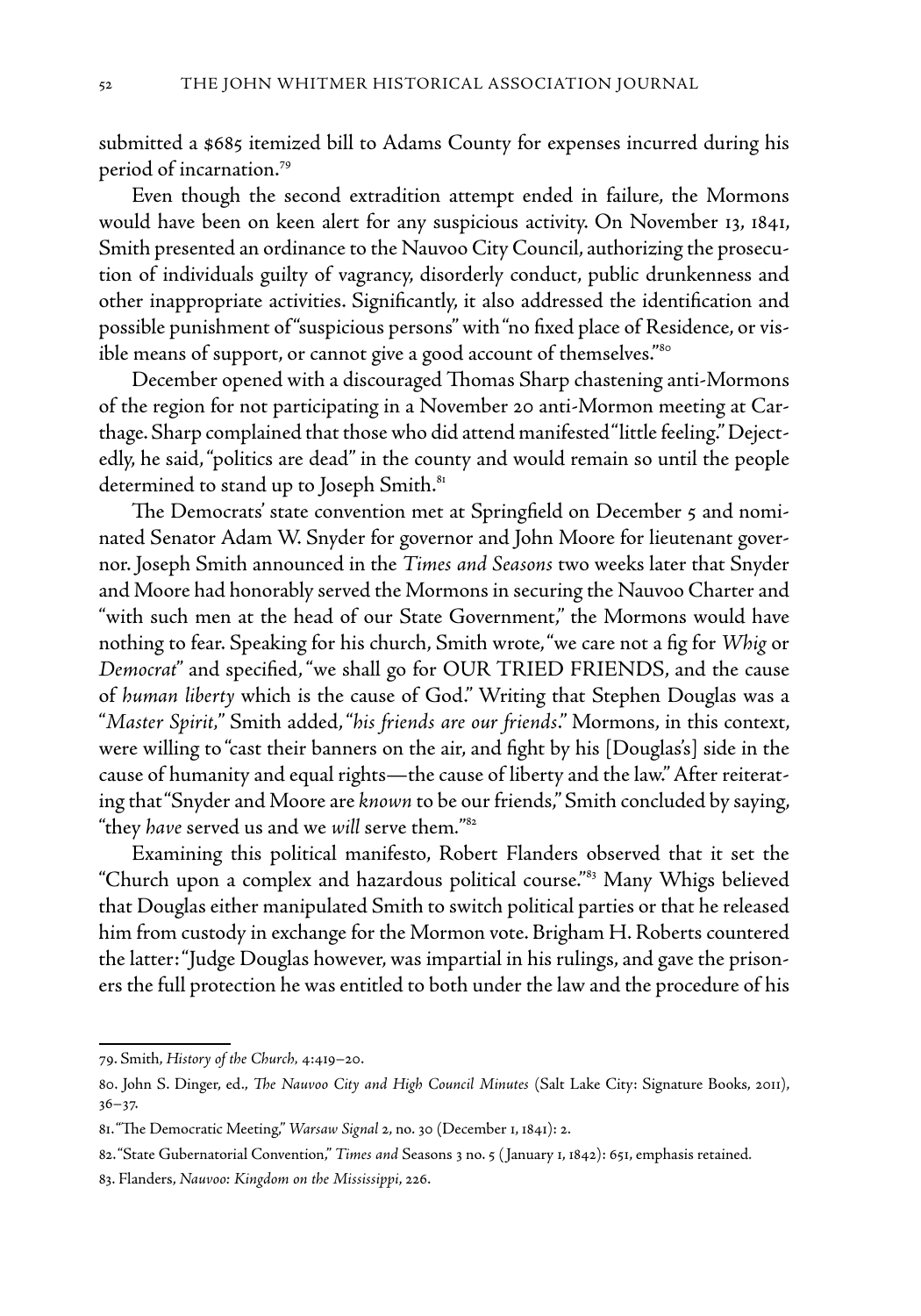court."84 He added, "For while it is true that Judge Douglas, a leading Democrat of the state, if not then the leader of his party in Illinois, had recently rendered a decision favorable to the Prophet, liberating him from the clutches of Missouri, it should be remembered that the judge had but pronounced upon the course of the officers of the states of Missouri and Illinois and found that course at variance with the law, and there was no alternate but to set the Prophet free."<sup>85</sup> Jeffrey Walker in his recent study on early Mormon use of *habeas corpus* concluded: "While some would argue that Douglas's ruling was a political move to garner the Mormon vote and lacked legal merit, a review of the doctrine of *functus officio* was actually the legal ruling." He further explained: "Justice Douglas's ruling, while on a technical rather than a substantive basis, was in accord with established law."<sup>86</sup>

 . John Francis Snyder, son of Adam W. Snyder, frankly wrote: "To Stephen A. Douglas, then a justice of the Supreme Court, [the Democrats] delegated the management of the Mormons, and his blandishments were successful in turning the scale of the Mormon influence to his party."<sup>87</sup> Frank E. Stevens, a Douglas biographer, argued that Joseph Smith, "In token of his sincerity," for Douglas's preventing his extradition the previous year, "issued his proclamation in the Nauvoo papers, declaring Judge Douglas to be a master spirit and therein exhorting his followers to vote for Adam W. Snyder the democratic nominee for Governor."88 Richard Lyman Bushman, in his 2005 biography of Joseph Smith, explained in 1841 that Douglas "was on a mission to recover them [the Mormons] for the Democrats." This was accomplished, according to Bushman, in December 1841 when Smith said that the Mormons would vote for Douglas's friends.<sup>89</sup>

 Thomas Sharp's reaction to Smith's proclamation included: "the wonderful document issued by the Prophet, directing his followers how to vote, has created great shaking amongst the dry bones of the politicians. On one hand, the Whigs say it is a high-handed and insolent production, and on the other, the Democrats say umph! scarcely knowing whether to approve or condemn."90 The *Peoria Register and Northwestern Gazetteer*, a Whig paper, noted: "As we at various times expressed ourselves

<sup>84.</sup> Brigham H. Roberts, *A Comprehensive History of the Church of Jesus Christ of Latter-day Saints*, 6 vols. (Provo, UT: Brigham Young University Press, 1965): 2:80.

<sup>85.</sup> Ibid. 2:124.

<sup>86.</sup> Walker, "Habeas Corpus in Early Nineteenth Century Mormonism," 39.

<sup>87.</sup> John Francis Snyder, *Adam W. Snyder and His Period in Illinois History, 1817–1842* (Springfield, IL: The H. W. Rokker Co., Printers and Binders, 1903, digitally reproduced by the Library of Congress, n.d.), 341.

<sup>88.</sup> Stevens, *Life of Stephen Douglas*, 342.

<sup>89.</sup> Bushman, *Joseph Smith: Rough Stone Rolling*, 426–27.

<sup>90. &</sup>quot;Jo Smith's Proclamation," *Warsaw Signal* 2, no. 38 ( January 26, 1842), 2, emphasis retained. In "Chicago Democrat and the Mormons," *Warsaw Signal* 2, no. 39 (February 2, 1842): 2, Sharp acknowledged his was a Democratic paper and then attacked the *Chicago Democrat* for repeatedly praising Smith's announcement. His berating included: "Or who is there that, for party purposes, would be guilty of pampering the pride, and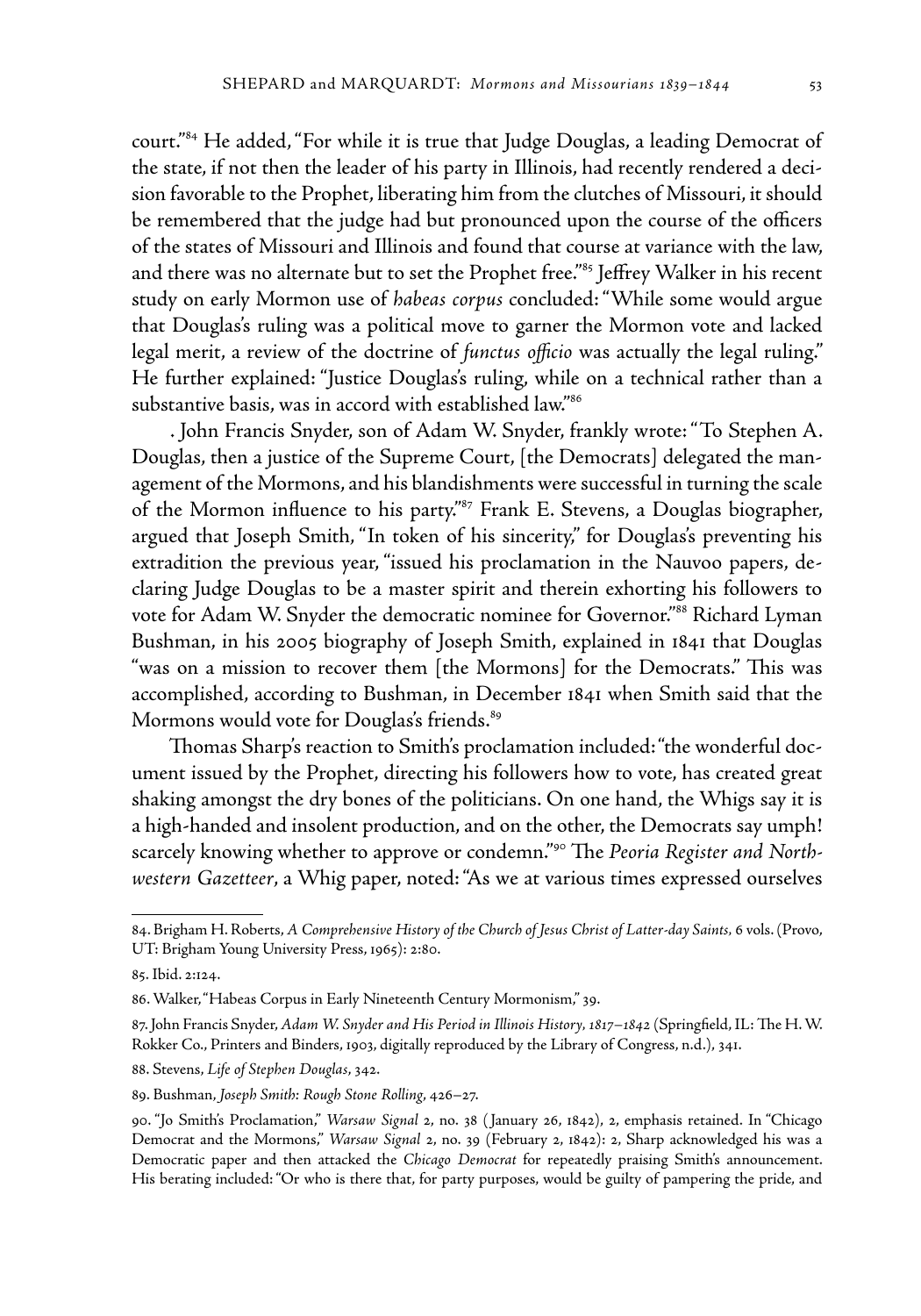pretty decidedly against political tendencies of this sect, when they were acting with the Whigs, we cannot be charged with sudden hostility now that their leader has gone over, horse, foot and dragoons, to our opponents."91

 Sylvester Bartlett printed Smith's article in the January 22, 1842 *Quincy Whig* and took the Mormons to task. He said that Joseph's decision to have the Mormons vote for the "locofoco" (democratic) candidates was "a high-handed attempt to usurp power." He added that Smith's action would "widen the breach which already exists between this people and those who are not of their faith." After acknowledging the Mormons did have the right to vote as they pleased, he warned:

this *clannish* principle of voting in a mass, at the dictation of one man, and this man one who has acquired an influence over the minds of his people through a peculiar religious creed which he promulgates, is so repugnant to the principles of our Republican form of government, that its consequences and future effects will be disagreeable to think of—bitter hatred and unrelenting hostility will spring up, where before peace and good will had an abiding peace.<sup>92</sup>

Simeon Francis of the *Sangamo Journal* printed Smith's manifesto and warned that when Joseph Smith used his "religious influence" while wearing "Military garb" he "must look to the consequences." He advised Smith to "let some Joshua, the son of Nun, lead the armies, and let him stick to interpretation and prophecy" because "his situation in Illinois, is far more dangerous than ever it was in Missouri."93 Smith's political decision gave the Democrats and Whigs of Hancock County, who were united in anti-Mormon sentiment, a renewed sense of purpose, gave the Whigs a reason to hate, and gave the Democrats reason to both celebrate and be wary.

As winter faded and no apparent threat from Missouri materialized, a relative calm settled over Hancock County. To be sure, Thomas Sharp continued to beat the anti-Mormon drums, but the *Times and Seasons,* edited by John Taylor, wisely did not respond to much of Sharp's rhetoric. This ended in mid-April with the advent of a second Nauvoo Newspaper, *The Wasp*, edited by William Smith, Joseph's mercurial youngest brother. His arrogance matched that of Sharp but, unlike Sharp, frequently appeared to be devoid of common sense. As an example, his response was sharp to Sharp's appeal in the *Warsaw Signal* to the anti-Mormons to select delegates to get out the vote for the approaching August elections. Calling him "*Thom-ass* C. Sharp" and labeling the nominating committee a "convention of *asses,"* he guaranteed

pandering to the influence of a man whose sole aim is to put both parties under his foot? For one, we say, let both parties stand aloof from all politico religious combinations."

<sup>91.</sup> *Peoria Register and Northwestern Gazetteer*, January 21, 1842, cited in Flanders, *Nauvoo: Kingdom on the Mississippi,* 226.

<sup>92. &</sup>quot;Joseph Smith, General of the Nauvoo Legion," *Quincy Whig* 4, no. 39 ( January 22, 1842): 2, emphasis retained.

<sup>93. &</sup>quot;Citizens of Illinois—Read and Consider!" *Sangamo Journal* 10, no. 22 ( January 21, 1842): 3.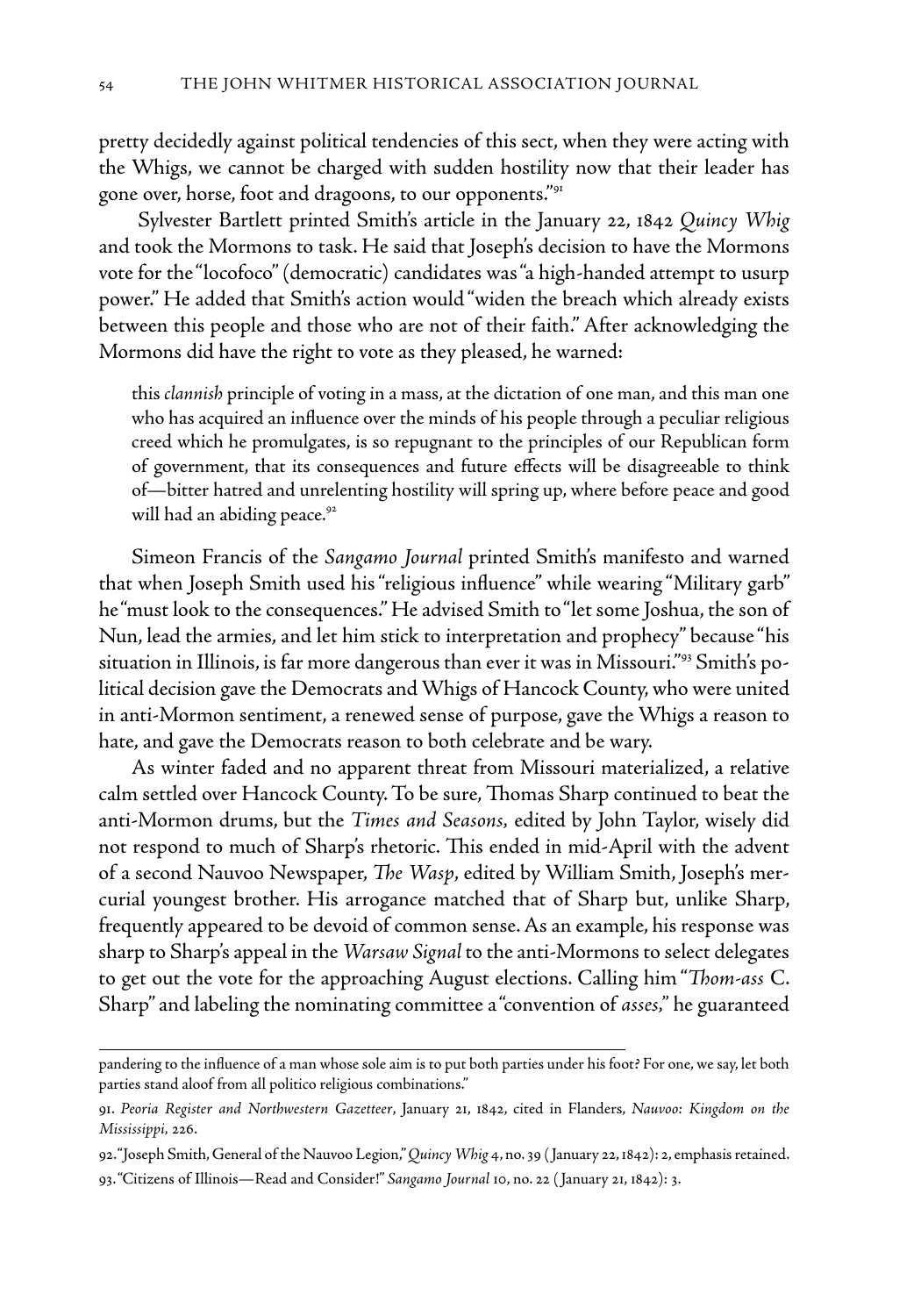to his enemy, "WE SHALL VOTE, *when*, and *for whom* we please."94 William also published articles in the April 23, April 30, and the May 21 issues of *The Wasp* titled "We Were Not The Aggressors," which affirmed his belief that the 1838 "Mormon War" was unilaterally the fault of the Missourians.

This generally tranquil period ended when ex-Missouri governor Lilburn Boggs, then a candidate for the Missouri Senate, was shot through the window at his home at Independence, Missouri, on the evening of May 6, 1842. According to his biographer, "two balls penetrated his skull and lodged in the left side of his brain. One ball passed through the hollow of his neck and then out the roof of his mouth. The fourth ball lodged in the fleshy part of his neck."95 Although no one would be convicted of the attempted murder, circumstances pointed to Orrin Porter Rockwell, who had arrived in Independence with his family in February in order that his wife could be near her parents when she delivered her fourth child. By the time Sheriff Joseph H. Reynolds became convinced that Rockwell was the shooter, he could not be found. Rockwell arrived back in Nauvoo on May 14.96

On that day D. W. Kilbourne, the postmaster at Montrose, now a bitter enemy of the Mormons, wrote Governor Reynolds that he had just received news that Lilburn Boggs "was murdered in his own house" and that "the awful deed had been committed by a follower of the wretched imposter *Joe* Smith."97 The third week of May began with Sylvester Bartlett saying "Mr. Boggs was governor at the time, and [was] no small degree instrumental in driving those [Mormons] from the State." He aggressively added, "the Mormon Prophet, as we understand, prophesied a year or so ago, his death by violent means. Hence, there is plenty of foundation for rumor."98 William Smith printed Bartlett's letter in *The Wasp* as well as a follow-up May 22 letter by Joseph Smith proclaiming his innocence in the Boggs affair and suggesting that the governor "fell by the hand of a political opponent."99

The charge that Smith had authorized the murder of Boggs intensified when John C. Bennett, now an avid anti-Mormon, wrote on July 22, 1842, from Carthage

<sup>94. &</sup>quot;Great Mass Convention of the People of Hancock County," *Wasp,* 1, no. 2. (April 23, 1842): 3, emphasis retained. See Jerry C. Jolly, "The Sting of the Wasp: Early Nauvoo Newspaper—April 1842 to April 1843," *BYU Studies* 22, no. 4 (1982): 487–94. Thomas Gregg, in *The Prophet of Palmyra,* 179, characterized William's attack on the Non-Mormons in *The Wasp* as "illiterate and vulgar."

<sup>95.</sup> Robert Nelson, *Enemy of the Saints: The Biography of Governor Lilburn W. Boggs of Missouri* (Baltimore, MD: Publish America, 2011), 125. For general information on the attempted assassination, see "Monte B. McLaws, "The Attempted Assassination of Missouri's Ex–Governor, Lilburn. W. Boggs," *Missouri Historical Review* 60 (October 1965): 50–62.

<sup>96.</sup> Harold Schindler, *Orrin Porter Rockwell: Man of God, Son of Thunder* (Salt Lake City: University of Utah Press, 1966), 69.

<sup>97.</sup> Jennings, "Two Iowa Postmasters View Nauvoo," 276-77, emphasis retained.

<sup>98. &</sup>quot;Assassination of Ex–Governor Boggs of Missouri," *Quincy Whig* 5, no. 4 (May 21, 1842): 3.

<sup>99. &</sup>quot;Mr. Bartlett," *Wasp* 1, no. 7 (May 28, 1842): 2.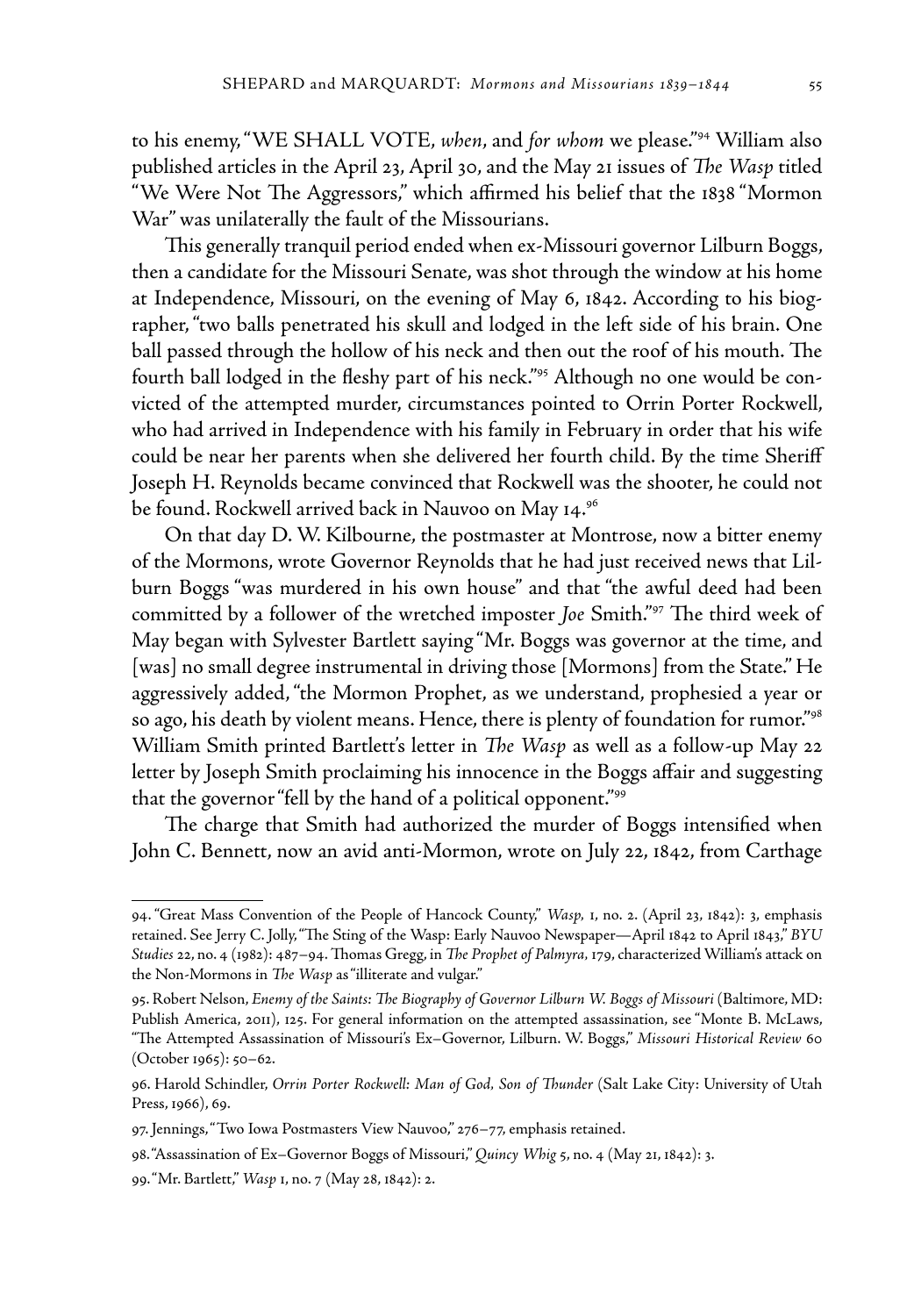to editor Simeon Francis at Springfield about his current perception of Mormonism. Among several sensational charges, Bennett alleged Joseph Smith had publicly "predicted or prophesied" in 1841 that Lilburn Boggs "should die by violent hands within one year." Bennett maintained that he had asked Smith about Orrin Porter Rockwell to which the prophet had replied that Rockwell had "GONE TO FUL-FILL PROPHECY."100

The Mormons were aware that the controversy over the attempted assassination would be blamed on them and would likely elicit an extradition attempt by the Missourians.101 The Nauvoo City Council, with Smith officiating as mayor, passed "An Ordinance in Relation to Writs of Habeas Corpus" on July 5, 1842:

Sec. 1. … no Citizen of this City shall be taken out of the City by any Writs, without the privilege of investigation before the Municipal Court, and the benefit of a Writ of Habeas Corpus, as granted in the seventeenth Section of the Charter of this City … Be it understood that this Ordinance is enacted for the protection of the Citizens of this City, that they may in all Cases have the Right of Trial in this City, and not be subjected to illegal Process of their Enemies.<sup>102</sup>

As Joseph Smith pursued his fallback strategy, his brother William continued to make enemies. Under the heading "Mormonism and Politics," the July 9 issue of *The Wasp* announced that the Mormons were "the only people now living on the globe that profess to be led by *revelation.*" This was followed by:

Our rules we know to some see odd, But blaming us is blaming God.

William concluded writing, "We hope to hear no more of the Mormons' setting themselves up over the Government —They are the only people that will eventually support the Constitution of our beloved country."103

Bennett's allegations were followed by the ex-governor submitting an affidavit on July 20 that set in motion the third attempt to extradite Smith. After stating that he had been shot in his home at Independence and had nearly died from his wounds, Boggs deposed, (spelling retained):

<sup>100. &</sup>quot;To the Editor of the Journal," *Sangamo Journal* 10, no. 47 ( July 15, 1842): 2, emphasis retained. Bennett arrived in St. Louis by July 13 and spread his message about alleged Mormon misdeeds. He reiterated his claims that Joseph Smith and Orrin Porter Rockwell were complicit "in the attempted assassination of Governor Boggs." See Smith, *The Life and Times of John Cook Bennett,* 104.

<sup>101.</sup> Andrew Smith (Ibid., 98) said that Francis, the editor of the *Sangamo Journal*, "had recently assailed Bennett only a few weeks earlier," and believed that Bennett's allegations "might be just what the Whigs needed to defeat the Democrats in the upcoming [August] election."

<sup>102.</sup> See Dinger, "Habeas Corpus in Nauvoo," 146–47; Walker, "Habeas Corpus in Early Nineteenth Century Mormonism," 39–41 and Dinger, *The Nauvoo City and High Council Minutes,* 89–90.

<sup>103. &</sup>quot;Mormonism and Politics," *Wasp* 1, no. 13 ( July 9, 1842): 2, emphasis retained.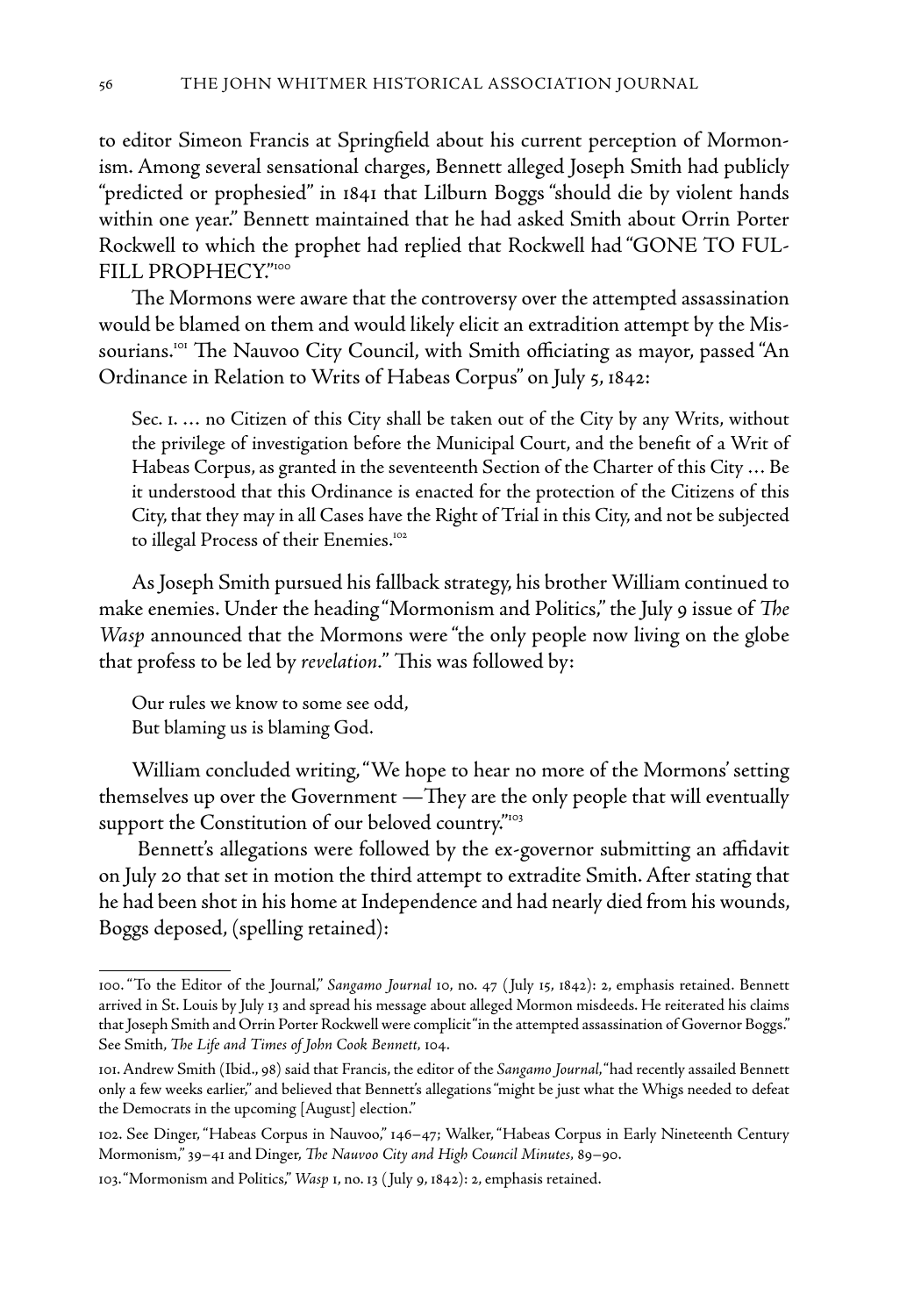he beleives and has good reason to beleive from Evidence and information now [in] his possession that Joseph Smith Com[mo]nly [cal]led the Mormon Prophet was Accessary before the fact of the intended Murder … and the said Deponient hereby Applyes to the Governor of the State of Missouri to make a Demand [on] the Governor of the State of Illinois to Deliver the said Joseph Smith Com[m]only Called the Mormon prophet to some person Autherised to receive and Convey him to the State and County aforesaid there to be dealt with according to Law<sup>104</sup>

Two days later Missouri governor Thomas Reynolds composed a requisition to Illinois governor Thomas Carlin charging Joseph Smith with being a fugitive from justice and accessory before the fact in the attempted murder of Lilburn Boggs. Reynolds demanded "the surrender and deliver[y] [of ] [t]he said <Joseph Smith> to <Edward R. Ford> who <is>hereby appointed as the agent to receive the said <Joseph Smith> on the [p]art o[f ] this State."105 Ironically, on the same day, July 22, a committee of the Nauvoo city council sent a petition to Governor Carlin, asking him not to "issue a writ" for Smith.<sup>106</sup> The Sangamo Journal maintained that it was rumored that Governor Reynolds had submitted a requisition for Smith's extradition but that friends of Judge Douglas had prevailed on Governor Carlin "not to give him up until after the election."107

Shortly before July 29, Joseph sent Emma to visit Governor Carlin at Quincy to request that he not comply with Governor Reynold's demand. Eliza R. Snow and Amanda Barns Smith accompanied Emma and presented Carlin with a petition from the Relief Society. Amanda had not only lost her husband and son at Hawn's Mill, but a second son had been crippled as well. She presumably testified to the terror of the experience.<sup>108</sup> Eliza Snow recorded on July 29, "The Gov[ernor] received us with much cordiality, and as much affability and politeness as his Excellency is master of, assuring us of his protection, by saying that the laws and Constitution of our country shall be his polar star in case of any difficulty. He manifested much friendship, and it remains for time and circumstance to prove the sincerity of his professions."109

<sup>104.</sup> Andrew H. Hedges, Alex D. Smith, and Richard Lloyd Anderson, eds., *Journals, Volume 2: December 1841– April 1843* (Salt Lake City: Church Historian's Press, 2011), 379–80, cited hereafter as Hedges, *Journals, Volume 2.*

<sup>105.</sup> Ibid., 380–81, angle brackets indicate handwriting on printed requisition form. William Law and James Sloan were sent by the prophet to Quincy. They were to deliver a letter to Governor Carlin reflecting the fear that Nauvoo might come under assault by the Missourians and asking permission to put the Nauvoo Legion on standby alert. This request was denied. Smith, *History of the Church*, 5:82–83.

<sup>106.</sup> Hedges, *Journals, Volume 2*:79.

<sup>107. &</sup>quot;A rumor–holy Joe Demanded," *Sangamo Journal* 10, no. 49 ( July 29, 1842): 2.

<sup>108.</sup> Linda King Newell and Valeen Tippets Avery, *Mormon Enigma: Emma Hale Smith* (Urbana: University of Illinois Press, 1994), 121.

<sup>109.</sup> Eliza Snow Diary in Carol Cornwall Madsen, *In Their Own Words: Women and the Story of Nauvoo* (Salt Lake City: Deseret Book, 1994), 52–53.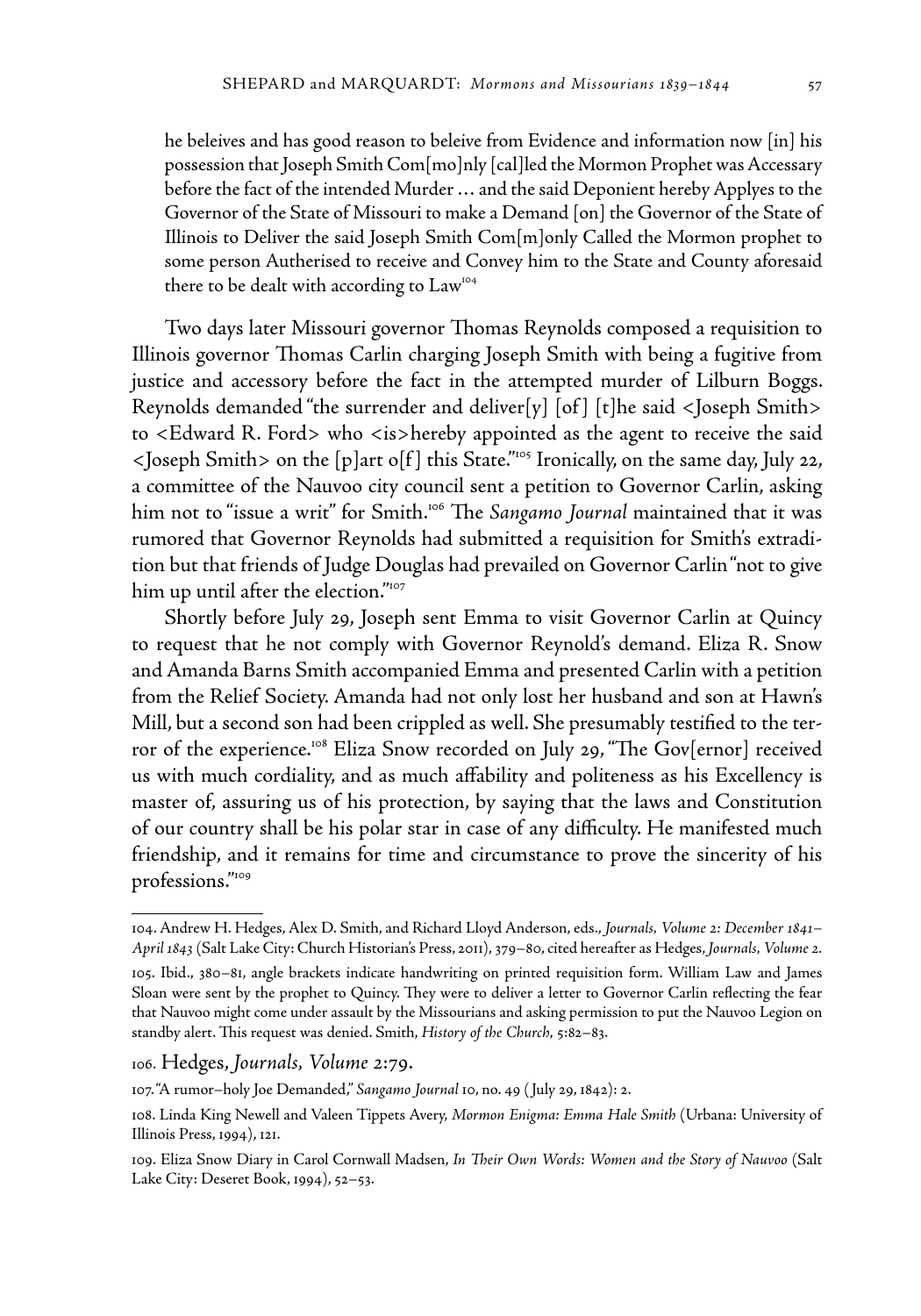The uncertainty surrounding Governor Carlin's compliance with any extradition demand did not deter Smith from monitoring and determining the Mormon political slate. He noted on July 27 that he had listened to different electioneering candidates at Nauvoo and had spoken afterwards."110 Politics had become more passionate and even deadlier since the Mormons had abandoned the Whigs for the Democrats. According to Robert Flanders the Whigs, the minority party in Illinois, may have been in disarray, but their factions would coalesce around former Illinois governor Joseph Duncan, who possessed an honorable reputation, was a good campaigner and was not associated with the granting of the Nauvoo Charter. As the Mormons were already committed to vote Democratic alongside an adversarial relationship with the Whigs, the latter evidently thought it made sense to "make anti-Mormonism in general and the repeal of the Nauvoo charters in particular the chief issues of the campaign."<sup>III</sup> Mormons had staked their political fortunes on Stephen Douglas's friend Adam W. Snyder for governor, but he unexpectedly died on May 14, 1842.<sup>112</sup>

The selection of Thomas Ford to replace Snyder had dramatic ramifications. John Moss, a nineteenth-century Illinois judge and historian, explained that Ford's candidacy was a blessing of sorts as Snyder was a sponsor of the Nauvoo Charter. Ford, on the other hand, had never served in the legislature. He had been "twice appointed state's attorney, and four times elected judge by the almost unanimous voice of the legislature; and at the time of his nomination for governor was engaged in the active performance of his judicial duties as a member of the supreme court bench, holding circuit court in Ogle County."<sup>113</sup> Ford acknowledged in his memoirs that he was selected as Snyder's replacement because of his lack of political baggage and the belief that he could be controlled by party leaders.<sup>114</sup>

Without other options, the Mormons supported Ford in the August 1, 1842 election despite the fact that he had called Smith "an impostor and a scoundrel" and had pledged to revise or "support the repeal" of the Nauvoo Charter.<sup>115</sup> Although the Mormon vote pushed Hancock County totals to 71 percent in Ford's favor, his statewide winning margin made the Mormon vote inconsequential.<sup>116</sup>

<sup>110.</sup> Hedges, *Journals,Volume 2*:80.

<sup>111.</sup> Flanders, *Nauvoo: Kingdom on the Mississippi*, 228–29.

<sup>112.</sup> Snyder, *Adam W. Snyder and His Period in Illinois History,* 350. Joseph Smith's opinion of Duncan is presumably reflected by the fact he named a horse after him. Smith, *History of the Church*, 5:60.

<sup>113.</sup> John Moss, *Illinois, Historical and Statistical—Comprising the Essential Facts of its Planting and Growth as a Province, County, Territory and State* (Chicago: Fergus Printing Co, 1889), 447–49. Reproduced by BiblioLife, LLC.

<sup>114.</sup> Ford, *History of Illinois*, 271.

<sup>115.</sup> Flanders, *Nauvoo, Kingdom on the Mississippi*, 230.

<sup>116.</sup> Pease, *Illinois Election Returns,* 127.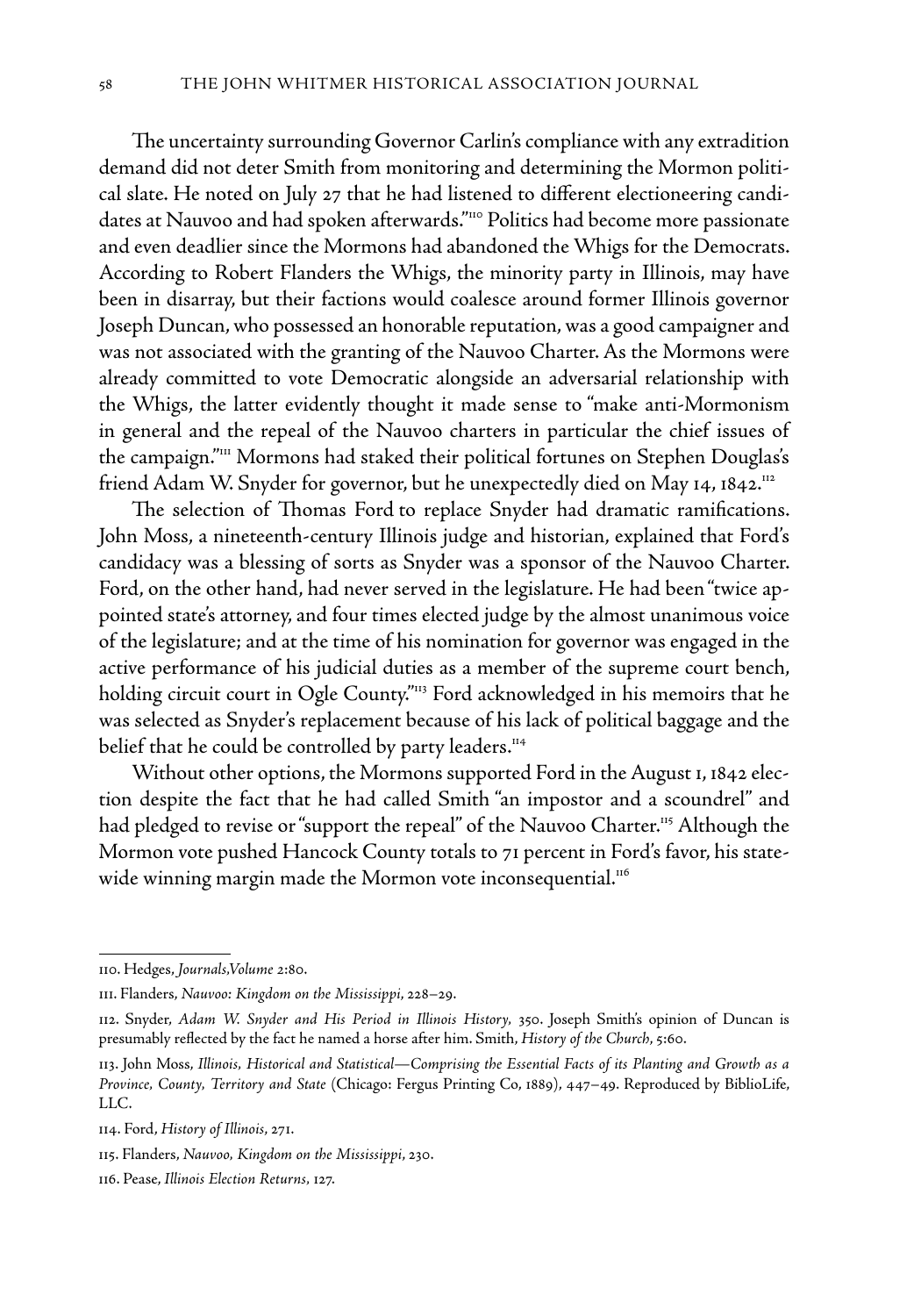The Mormon-supported candidates dominated the county election. With their support Jacob C. Davis of Warsaw won overwhelmingly in his run for the state senate. Ironically, he would later be one of five men tried for Joseph Smith's murder.<sup>117</sup> Thomas H. Owens of Carthage, a primitive Baptist minister who was apparently neutral in the inter-county conflict, was elected state representative with 1,530 votes compared to 620 votes for the anti-Mormon candidate. William Smith won the other contest for representative by nearly a 3-to-1 majority, and non-Mormon William Backenstos was elected sheriff by a 1,493 to 789 vote.<sup>118</sup> John T. Barnett, a non-Mormon who served on the Nauvoo City Council, was elected county commissioner by a large majority.<sup>119</sup>

Thomas Sharp responded in the *Warsaw Signal* that: "the old citizens of Hancock county are the humble subjects of his Royal Highness, Joe Smith. We are totally deprived of one of the dearest rights of freemen—the Elective Franchise."120 The day following the election, Governor Carlin issued a warrant for the arrest of Orrin Porter Rockwell for "shooting ex-Governor [Lilburn W.] Boggs of Missouri with intent to kill on the evening of the 6th of May last and Joseph [Smith] with being accessary."121 Thomas Sharp observed: "The warrant was not placed in the hands of the officer until the latter part of last week; but whether there was any political maneuvering, as it is rumored, whereby the warrant was shifted off until the election we cannot say."<sup>122</sup>

Thomas King, Adams County Undersheriff, headed a three-man delegation to Nauvoo to make the arrests on the morning of August 8. King was probably accompanied by James Pittman, Adams County Constable, and Edward Ford of Missouri. Smith's journal, recorded by William Clayton, said that following the arrests of Smith and Rockwell, "The city council convened immediately and issued a writ of Habeas Corpus to stop them from taking Joseph & Rockwell away without a trial here." It explained that Thomas King had argued against this decision, "not knowing wether [*sic*] this city had authority to issue such writ but after much consultation on the subject they finally agreed to leave the prisoners in the hands of the city Marshall and returned to Quincy to ascertain from the Governor wether our charter gave the city jurisdiction over the case."123

<sup>117.</sup> Oaks and Hill, *Carthage Conspiracy*, 51, 55.

<sup>118.</sup> William Backenstos was brother of prominent Democrat Jacob B. Backenstos who would later support the Mormon cause in the legislature and as sheriff.

<sup>119.</sup> Election results cited in Rugh, "Conflict in the Countryside," 160.

<sup>120. &</sup>quot;What is the Remedy?," *Warsaw Signal* 3 no. 5 (August 6, 1842): 2.

<sup>121.</sup> Hedges, *Journals, Volume 2*:81.

<sup>122. &</sup>quot;Recent Attempt to Arrest the Prophet," *Warsaw Signal* 3 no. 6 (August 13, 1842): 3.

<sup>123.</sup> Hedges, *Journals, Volume 2*:81. The journal account is expanded in Smith, *History of the Church*, 5:87.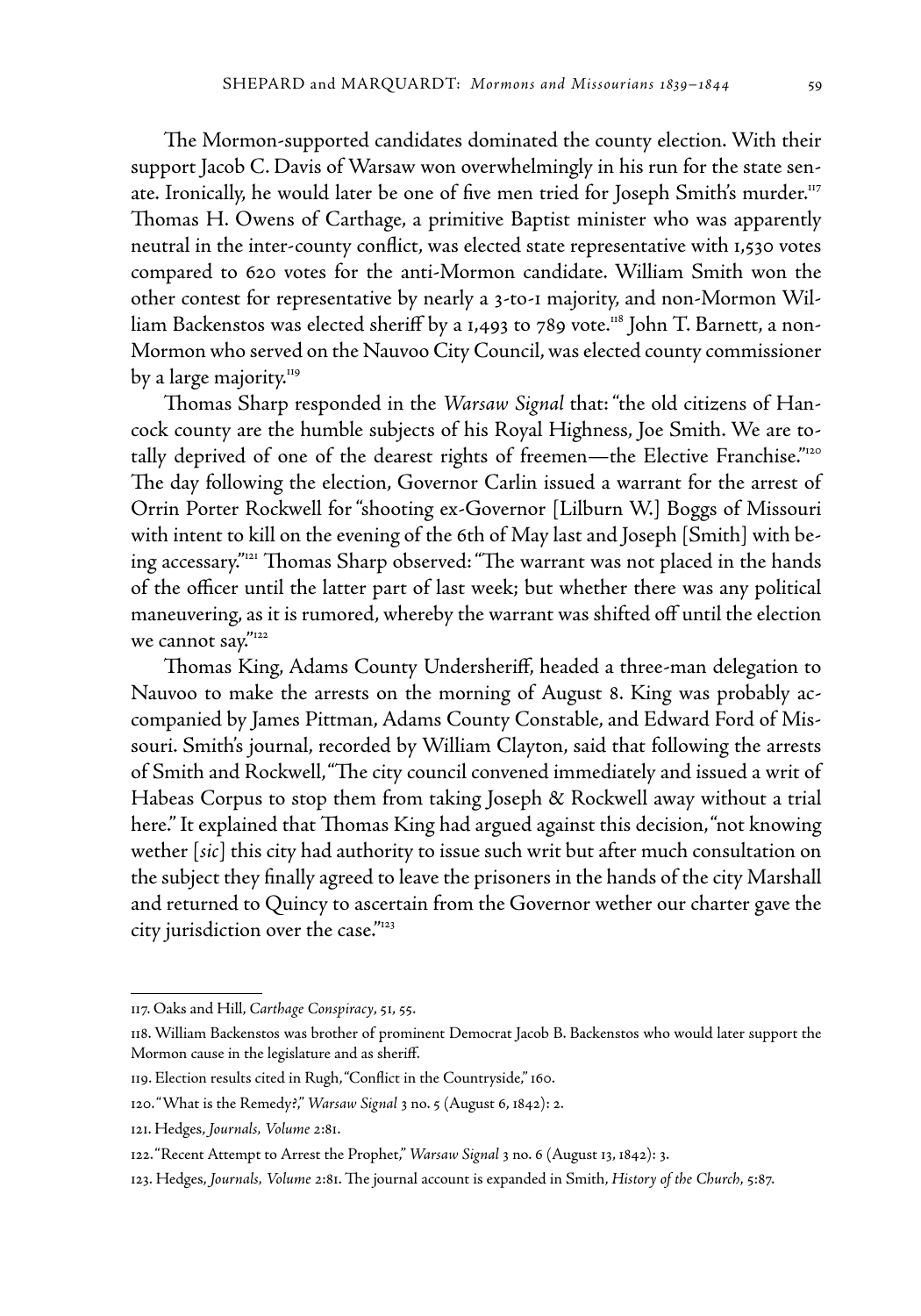The perplexed officers hastened to Quincy for consultation with the governor and left the accused in custody of Nauvoo marshal Dimick B. Huntington. As historian Jeffrey Walker has explained, "Sheriff King took with him the original arrest warrant from Governor Carlin, as well as the writs of habeas corpus granted by the municipal court. Without the arrest warrant, there was no legal basis for Marshal Huntington to keep Smith and Rockwell in custody, and for that reason they were released."124

Later that day the city council, presided over by vice-mayor Hyrum Smith, passed a more expansive ordinance dealing with *habeas corpus* entitled, "An Ordinance regulating the mode of proceedings in cases of Habeas Corpus, before the municipal court."125 Historian John Dinger explained that the first section empowered the Municipal Court to "examine the process by which a writ, like an arrest warrant or extradition order, was issued." It also gave the court the ability to cancel a writ "if the correct process had not been followed." The second section authorized the Municipal Court to determine "if private pique, malicious intent, religious or other persecution, falsehood, or misrepresentation, contrary to the constitution of this State, or the constitution of the United States, the said Writ or Process shall be quashed & considered of no force or effect, & the Prisoner or Prisoners shall be released & discharged therefrom." Section three stated that if the mayor was unavailable an alderman could be appointed to chair the municipal court, and section four implemented the ordinance immediately.<sup>126</sup>

When postmaster L. B. Fleak learned of the arrests at Quincy the evening of August 8, he joyously wrote Governor Reynolds, "Nothing can save Smith this time," and testified, "nine tenths of our Citizens will support the Sheriff."<sup>127</sup> Fleak would soon learn that the arrest attempt had failed. Thomas Sharp's lament of August 13 expressed the wishes of many:

Our citizens were in hopes that the scamp would be taken or else made open resistance; no termination of the affair could be less satisfactory than the one which has taken place. If he had resisted, we should have had the sport of driving him and his worthy clan out of the State *en mass,* but as it is we are mortified that there is no efficacy in the law to bring such a scamp to justice. We hope that our Executive will spare no effort hereafter to bring about this consummation so devoutly to be wished.<sup>128</sup>

<sup>124.</sup> Walker, "Habeas Corpus in Early Nineteenth–Century Mormonism," 49.

<sup>125.</sup> The ordinance was published in the August 13 *Wasp.* "An Ordinance regulating the mode of proceeding in Cases of Habeas Corpus, before the Municipal Court," *Wasp* 1, no. 17 (August 13, 1842): 3.

<sup>126.</sup> Dinger, "Habeas Corpus in Nauvoo," 149–51.

<sup>127.</sup> Jennings, "Two Iowa Postmasters View Nauvoo," 280.

<sup>128. &</sup>quot;Recent Attempt to Arrest the Prophet," *Warsaw Signal* 3, no. 6 (August 13, 1842): 2, emphasis retained.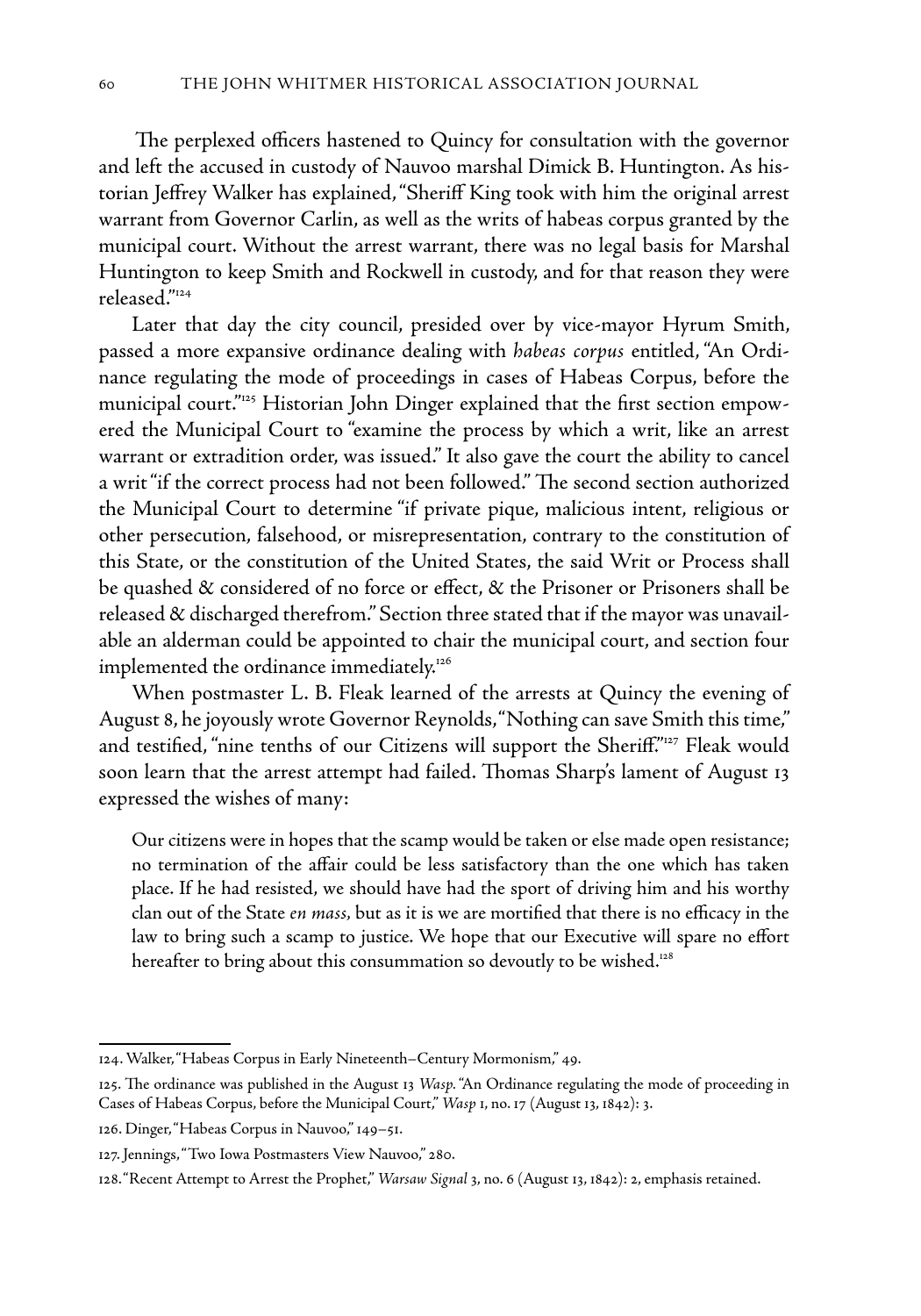A stressful period settled in as Smith went underground. He avoided a visit from the governor, hid from actual and imagined lawmen, and ran his church through his intermediaries. At an unknown time Orrin Porter Rockwell secretly left Nauvoo for New Jersey.

The *Times and Seasons* of August 15, contained an article entitled, "Persecution," which reflected the Mormon hate for Lilburn Boggs, the innocence of Smith and Rockwell, and the authority of the Nauvoo Municipal Court. After describing Boggs as "a man who years ago issued an order to *exterminate* fifteen thousand men women and children in republican America," the article catalogued a litany of his alleged criminal acts. The author of the article, presumably John Taylor, outlined the Mormon perception of rights guaranteed by the Nauvoo Charter as follows:

As to the writ of habeas corpus … we believe that so long as it was not incompatible with the spirit and meaning of the constitution of the State, and of the constitution of the United States, its power was sovereign, as to the rights and privileges of citizens, granted to them by the city charter, having these express privileges in words as follows: "to make ordain, establish and execute all such ordinances, not repugnant to the constitution of the United States and of this State, as they may deem necessary for the peace, benefit, good order, regulation, convenience and cleanliness of the city:—*and* the municipal court shall have power to grant writs of habeas corpus in all cases arising under the ordinances of the City Council."<sup>129</sup>

In a letter to L. B. Fleak at Keokuk, D. W. Kilbourne wrote from Montrose on August 12 that the Iowa Mormons were being strangely noncommittal. He observed: "Every old Rifle, Pistol, Cutlass, Knife etc among them is being put in order."130

Emma Smith implored Governor Carlin to put a stop to the efforts to extradite her husband to Missouri in a letter dated August 16, "but ought to have been the 17th." She insisted that Joseph was innocent of the crimes he was alleged to have committed and said that she and her children had first-hand knowledge about Boggs's persecution. Emma asked the governor to "spare my innocent children the heartrending sorrow of again seeing their father unjustly draged to prison or to death."<sup>131</sup> Joseph had informed Emma by letter the previous day: "I have consulted wether [*sic***]** it is best for you to go to Quincy and see the Governor; but on the whole, he is a fool; … You may write to him, whatever you see proper, but to go and see him, I do not give my consent at present."<sup>132</sup>

<sup>129. &</sup>quot;Persecution," *Times and Seasons* 3, no. 20 (August 15, 1842): 886–89, emphasis retained. In "Persecution of the Prophets," Ibid., 3, no. 21 (September 1, 1842): 902–3, Boggs was listed with Herod and Nero as persecutors of the righteous.

<sup>130.</sup> Jennings, "Two Iowa Postmasters View Nauvoo," 281.

<sup>131.</sup> Hedges, *Journals, Volume 2*:111–14.

<sup>132.</sup> Ibid., 108.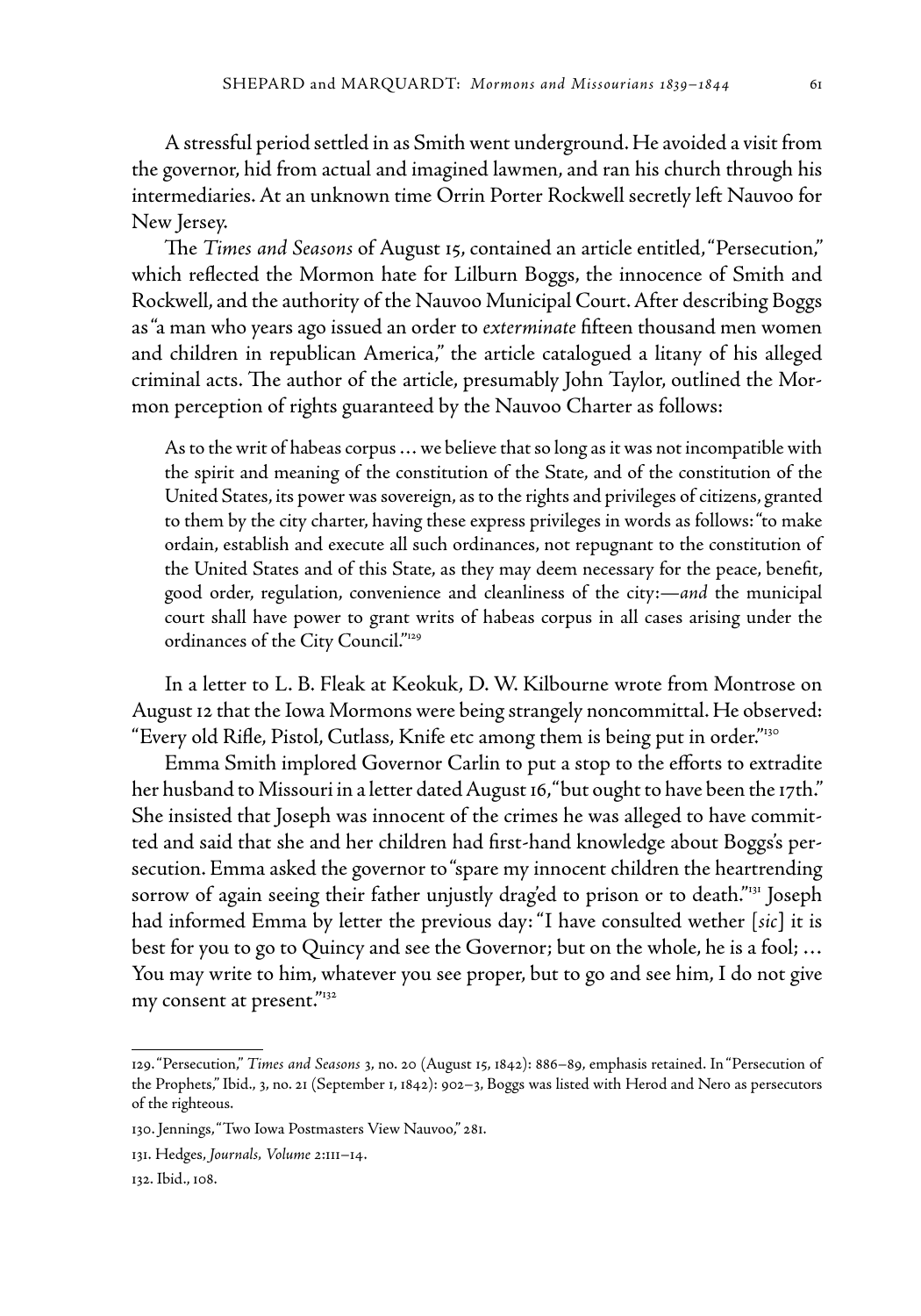Carlin politely replied to Emma on August 24 that the "constitution and laws" mandated that her husband be arrested. He assured Emma that Joseph would be fairly treated in Missouri courts and would receive "the fullest justice."<sup>133</sup> In her response to Carlin on August 27, Emma reminded him that the Nauvoo Charter authorized the use of writs of *habeas corpus* to protect its citizens and that he had signed the authorizing document. She considered it ironic that Governor Reynolds was attempting to use the law to extradite her husband when "tyranny, treachery and knavery" characterizes "a great portion of the leading characters of the state of Missouri."<sup>134</sup>

During the last week of August Smith began spending considerable time at his home and even spoke from the stand by the temple on Monday August 29. His remarks included the condemnation of the oppressive conduct of Lilburn Boggs and Thomas Carlin. Thomas Sharp announced in his September 3rd *Warsaw Signal*: "It is now reduced to a certainty, that Smith is in Nauvoo." According to Sharp, Smith publicly said: "*that he would not be taken* — that King and Pitman, [the officers charged with the arrest] were cowards and *could* not take him."<sup>135</sup>

At noon on September 4 three armed officers managed to slip up to the Smiths' door when Joseph was eating with his family. The would-be arresters included James Pittman and Thomas King of Adams County and Governor Reynolds' representative Edward Ford. When the armed officers asked to search the house, they were delayed by ex-apostle John F. Boynton as Smith slipped out the back and went into hiding.136 Eliza Snow recorded in her diary the following day that the quiet interlude was broken by some eighteen or twenty men, "who are lying in wait, for the blood of the innocent." Explaining the attempted arrest, she added:

Yesterday Pittman from Quincy and Ford from Mo. With another stranger arrived about one o'clock at the house of Prest. Smith, who having a moment's notice, left the dinner table where he was seated and made his escape. Pittman enquired for him and ask'd permission to search the house. Mrs. S[mith] said she had no objection if he had the proper authority. Pitman said he had *no authority* but with her consent he proceeded to search, preceeded [*sic*] by John Boynton and D[imick] Huntington, whom Mrs. S. requested to show them into the rooms.

 After sundown, [Thomas] King, the Deputy Sheriff and his associate came in. King seem'd in an unpleasant humor—after enquiring for Prest. Smith spoke about searching the house, Mrs. S. mention's authority—He said he had authority at any rate he and *his will* was good enough. Mrs. S. said she thought he could have no objections to telling

<sup>133.</sup> Ibid., 127.

<sup>134.</sup> Ibid., 130.

<sup>135. &</sup>quot;Joe Smith's Whereabouts," *Warsaw Signal* 3, no. 9 (September 3, 1842): 2, emphasis retained.

<sup>136.</sup>See Bushman, *Rough Stone Rolling*, 478–79.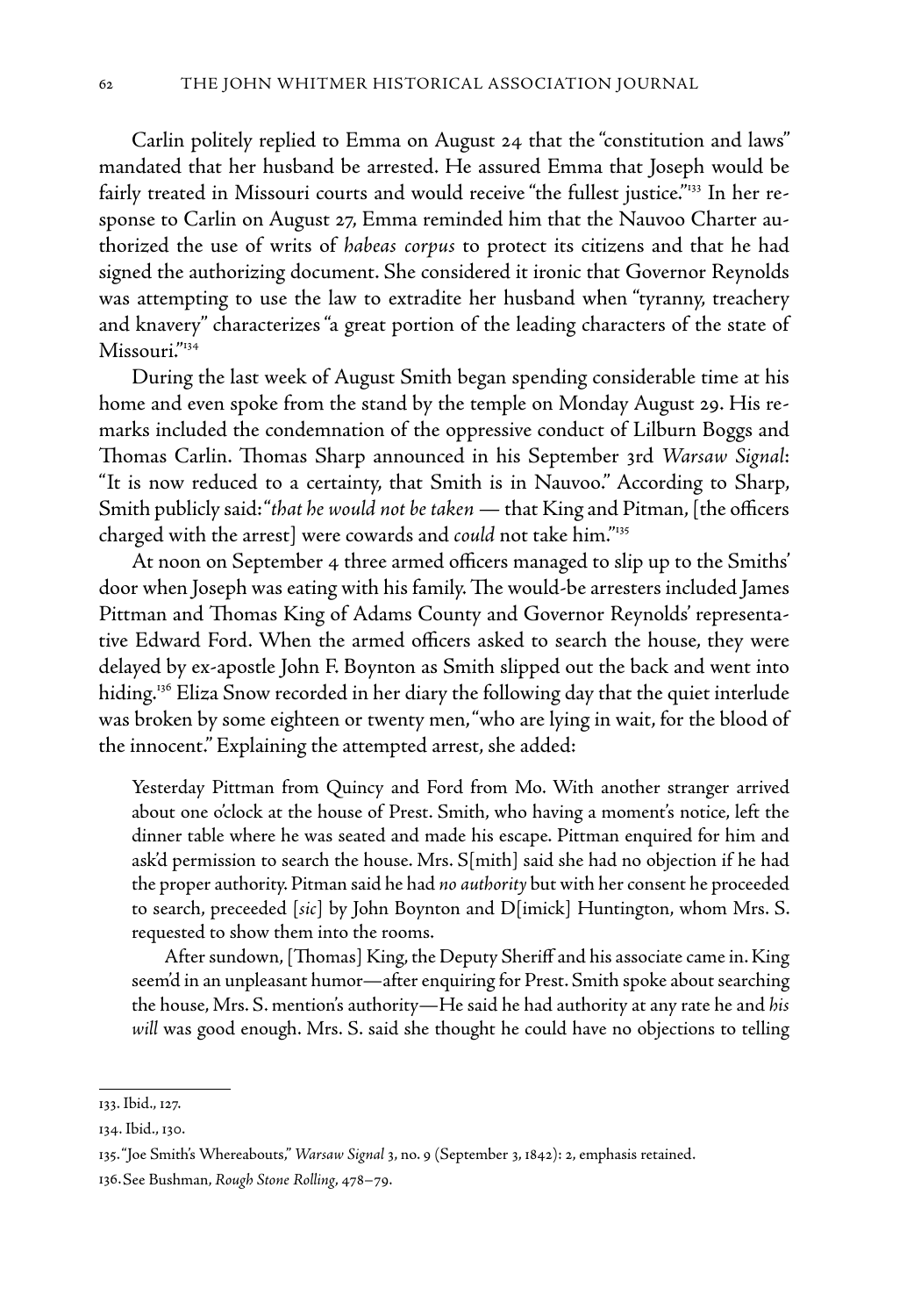what he wanted Mr. S. for. He said in a surly tone that it would be time enough to tell that afterward.<sup>137</sup>

L. B. Fleak may have been accurate when he wrote Governor Reynolds on September 6 that it would take "a regiment of Militia" to forcibly remove Joseph Smith from Nauvoo. He qualified this by saying that the Mormons "laugh at the idea of his being removed by a hundred men, in short they say that 'Brother Joseph' shall never be taken to Missouri." He added that Reynolds should not expect much of Governor Carlin as he "is about half Mormon himself or at least appears so from his sycophancy when he meets those Smiths."<sup>138</sup>

The correspondence between Emma and the governor resumed on September 7 with Carlin expressing regret that he was caught in the middle of the Mormon-Missouri conflict. He responded forcibly to the Mormon belief that their charter could void legal processes from other courts:

The charter of the City of Nauvoo is not before me at this time, but I have examined both the charters, and city ordinance upon the subject, and must express my surprise at the extraordinary assumption of power by the board of Aldermen as contained in said ordinance! from my recollection of the charter it authorizes the Municipal Court to issue writs of Habeues [*sic*] Corpus in all cases of imprisonment, or custody, arising from the authority of the ordinances of said city, but that the power was granted, or intended to be granted to release persons held in custody under the authority of writs issued by the courts, or the executive of the State, is most absurd & ridiculous, and an attempt to exercise it, is a gross usurpation of power, that cannot be tolerated.

He concluded that if Smith were his "own son" and he knew him to be innocent that he would "surrender him to the legally constituted authority to pronounce him innocent."139

The ante was raised when a messenger arrived from Quincy on October 2 stating that Governor Carlin had offered a reward of \$200 each for Smith and Rockwell. The same day mail brought news that Governor Reynolds had offered a \$300 reward for each of them as well.<sup>140</sup>

Many rumors circulated among the anti-Mormons about the whereabouts of Smith. Some said he was in Wisconsin; others that he was in Texas or Canada. L. B. Fleak wrote Governor Reynolds on October 5 that he was in league with a "Mormon

<sup>137.</sup> Eliza Snow diary, in Madsen, ed., *In their Own Words: Women and the Story of Nauvoo*, 54–55, emphasis retained. William Clayton wrote, "John Boynton happened to be the first person discovered by the Sheriffs and they began to ask him where Mr. Smith was. He answered that he saw him early in the morning; but did not say that he had seen him since." Hedges, *Journals, Volume 2*:125.

<sup>138.</sup> Jennings, "Two Iowa Postmasters View Nauvoo," 282–83.

<sup>139.</sup> Hedges, *Journals, Volume 2*:151–53.

<sup>140.</sup> Ibid., 160.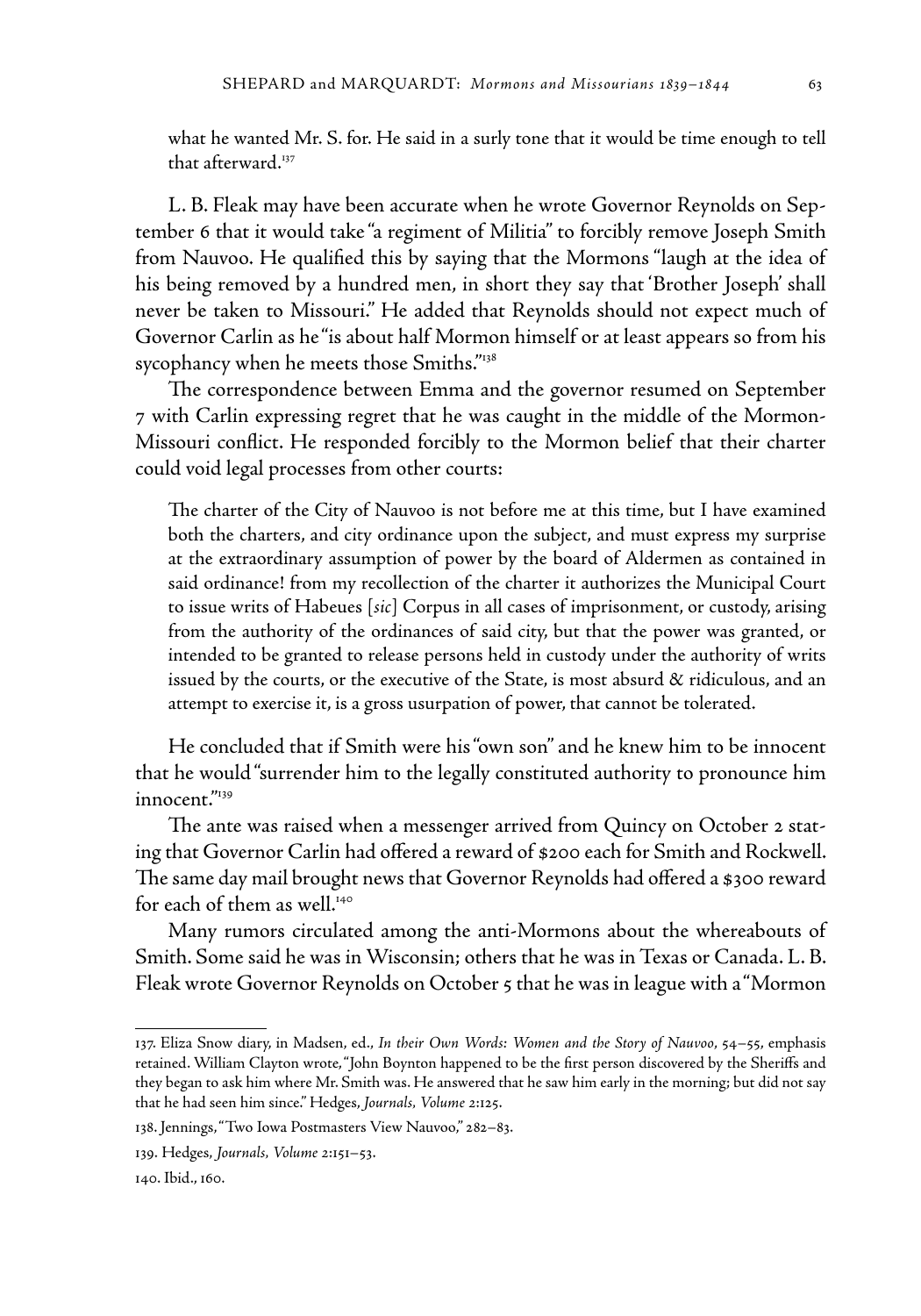*Judas*" who would prepare the way for the kidnapping of Smith from his house by "resolute fellows" who would bring him to Keokuk in a small boat. Smith was to be secreted in the third story of Fleak's house until he could be taken by steamer to St.  $L$ ouis. $141$ 

William Clayton noted in Joseph Smith's journal on October 5 that Judge Stephen Douglas, who was holding circuit court at Carthage, warned Sidney Rigdon and Elias Higbee that Governor Carlin had or would issue an illegal writ against Joseph Smith. The plan was to have Smith come to Carthage "to get acquitted by Habeas Corpus before Douglas, and having men there waiting with a legal writ to serve on Pres[iden]t Joseph as soon as he was released under the other one and bear him away to Missouri." Clayton also recorded in Smith's journal two days later that Elias Higbee had told him that he and Rigdon had been informed: "many of the Missourians were coming to unite with the Militia of this State, voluntarily and at their own expense; so that after the court rises at Carthage if they don't take Prest Joseph there, they will come and search the city &c. It is likely that this is only report."<sup>142</sup>

Relief was signaled after Sidney Rigdon wrote Justin Butterfield on October 17 concerning the legality of Carlin's attempted extradition of Smith. Butterfield was U.S. attorney for the district of Illinois but apparently was responding to Rigdon in his capacity as practicing attorney. He explained to Rigdon in an October 20 letter from Chicago that the case against Smith was flawed in several respects. This included, "The person to be surrendered up must be a fugitive from the State to which it is attempted to surrender him. Second, He must be a fugitive *from justice*; in other words he must have been in the State when and where the crime was committed and have fled from that State to evade being apprehended and tried for that crime."<sup>143</sup>

Wilford Woodruff, apostle and alderman, recorded: "We spent several days in the city Council passing a law relative to writ of Habeas Corpus. After it was passed Smith felt secure to stay at home as the law protected him as well as all citizens."<sup>144</sup> Woodruff was referring to Smith presiding over the city council in his home from November 7–12 to write a nineteen-section protective ordinance that refined and added to previous ordinances. These provisions guaranteed the right of any person "detained for any criminal or supposed criminal matter" to secure a writ of *habeas* 

<sup>141.</sup> Jennings, "Two Iowa Postmasters View Nauvoo," 284–85, emphasis retained.

<sup>142.</sup> Hedges, *Journals, Volume 2*:161–62, emphasis retained. See also, Richard S. Van Wagoner, *Sidney Rigdon: A Portrait of Religious Excess* (Salt Lake City: Signature Books, 1994)*,* 314.

<sup>143. &</sup>quot;Letter to Sidney Rigdon, Esq., Chicago, Oct. 20th 1842," *Times and Seasons* 4 no. 3 (December 15, 1842): 33–36, emphasis retained.

<sup>144.</sup> Scott G. Kenney, ed., *Wilford Woodruff's Journal, 1833–1898,* typescript, 9 vols. (Midvale, UT: Signature Books, 1983–85), November 7–12, 1842, 2:191. Cited in Dinger, "Habeas Corpus in Nauvoo," 152.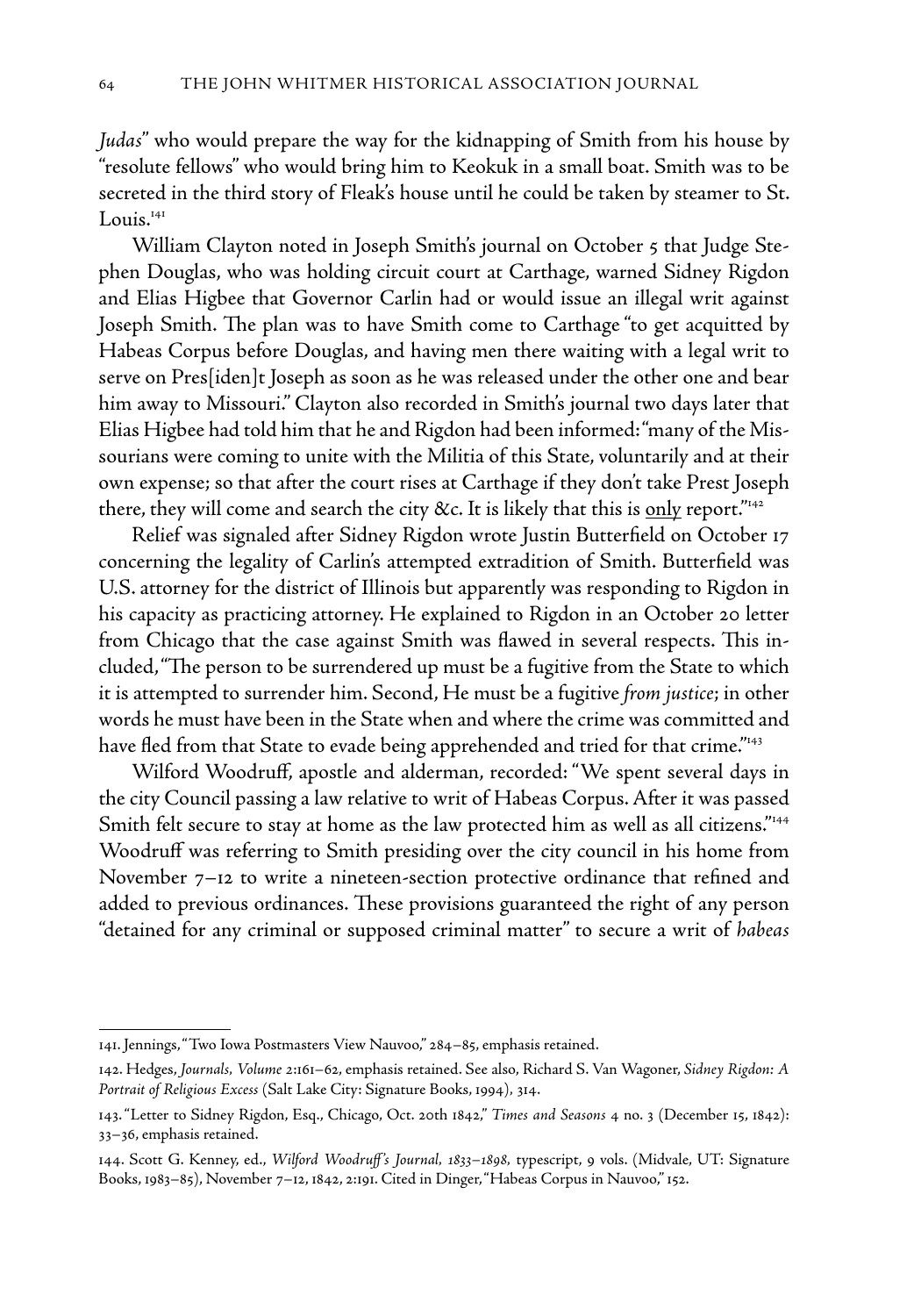*corpus*. It also authorized the imprisonment from six-to-twelve months and a fine of at least \$500 for persons presenting an "illegal writ."145

Although Smith's routine at Nauvoo gradually returned to normal, Governor Carlin's order for his arrest had to be nullified for him to be truly free. To complicate matters, Governor Thomas Ford had pledged during his campaign to modify the Nauvoo Charter and would carry through with his threat in his inaugural address on December 8: "A great deal has been said about certain charters granted to the people of Nauvoo. These charters are objectionable on many accounts, but particularly on account of the powers granted. The people of the state have become aroused on the subject, and anxiously desire that those charters should be modified so as to give the inhabitants of Nauvoo no greater privileges than those enjoyed by others of our fellow citizens."<sup>146</sup>

The following day Representative Davis of Bond County introduced a bill to repeal the Nauvoo Charter, but it could not gain momentum because many legislators were unwilling to publicly take stands against the Mormons' political clout. The House of Representatives voted 46 to 13 against repeal, while the Senate voted to table it.<sup>147</sup>

 During a friendly December 14 visit with a Mormon delegation at Springfield, Judge Douglas advised that Smith should petition the new governor to revoke Thomas Carlin's "writ and proclamation." The delegation, with Whig attorney Justin Butterfield in their employment, met with Governor Ford, who consulted with six Illinois Supreme Court Justices about the legality of Governor Carlin's attempt to arrest Smith and return him to Missouri. Ford, in a letter to Joseph Smith dated December 17, 1842, declined to nullify his predecessor's warrant because of his uncertainty that he could do so legally. He instead advised him to come to Springfield for a "Judicial investigation." After reading Ford's letter, Butterfield wrote Smith to come to Springfield "without delay." He assured him he would be secure and pledged to see him "safely delivered" from his arrest.<sup>148</sup>

Smith was arrested on the requisition from Missouri by Wilson Law on December 26 and started for Springfield with some forty Mormon attendants the following day. He received another writ, and after being rearrested at Springfield, Justin Butterfield petitioned U.S. District Court Judge Nathaniel Pope for a writ of *habeas* 

<sup>145.</sup> Dinger, in Ibid., 152–55, examined the impact of the ordinance and reproduced most of the sections of the ordinance.

<sup>146. &</sup>quot;Gov. Ford's Inaugural Address," *Sangamo Journal* 12, no. 17 (December 15, 1842): 1.

<sup>147.</sup> See Glen M. Leonard, *Nauvoo: A Place of Peace, A People of Promise* (Salt Lake City: Deseret Book, 2002), 307.

<sup>148.</sup> See Hedges, *Journals, Volume 2*:173–81. Illinois Supreme Court Justice James Adams of Springfield concurred in a December 17 letter for Joseph to "make no delay in coming before the court at this place for a discharge under a habeas corpus." Smith, *History of the Church*, 5:206.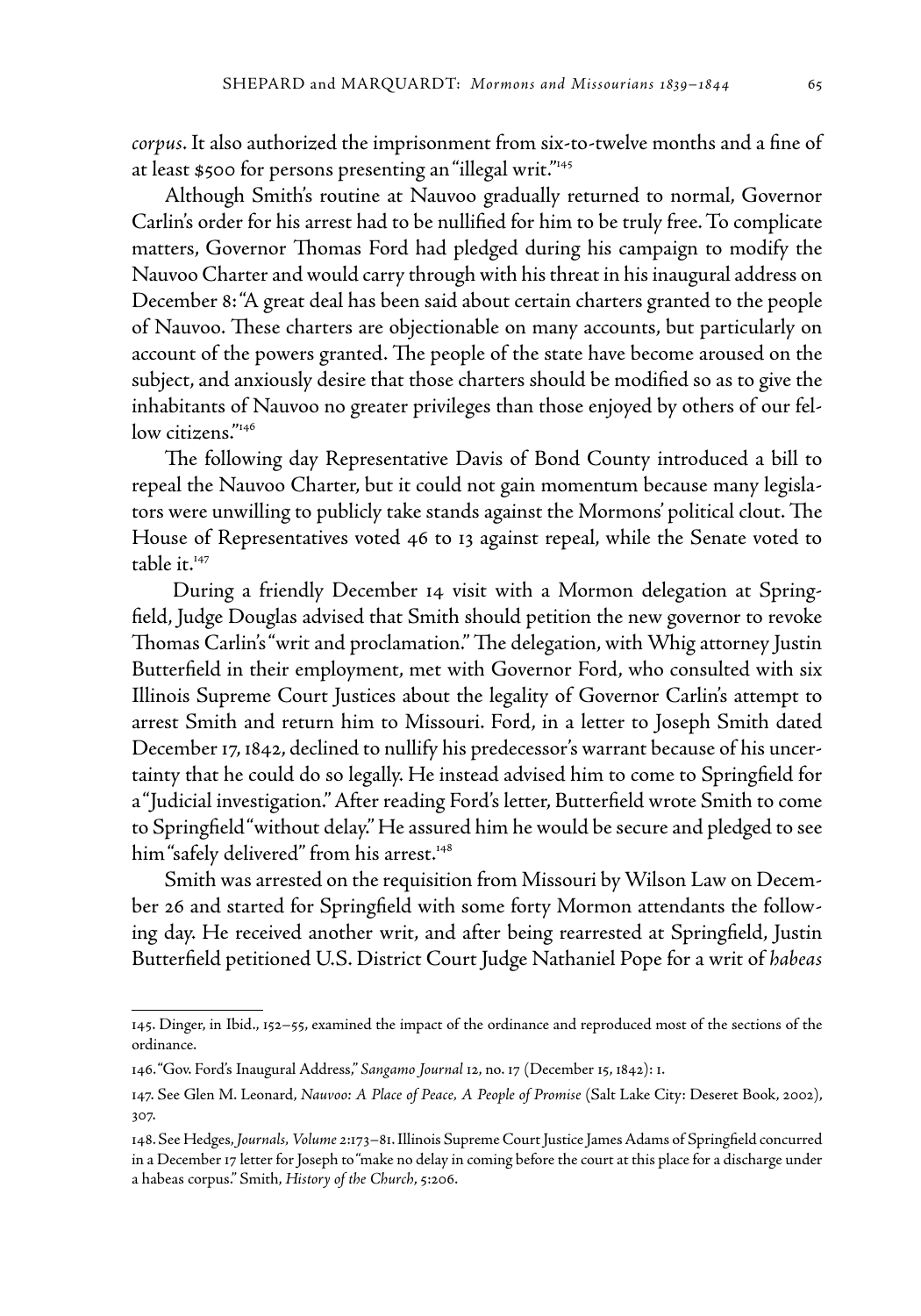*corpus*. Pope, in turn, issued a hearing for January 2, 1843.<sup>149</sup> On that occasion, Butterfield argued that Smith was innocent as he was not a fugitive from justice and could not be accessory to the attempted murder since he "was in Nauvoo when the attack was made on Lilburn W. Boggs."150

Pope's January 5, 1843, decision held that Governor Boggs's July affidavit was deficient because it did not specifically allege that Smith had committed a crime in Missouri, and since he was not charged with committing a crime, he could not legitimately be deported to Missouri. Pope concluded: "Therefore he did not flee from the justice of the State of Missouri, nor has he taken refuge in the State of Illinois." Accordingly, he was released from custody.<sup>151</sup>

When Smith went to get trial documents from Governor Ford the next day, he was advised to "refrain from all political electioneeri<sup>[n]g."152</sup> He may have had Ford's advice in mind when he published in the January 28 *Wasp*: "I have, of late had repeated solicitations to have something to do in relation to the political farce about dividing the county but as my feelings revolt at the idea of having anything to do with politics, I have declined in every instance in having any thing to do on the subject. I think it would be well for politicians to regulate their own affairs. I wish to be let alone, that I might attend strictly to the spiritual welfare of the church.<sup>"153</sup> Smith's acquittal did not set well with area anti-Mormons, as it reinforced the belief that politicians gave him preferential treatment.<sup>154</sup>

On March 1, 1843, L. B. Fleak wrote to Governor Reynolds that he was hearing rumors to the effect that the Mormons would make an attempt on his life if he issued another requisition for Smith's arrest.<sup>155</sup> Two days later, Orrin Porter Rockwell was arrested at St. Louis.

On March 4 the Illinois House of Representatives voted 58 to 33 to modify the provisions of the Nauvoo Charter that involved *habeas corpus*. The Senate refused to

<sup>149.</sup> Dinger, "Habeas Corpus in Nauvoo," 158.

<sup>150.</sup> See Hedges, *Journals, Volume 2*:210*.*

<sup>151.</sup> Dinger, "Habeas Corpus in Nauvoo," 161–62. For in–depth information of January 2–5 events see Hedges, *Journals, Volume 2*:209–34; Walker, "Habeas Corpus in Early Nineteenth–Century Mormonism," 59–71; and "Circuit Court of the U. States For the District of Illinois," *Times and Seasons* 4 no. 5 ( January 16, 1843): 65–71.

<sup>152.</sup> Hedges, *Journals, Volume 2*:235. Ford detested Smith's lack of political acumen. Concerning his recent release at Springfield, he said in his memoirs: "Smith was too ignorant of law to know whether he owed his discharge to the law" or to his Whig lawyers and the Whig judge. Ford, *History of Illinois*, 314.

<sup>153. &</sup>quot;To the Editor of the Wasp," *Wasp* 1 no. 39 ( January 28, 1843): 3.

<sup>154.</sup> The relationship between the Mormons and area Non-Mormons is noted in William Shepard, "'Marshaled and Disciplined for War': A Documentary Chronology of Conflict in Hancock County, Illinois 1839–1845,'" *John Whitmer Historical Association Journal* 33, no. 2 (Fall/Winter 2013): 79–131.

<sup>155.</sup> Jennings, "Two Iowa Postmasters View Nauvoo," 287–88. Fleak wrote Reynolds on March 20 the Mormons were on to his "watching them closely" and acknowledged they had been feeding him disinformation. Ibid. 288– 89.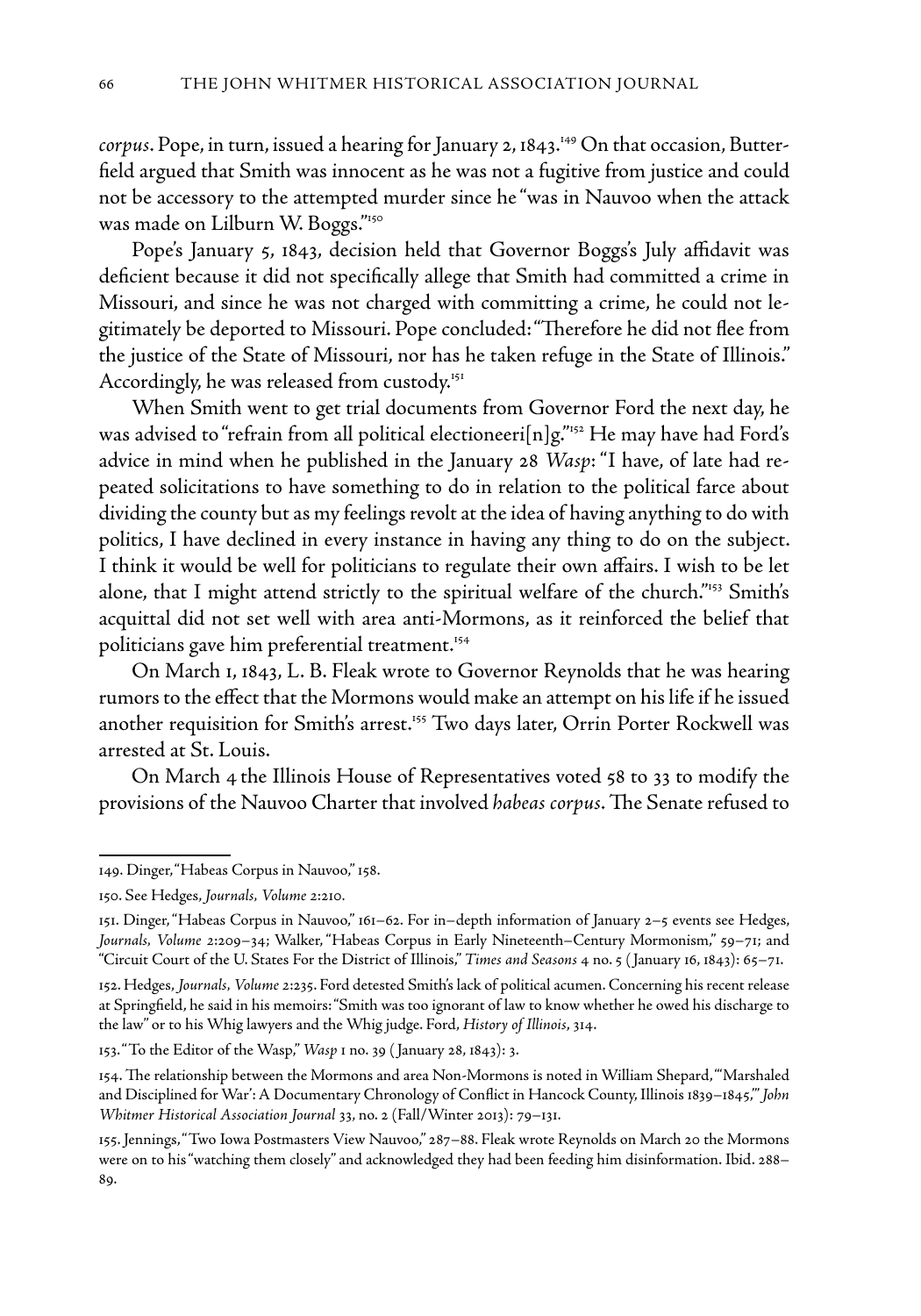act on the measure by a vote of 17 to 16 on March  $6.^{156}$  John Taylor, the editor of the *Wasp,* stoically said:

What reliance can be placed upon a Legislature that will one session grant a charter to a city with 'PERPETUAL SUCCESSION,' and another session take it away. We expect *however* that this honorable body believe in the common adage, 'promises and pie crusts are made to be broken;' and we have sometimes ourselves seen boys crying for their marbles again, after they have given them away.<sup>157</sup>

On March 17 Smith wrote Richard Blennerhassett of St. Louis about providing legal help for Rockwell. Smith's clerk Willard Richards recorded: "a report is circulated that that new indictments have been found in Mo. again[s]t Joseph. Hyrum [Smith]. & some 100. others on the old. subject."<sup>158</sup>

Joseph Smith and some hundred Mormons took a pleasure cruise on the Mormon-owned *Maid of Iowa* on May 10 but he could not disembark at Fort Madison or Burlington, Iowa, because the territorial governor refused to comply with Judge Pope's acquittal.<sup>159</sup> Eight days later, on May 18, Smith and William Clayton made their way from the Mormon settlement at Macedonia to Carthage where they paid taxes and lunched with Jacob B. Backenstos, a Hancock County Democrat leader, and Judge Douglas, who happened to be holding court in the city. Clayton recorded in his journal:

After dinner the President and Judge had conversation concerning sundry matters. The President said "I prophecy in the name of the Lord God that in a few years this government will be utterly overthrown and wasted so that there will not be a potsherd left" for their wickedness in conniving at the Missouri mobocracy. The Judge appears very friendly and acknowledged the propriety of the Presidents remarks.<sup>160</sup>

In this atmosphere of seeming tranquility, forces were at work that would lead to another extradition attempt. John C. Bennett's correspondence with Sam Owens, a

<sup>156.</sup> Hedges, *Journals, Volume 2*:294n551 and "House of Representatives," *Wasp* 1, no. 46 (March 15, 1843): 2.

<sup>157.</sup> Untitled editorial by John Taylor, *Wasp* 1, no. 46 (March 15, 1843): 2, emphasis retained.

<sup>158.</sup> Hedges, *Journals, Volume 2*:312.

<sup>159.</sup> Smith, *History of the Church*, 5:385.

<sup>160.</sup> George D. Smith, ed., *An Intimate Chronicle: The Journals of William Clayton* (Salt Lake City: Signature Books, 1995), 104. In 1854 an expanded account of Clayton's May 18 journal entry was copied into the draft history of Joseph Smith, as from his journal, which allegedly has Smith saying: "Judge you will aspire to the presidency of the United States; and if you ever turn your hand against me or the Latter-day Saints, you will feel the weight of the hand of Almighty upon you; and you will live to see and know that I have testified the truth to you; for the conversation of his day will stick to you through life." The draft was worked shortly thereafter into Manuscript History, Book D–1, pp. 1552–53, LDS Church History Library. It was then printed in the *History of the Church*, 5:393–94. James B. Allen, in *No Toil Nor Labor Fear: The Story of William Clayton* (Provo, UT: Brigham Young University Press, 2002), 114–15, said the Douglas prophecy may have been contributed years later by Clayton or may exist in some recording by Clayton which "has not come to light."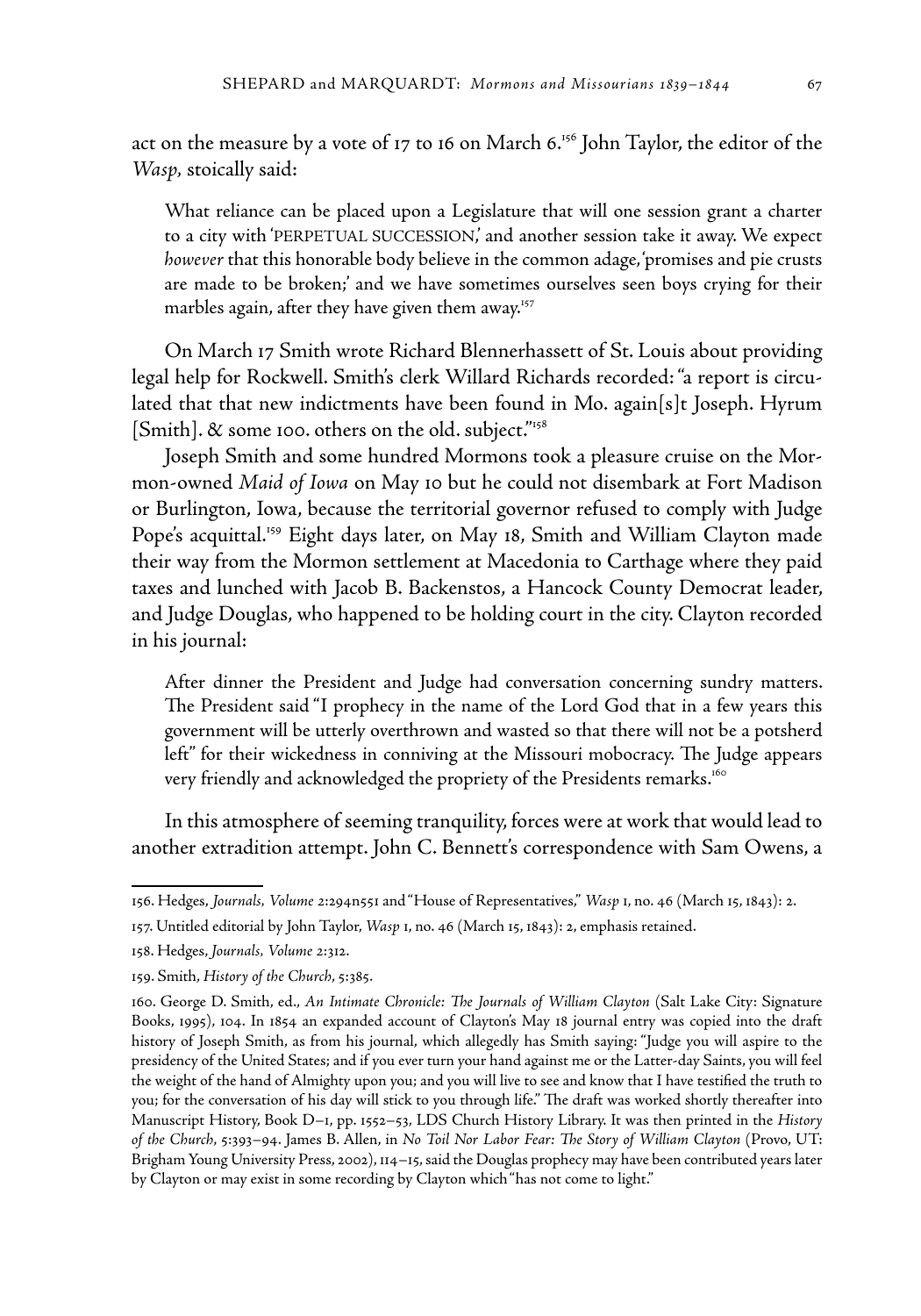leader of the anti-Mormons in Independence, Missouri, motivated Owens to influence the Daviess County Circuit Court to submit a requisition on June 5 to Governor Reynolds to secure Smith's extradition to Missouri on the former charge of treason. In a letter to Governor Ford on June 10, Owens said that a warrant would be forthcoming from Governor Reynolds.<sup>161</sup> Ford issued a new warrant on June 17, and Sheriff Joseph H. Reynolds of Independence and Harmon T. Wilson of Carthage went to Nauvoo to make the arrest. They found, however, that Joseph, Emma, and their children had left Nauvoo on June 13 for Inlet Grove, Lee County, Illinois, some two hundred miles north of Nauvoo to visit Emma's sister Elizabeth Wasson.<sup>162</sup>

At Springfield, Judge James Adams, a baptized Mormon and personal friend of Joseph Smith, learned from Governor Ford about his intention to issue the warrant and sent an express to warn Smith at Nauvoo.<sup>163</sup> In response, William Clayton and Stephen Markham set out to warn him at Lee County on the 18th. After a frantic trip to Inlet Grove, they advised him of the impending danger on the evening of June 21, but Reynolds and Wilson, disguised as Mormon elders, arrested him on the 23rd. After physically and verbally abusing him and threatening Markham, the arresting officers stopped at nearby Dixon to change horses when townspeople intervened and gave Smith the chance to contact the Lee County Master-in-Chancery and to send for Cyrus Walker who was electioneering in the area for the office of Illinois Representative for Congress. J. Cristopher Conkling, in his *Joseph Smith Chronology,*  explained: "During this time [Stephen] Markham swears out a writ against Reynolds and Wilson for threatening his life. The two are then arrested on two counts: for threatening Markham's life and for illegally arresting and threatening Joseph." Reynolds and Wilson as well as Smith were all locked up overnight so that the complications could be sorted out the next morning.<sup>164</sup>

Things moved rapidly on the 24th according to the LDS *History of the Church* as Smith sent William Clayton to Nauvoo to "send assistance." The Lee County Master-in-Chancery arrived and issued a writ of *habeas corpus* on behalf of Joseph Smith to be served before Judge John D. Caton of the 9th Judicial Circuit at Ottawa, Illinois, forty miles from Dixon. On his arrival, Cyrus Walker said he was too busy to represent Smith unless he promised him his vote.With little choice, Joseph agreed to Walker's offer.<sup>165</sup> Apparently, the Lee County Court then issued a writ against

<sup>161.</sup> Smith, *Life and Times of John Cook Bennett*, 136–37 and Smith, *History of the Church*, 5:422–23.

<sup>162.</sup> Newell and Avery, *Mormon Enigma: Emma Hale Smith*, 148.

<sup>163.</sup> Kent L. Walgren, "James Adams: Early Springfield Mormon and Freemason," *Journal of the Illinois State Historical Society* 75 (Summer 1982): 133.

<sup>164.</sup> Conkling, *A Joseph Smith Chronology*, 191–92.

<sup>165.</sup> Smith, *History of the Church* 5:444. This account explained that because Smith considered Walker "the greatest criminal lawyer in that part of Illinois," he promised him his vote. It failed to acknowledge that Walker was one of Smith's lawyers at Monmouth in June 1841. Walker is quoted as saying: "I am now sure of my election,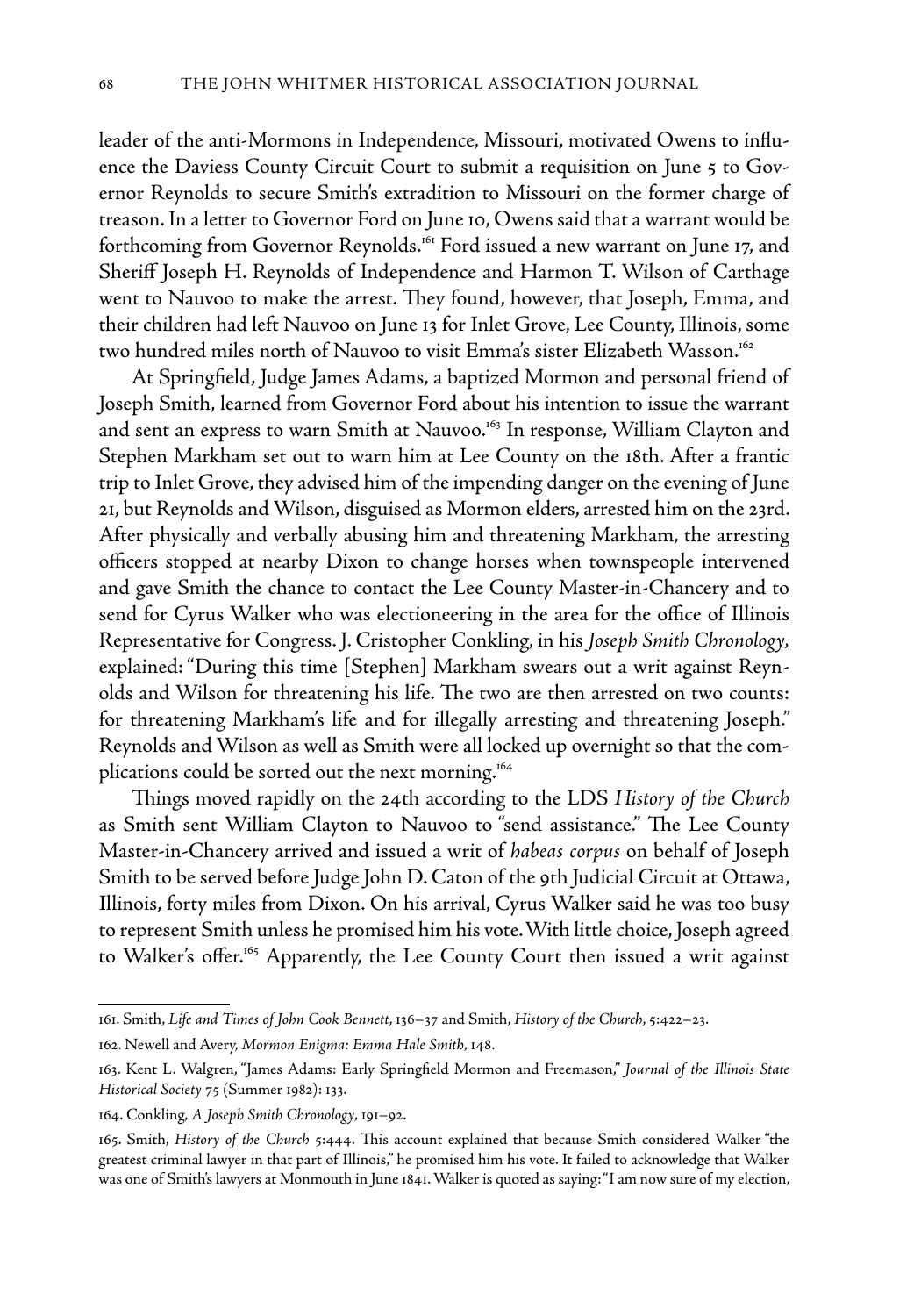Reynolds and Wilson for "private damage and false imprisonment" and "were held to bail in ten thousand dollars each, and they had to send to Missouri for bondsmen." They were placed in the custody of Sheriff James Campbell of Lee County until the matter was resolved. As with Smith, they obtained a writ of *habeas corpus* to be discharged before Judge Caton and then rode thirty-two miles to spend the night at Pawpaw Grove.

They learned on the 25th that Judge Caton was out of state and therefore returned to Dixon. At Nauvoo some 175 heavily armed Mormons set out to intercept Smith before he could be removed to Missouri. Some boarded the *Maid of Iowa* and searched vessels; one overland party set out for Peoria and another for Monmouth.166

The following day Smith's strange group progressed forty miles. Walker and two other Smith lawyers monitored events to protect their employer. Markham did the same to protect Smith. Reynolds and Wilson, armed with pistols, were technically holding Smith under arrest but were, in turn, being held under arrest by Sheriff Campbell. Two Mormons from one of the overland parties encountered Smith's party near Genesee on June 27 and Joseph reportedly said, "I am not going to Missouri this time. These are my boys."167

After other Mormons joined the party on the 29th, Reynolds and Wilson were disarmed and the decision made by Smith and his lawyers to forgo a trial at Quincy under Judge Douglas in favor of a trial by the Nauvoo Municipal Court. Unaware of the change of dynamics, Wilson Law and a frantic group of Mormons, aware that they were closing in on Smith's party, approached the village of Oquawka on the Mississippi River where they had imagined that Smith was being loaded onto the ferry. The Albert Perry Rockwood journal captured the near hysteria as he quoted Wilson Law saying: "We must overhaul them before they can get on the ferry-boat to cross the river, and we must take the stand that Joseph should not be taken over the river: therefore prepare ourselves for your best licks; for if Joseph goes into Missouri, they will kill him, and that will break us up, as our property in Nauvoo will become useless or of no value." The account continued with Rockwood recording: "We put our animals at their full speed and charged in with drawn swords, our guns and pistols cocked and primed, ready to attack." The citizens were terrified by the Mormon action. They called the Mormons "the destroying angels."<sup>168</sup>

and Joseph Smith has promised me his vote, and I am going to defend him." George R. Gayler, in "Attempt by the State of Missouri to Extradite Joseph Smith, 1841–1843," *Missouri Historical Review,* 58, no. 1 (October 1963): 33n46, documented a Non-Mormon source confirming this statement.

<sup>166.</sup> Bushman, *Rough Stone Rolling*, 506.

<sup>167.</sup> Smith, *History of the Church*, 5:449. The words are based on the 1854 recollection of Peter W. Conover, LDS Church History Library.

<sup>168.</sup> For "Rockwood's Account of the Second Division of the Expedition to Relieve the Prophet," see Smith, *History of the Church*, 5:454–56.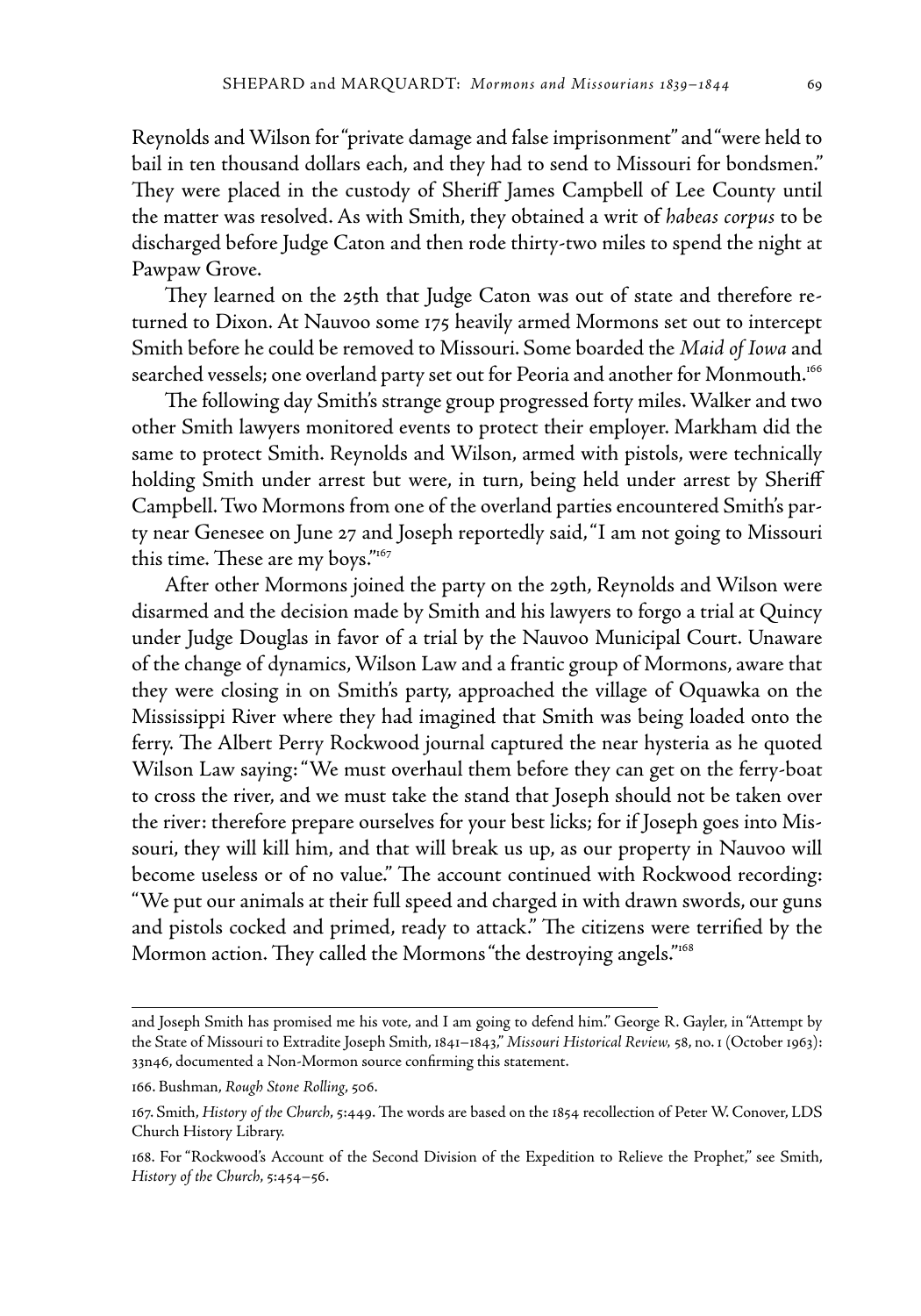When word reached Nauvoo of Joseph's imminent return, vice-mayor Hyrum Smith assembled the municipal court and passed an ordinance that gave Nauvoo officials the duty to require "strangers" to "give their names, former residence, for what intent they have entered or are tarrying in the city, and answer such other questions as the officer shall deem proper or necessary."169

When Smith, Sheriffs Reynolds, Wilson, and Campbell, three lawyers, and Mormon escorts arrived at Nauvoo at noon Friday, June 30, they were greeted by adulating thousands, bands, and a cannonade. John Needham, a twenty-four-year-old English convert wrote: "The city was alive to see our brother and friend; we shouted him welcome and shed tears of joy to see him again delivered from his enemies."<sup>170</sup> Shortly after arriving, Joseph told the municipal court, "The writ of habeas corpus granted by the Master-in-Chancery at Dixon was made returnable to the nearest court having jurisdiction; and you are that court."<sup>171</sup> His release from custody was a foregone conclusion but was delayed to the next morning, as Joseph Reynolds and Harmon Wilson were his dinner guests at 5 p.m. An hour later his address to thousands of joyous Mormons included that if the "Laws & Constitution" of the United States are not enforced for their protection, "we will claim them from higher power from heaven & from God Almighty." The Nauvoo Charter, according to Smith, was guaranteed by the United States and Illinois Constitutions, and he would protect it "at the point of the Bayonet & Sword." He added that he would not deal with arresting officers as charitably in the future but might "act with Almighty Power."172

That evening "at home before the Lawyers," Smith said, "I prophecy in the name of the Lord God that Governor ford by granting the writ – again[s]t me. has damned him[s]elf politically and <del>eternally</del> and his carcase will. stink on the face of the earth and be <as the carcase is that to > food for the carrion crow & Turkey buzzard.["]<sup>173</sup>

Reynolds and Wilson, having endured enough, left Nauvoo for Carthage, "threatening to raise the militia" and forcibly remove Smith from Nauvoo. $^{174}$  After a three-hour speech by Cyrus Walker before the municipal court on July 1, Smith was released on a writ of *habeas corpus*. Critics would say the Mormon court had overruled a warrant submitted by the Governor of Illinois. Cyrus Walker was dispatched

<sup>169.</sup> Dinger, "Habeas Corpus in Nauvoo," 163. This ordinance was influenced by rumors circulating in Nauvoo that strangers and "suspicious persons" were observed in the city on June 26–28. One rumor held that some had warrants for the arrest of Parley Pratt, Lyman Wight, and Alexander McRae. See Andrew H. Hedges, Alex D. Smith, and Brent M. Rogers, eds., *Journals, Volume 3: May 1843-June 1844* (Salt Lake City: Church Historian's Press, 2015), 40-41, cited hereafter as Hedges, *Journals, Volume 3*.

<sup>170.</sup> See Maureen Carr Ward, "John Needham's Nauvoo Letter: 1843," *The Nauvoo Journal* 8, no. 1 (Spring 1996): 38–42.

<sup>171.</sup> Smith, *History of the Church*, 5:461.

<sup>172.</sup> Kenney, *Wilford Woodruff's Journal*, 2:248, 251.

<sup>173.</sup> Hedges, *Journals, Volume 3*:48. This prophecy is not printed in the *History of the Church*.

<sup>174.</sup> Smith, *History of the Church*, 5:473, 478.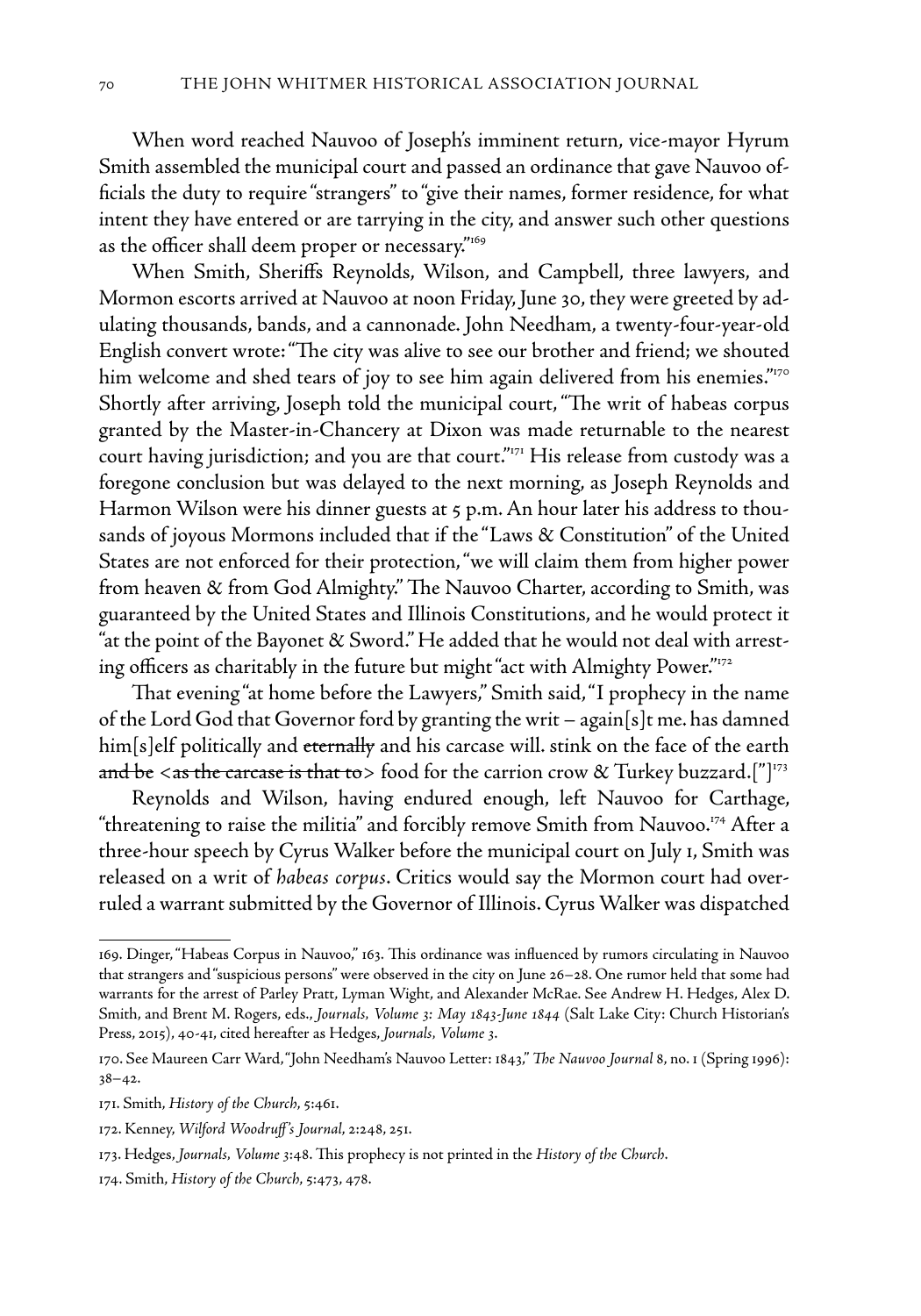at an unknown time to meet with governor Ford and explain the legality of Smith's release by the Nauvoo court.<sup>175</sup>

In its July 1, 1843, edition, the *Times and Seasons* reviewed previous murderous acts against the Mormons by the Missourians. It also extolled the powers granted by the state in the Nauvoo Charter that had authorized the release of Joseph Smith. John Taylor, however, treaded lightly on Governor Ford for issuing the arrest warrant. He and all concerned were aware that Ford had the authority to use the Illinois militia to take Smith by force. Taylor concluded his message by rhetorically asking, "if Joseph Smith be given into her [Missouri's] hands illegally?" He answered: "*Never!* No Never!! NO NEVER!!!"176

It is against this backdrop that the Whigs and Democrats prepared for the August 7 election for Congressional Representative in the newly formed Sixth District. The election was vitally important, as the winner would represent Hancock and fifteen other counties.<sup>177</sup> Although the Mormons appeared to be committed to vote for Cyrus Walker, the Democrats emphasized that a Whig victory could mean that the militia would be used to secure Joseph Smith's arrest and extradition.

The political divisiveness between the competing political parties was emphasized by John Bailache, the Whig editor, writing in the *Alton Telegraph and Democratic Review,* "Both sides [political parties] are truckling like whipped puppies to secure the Mormon strength, and the law and its officers are treated with contumely and contempt. A more disreputable state of things never before existed in a free and enlightened government." After saying the Mormons "throw themselves in the market like cattle for sale" as elections approach, Bailache concluded: "And when justice is attempted to be visited upon them, the arm of the law is found to be too short to reach them. Politicians and Demagogues not only court but fear them, solely in consequence of their political power and strength; and attempt to disguise it as we may, the Mormons are now a privileged sect in this boasted land of equal rights." $178$ 

<sup>175.</sup> George R. Gayler, "A Social, Economic, and Political Study of the Mormons in Western Illinois, 1839–1846 , A Revaluation," PhD diss., Indiana University, 1955, 204–5. Ford, in *History of Illinois*, 315, sarcastically said that Cyrus Walker: "appeared as his counsel, and made a wonderful exertion, in a speech of three hours long, to prove to the municipal court, composed of Joe Smith's tools and particular friends, that they had the jurisdiction to issue an act on the writ under the ordinance of their city."

<sup>176. &</sup>quot;Missouri and Joseph Smith," *Times and Seasons* 4, no.16 ( July 1, 1843): 241–43, emphasis retained. The defiance of Missouri is represented in a letter by J. Hall, a citizen of Independence, who said that Joseph H. Reynolds had received reprehensible treatment in Illinois and that the actions of the Nauvoo court in releasing Joseph Smith were illegal. He angily said that if Governor Ford did not cooperate with his state, he should "be impeached." Calling the Mormons a "lawless banditti," he maintained "it will be but a small matter to raise volunteers enough here to raze the city of Nauvoo to the ground." "Independerce, Mo, July 23 [1843]. My dear old friend," *Nauvoo Neighbor* 1, no. 17 (August 23, 1843): 2.

<sup>177.</sup> See Pease, *Illinois Election Returns,* 140.

<sup>178. &</sup>quot;Joe Smith," *Alton Telegraph & Democratic Review* 8, no. 29 ( July 15, 1843): 2. An example of the dislike of Joseph Smith by area Whigs is this quote from a letter by George Rockwell, a Warsaw druggist, to his father on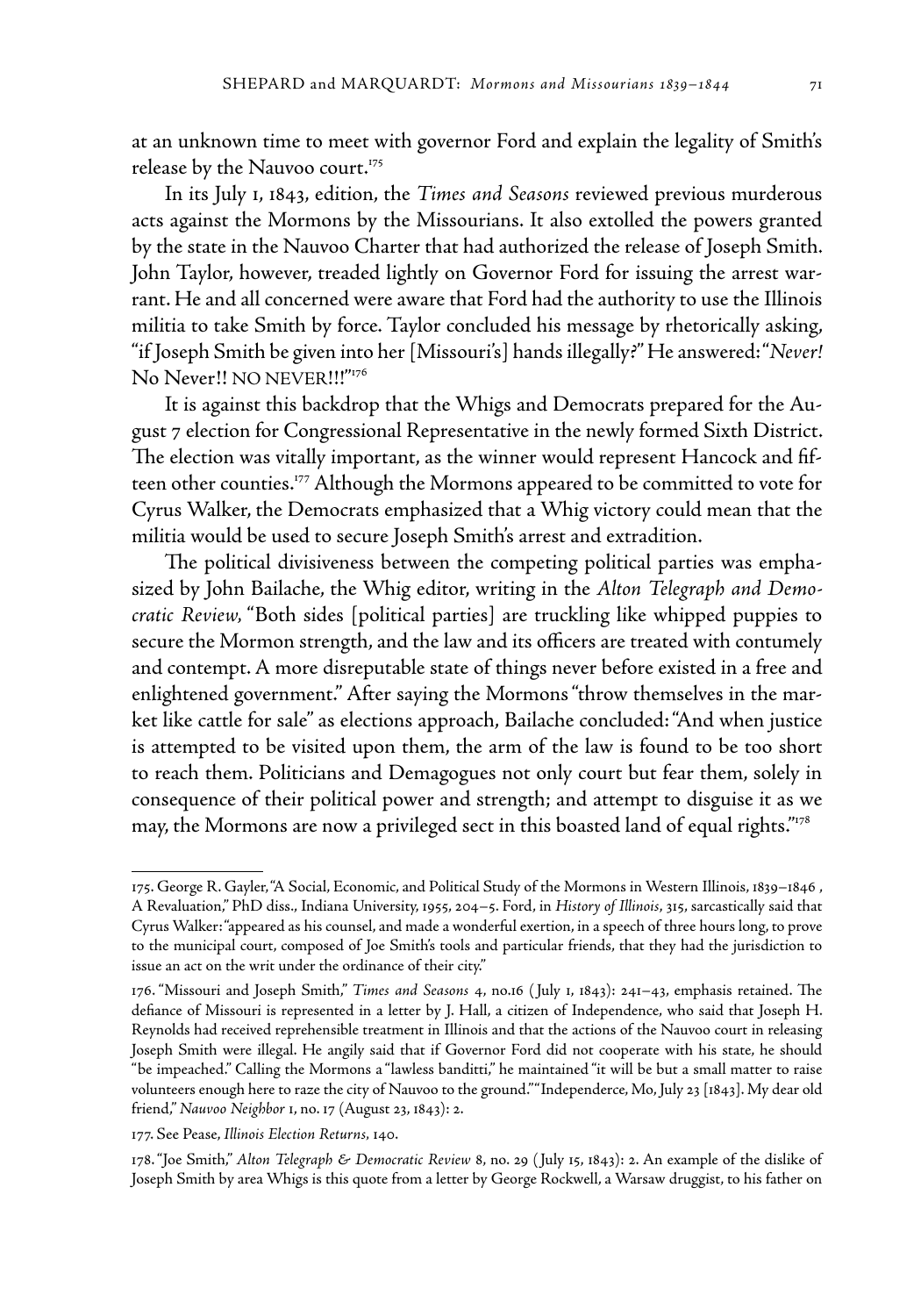During the brief window when some Whig newspapers hoped the Mormon vote would propel Walker to victory, Ford explained that the anti-Mormons, "entirely ceased their accustomed abuse."179 For example, Thomas Gregg, the editor of the *Warsaw Message*, printed a conciliatory message on July 12 which included the statement that "many sound lawyers entertain the opinion that their [Nauvoo] charter confers this power" to issue writs of *habeas corpus*. 180 The *Quincy Whig*'s Sylvester Bartlett vigorously attacked the Democrats for saying that the Whigs had anything to do with the arrest of Smith. In the July 12 issue he printed a glowing account by an unidentified individual from Quincy concerning the July 4th celebration at Nauvoo. The visitor said he was respectfully greeted by members of the Nauvoo Legion and was impressed by the appropriate prayers, music, and patriotic presentations. The visitor said: "I never saw a more orderly, gentlemanly, and hospitable people than the mormons."181 Quincy, in Adams County, was in the Fifth Congressional District and would vote on August 7, along with seven other counties, for a Representative— Democrat Stephen Douglas was running in a tight race against Whig Orville H. Browning.

Arriving at Nauvoo on July 2, Judge James Adams noted that Reynolds and Wilson were agitating against the Mormons and were petitioning Governor Ford to send a posse to retake Smith.<sup>182</sup> Ford wrote to Reynolds on July 6, indicating that he had dispatched his personal representative, Mason Brayman,<sup>183</sup> to Nauvoo to collect information relative to Reynolds's request that the militia be used to arrest Smith. The letter made it plain that the militia would not be used until he had evaluated "authentic and unquestionable information."184 Brayman arrived at Nauvoo on the 7th and reviewed a massive amount of material furnished by the Mormons relative

179. Ford, *History of Illinois*, 319.

181. "Trip to Nauvoo on the 4th," *Quincy Whig* 6, no. 12 ( July 12, 1843): 3.

182. Hedges, *Journals, Volume 3*:48-49.

August 3, 1843: "had it not been for their [the Mormons] political influence in favor of loco–focoism [Democrats] their leader Joe Smith would long before now have expiated for his crimes on the Gallows." George Rockwell to Dear Father, typescript, L. Tom Perry Special Collections, Harold B. Lee Library, Brigham Young University, Provo, Utah.

<sup>180. &</sup>quot;Joseph Smith, The Mormon Prophet," *Warsaw Message* 1, no. 25 ( July 12, 1843): 3. Gregg purchased the *Warsaw Signal* from Thomas Sharp and changed its name to the *Warsaw Message,* which he published from January 7 through February 1, 1844. He was decidedly anti-Mormon but was generally able to express himself in a gentlemanly manner.

<sup>183.</sup> Born in Buffalo, New York, in 1813, Brayman published *The Buffalo Bulletin* in 1834–35. After being admitted to the bar in 1836, he served as city attorney of Monroe, Michigan, in 1838 before relocating to Springfield, Illinois, where he practiced law and became a confidant of Governor Ford. After engaging in railroad enterprises, he rose to the rank of brevet major–general in the Civil War. After resuming his railroad enterprises, he served four years as the governor of Idaho and died at Kansas City in 1895. See article by W. L. D. Ewing and George R. Weber, "The Visit to Springfield of Richard M. Johnson, May 18–20, 1843," *Journal of the Illinois State Historical Society*  13, no. 2 ( July 1920): 208.

<sup>184.</sup> Smith, *History of the Church*, 5:492.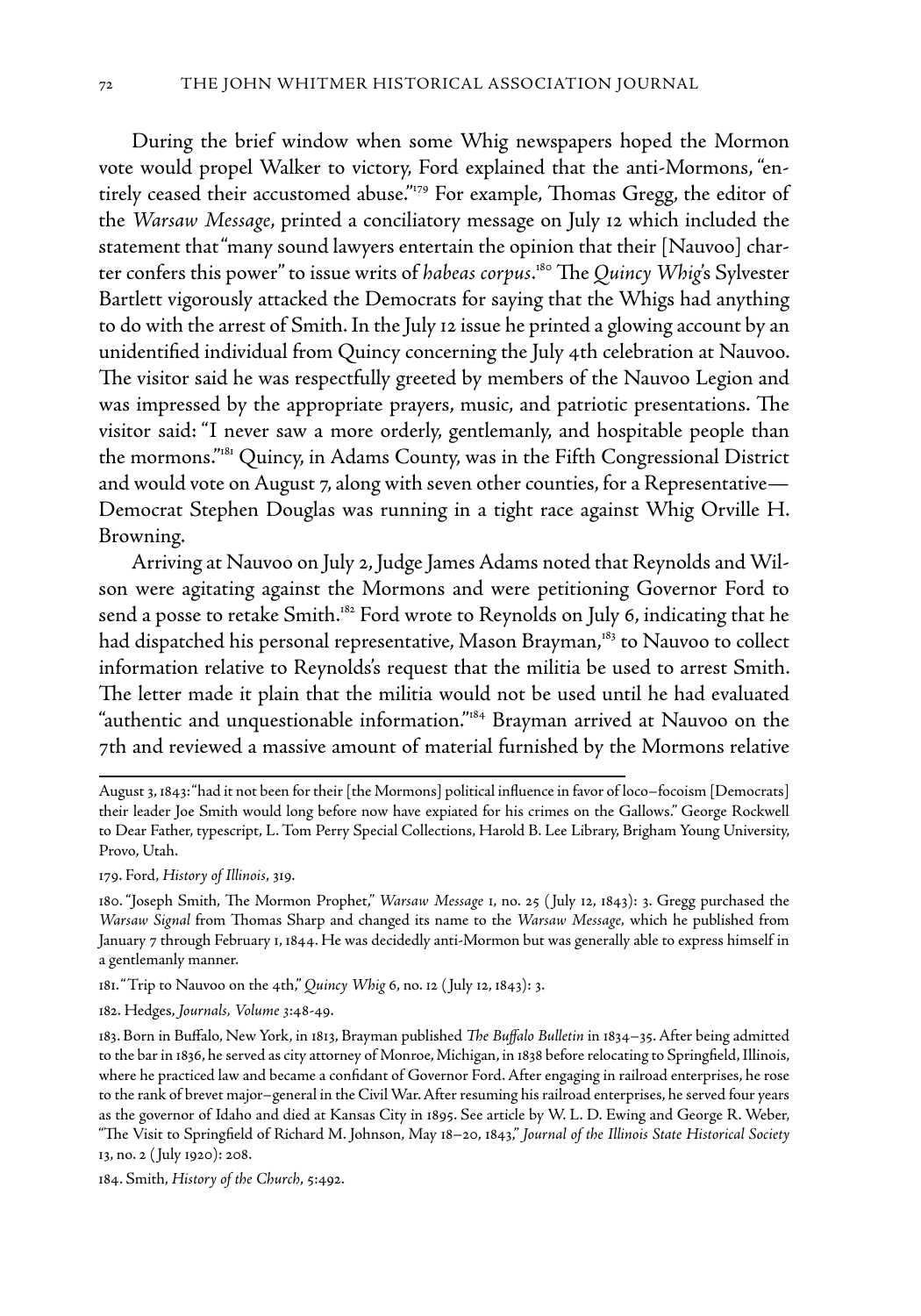to Smith's release by the Nauvoo Municipal Court on July 1.<sup>185</sup> Though Brayman's date of departure is unknown, on July 8 Smith sent affidavits to Ford attesting that he had been arrested without cause.<sup>186</sup>

Soon thereafter Hancock County Democratic leader Jacob B. Backenstos arrived at Springfield and met with Brayman as the governor was away on business. Backenstos's mission was to seek assurances that the governor would not use the militia to arrest Smith. He left Springfield with a confidential message for Joseph Smith dated July 29.<sup>187</sup> In the meantime, Governor Ford had informed his counterpart in Missouri on July 26 that he would not use "a detachment of militia" to rearrest Smith.188 He explained later that "mature consideration" led to this decision because "the writ had been returned as having been fully executed by the delivery of Joe Smith to the Missouri agent."<sup>189</sup>

Smith's journal, kept by Willard Richards, mentioned that Democrats Joseph P. Hoge<sup>190</sup> and Cyrus Walker were campaigning in Nauvoo on August 1 and that "Hoge acknowledged the power of the Mormon Habeus [*sic*] Corpus." Richards also noted: "News arrived from the Gov[ernor] that the writ was retu[rn]ed & killed" and explained, "The news above refer[r]ed to was a private communication from Mr Braman [*sic*] to Joseph by Mr Backenstos and not [from] the gov[ernor]."191

Brayman's letter informed Smith that he was surprised to learn on July 7, when he had arrived at Nauvoo on his previous fact finding mission, that some were suspicious of Governor Ford's motives. He assured Smith that the governor had harbored no unkind feelings toward him when he issued the writ for his arrest. Governor Ford, according to his representative, did so "with reluctance" because he was bound by law. Smith was informed that the writ had been returned to the governor and was inoperative. Brayman opined that Ford would "issue <u>no more writs</u>." He pledged that the governor was not "Holding a rod over" the Mormons to influence their vote. He

189. Ford, *History of Illinois*, 317.

<sup>185.</sup> Ibid., 493.

<sup>186.</sup> Ibid., 497.

<sup>187.</sup> Omer (Greg) W. Whitman and James L.Varner, "Sheriff Jacob B. Backenstos: 'Defender of the Saints,'" *Journal of Mormon History* 29, no. 1 (Spring 2003): 155.

<sup>188. &</sup>quot;From the State Register— Illinois and Missouri," *Nauvoo Neighbor* 1, no. 18 (August 30, 1843): 2. See also Smith, *History of the Church,* 5:533.

<sup>190.</sup> Born in Steubenville, Ohio, on December 15, 1810, Hoge moved to Galena, Illinois, in 1836 and began practicing law. He represented Hancock and fifteen other counties in the Sixth Congressional District in the 28th and 29th Congresses but did not stand for renomination in 1846. He instead moved to San Francisco, California, in 1853 where he ran unsuccessfully for the Senate in 1869. He was a superior court judge when he died in 1891.

<sup>191.</sup> Hedges, *Journals, Volume 3*:70-71. Ford, in *History of Illinois*, 316, said Walker and Hoge were asked by the Mormons "in a public assembly" if the Nauvoo municipal court could legally "issue writs of habeas corpus in all cases of imprisonment." After stating they both "gave their solemn opinion in favor of the power," Ford said "the Mormons were deluded by men who ought to have known and did know better."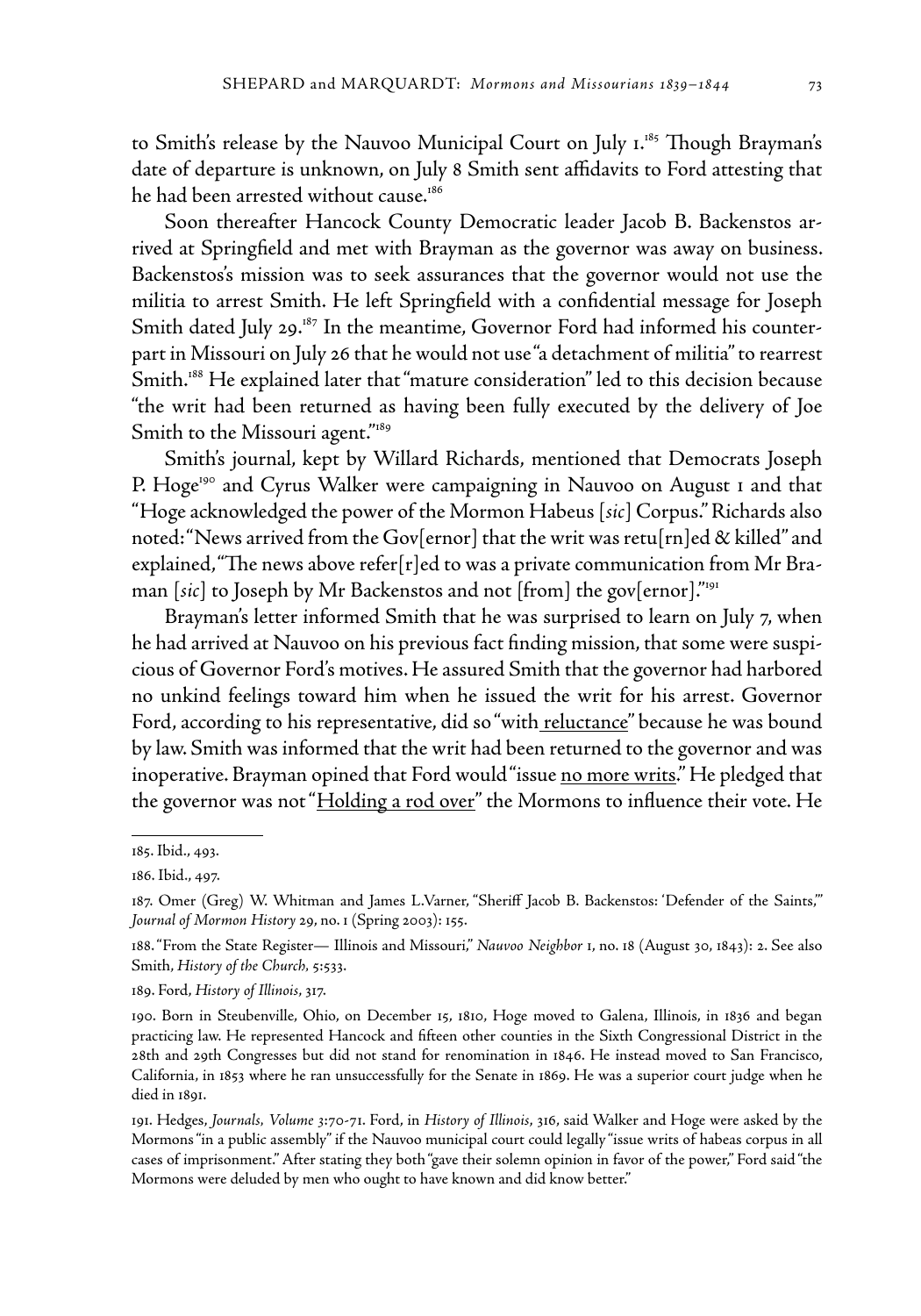reassuringly added: "The idea that Gov. Ford ever intended to call out the Militia is so perfectly absurd, that no one, but a half crazy politician, whose only hope of success depended on his efforts to inflame your people, against the executive, would have resorted to it, and it is quite certain that he had no such desire." After reassuring Smith that the governor was looking forward to the time when "vexatious persecution" against the Mormons would be no more, he added: "Vote, preach, pray, and worship God as you please, and, so that you violate no law, you have nothing to fear from the executive or his advisors." Brayman emphasized that the message was his opinion but reassuringly said he was certain that the governor held similar beliefs.<sup>192</sup>

The August 2 *Nauvoo Neighbor* contained a short statement by John Taylor that advised the Mormons not to divide their votes in the upcoming election. This was followed by solitary endorsements for Walker and Hoge. Walker was extolled by "A. K" as a "man of stability" whose "fixed and established principles" that were developed during his thirty years as a lawyer made him a solid candidate. Hoge was depicted by pseudonymous writer "A. Democrat" as a young lawyer in a progressive party who was independent and would be a "faithful servant" to all of his constituents. This spokesman effectively pointed out that Walker had been well compensated with \$500 when he had represented Joseph Smith as counsel at Monmouth.<sup>193</sup>

Taylor then published a letter by a person using the pseudonym "One of the Olden Times" that compared recent speeches made by Hoge and Walker at Nauvoo and strongly advocated the election of Hoge. Significantly, the author belittled Walker's explanation that his defense of Smith had tarnished his reputation among the Whigs and at the same time pretended that he believed in the principles of the Democrats:

He [Walker] prefaced his address with a piteous cry of what he should lose by his defence of Joseph Smith, and what Mr. Hoge, would gain, therefore he thought the people of Nauvoo ought to support him. But he forgot to explain why he voted for Jo Duncan for Governor, an open hostile enemy of the Mormons. He was as silent of the tomb of the silent dead upon this subject. He advocated all the federal whig measures, and said he was a democratic whig! … To cap the climax of all, he claimed to be a Jackson democrat!!! He certainly presumed more upon the ignorance and credulity of the people than any man I ever saw, or else he must be *ignorant* himself.194

On Saturday evening, August 5, two days before the election, there was a dramatic showdown at the stand near the temple before hundreds of Mormons when Hyrum Smith and William Law publicly clashed over who should receive the Mor-

<sup>192.</sup> Confidential letter of Mason Brayman to Joseph Smith, July 29, 1843, emphasis retained. Transcribed by H. Michael Marquardt. Original at the Community of Christ Library–Archives, Independence, Missouri.

<sup>193. &</sup>quot;For the Neighbor," *Nauvoo Neighbor* 1, no.14 (August 2, 1843): 2.

<sup>194. &</sup>quot;To the Editor of the Neighbor," Ibid., emphasis retained.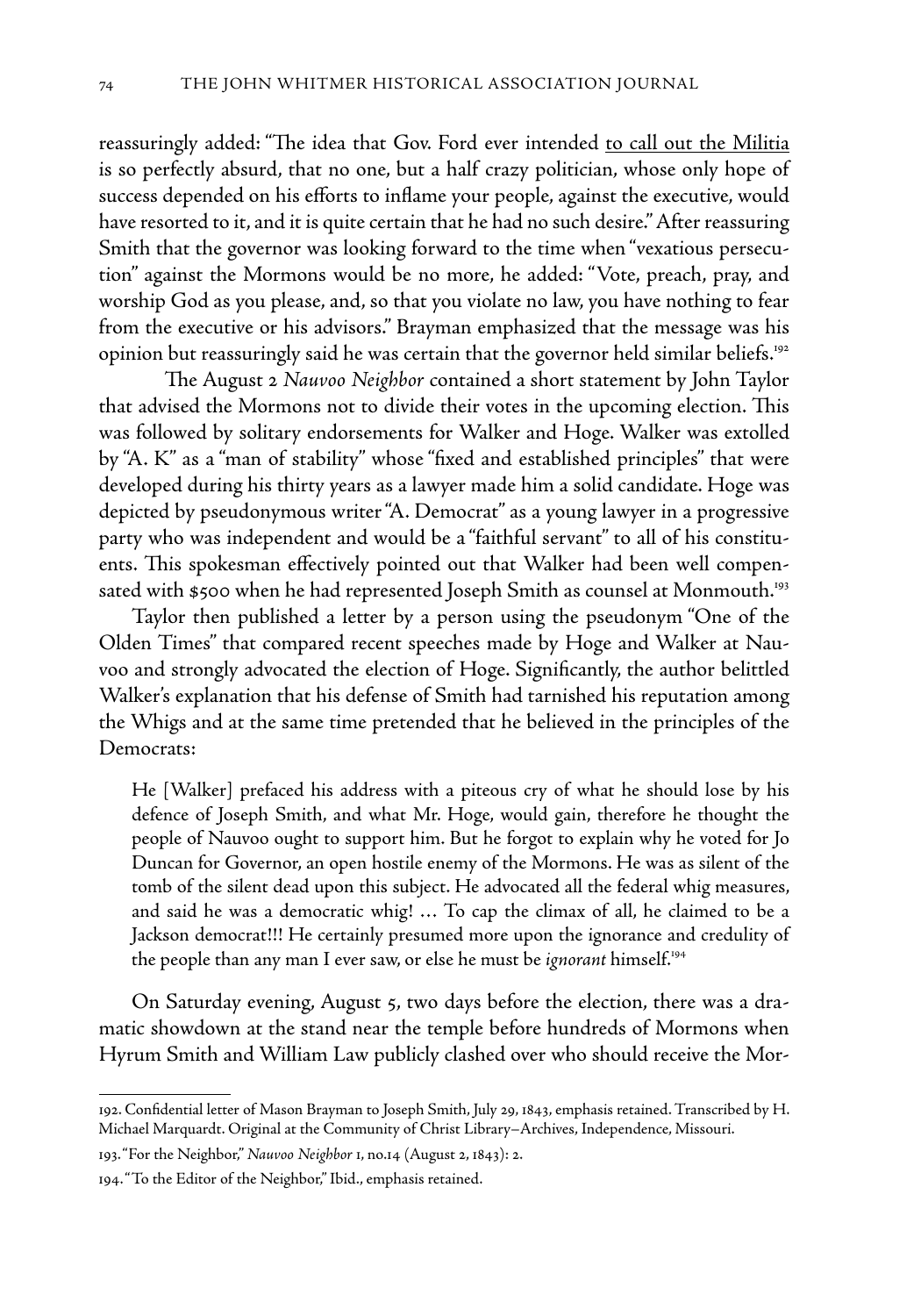mon vote—Hoge or Walker. According to an 1887 remembrance by Law, a deal was made in which Hyrum would support Hoge in exchange for receiving a seat in the Illinois Legislature. Law also maintained that Hyrum said he had a revelation "that the people should vote for Mr. Hoge" and that Law "showed the people how shamefully they had treated Mr. Walker."195

Following Parley P. Pratt's preaching at the stand the next day, Joseph Smith told the assembled crowd that he was not going to tell them how to vote, proclaiming, "The Lord has not given me Revelati[o]n conc[e]rning politics." Acknowledging that Cyrus Walker was "a high minded man," Smith said that he had promised to vote for him and would do so. Walker's fate was sealed when he added, "Bro[ther] Hiram tells me this morn[i]ng that he has had a testimo[n]y that it will be better for this people to vote for hoge.  $\&$  I <del>never</del> never kn[e]w Hiram [to] say he ever had a revelation & it failed." Smith then added that he had never "told Bro[ther] [William] Law to tell my private feeli $[n]$ gs," presumably referring to their discussions about his initial pledge to vote for Walker. He further commented that Governor Ford's issue of a writ for his arrest was an action "of the head and not of the heart" and authorized those present to affirm that he was "a personal friend of gov[ernor] ford." Hyrum then "explai $[n]$ ed at some length. concring  $[concerning]$  the election."<sup>196</sup> Historians Robert Wicks and Fred Foister, summarized the election results as follows:

When the votes were counted it became clear that Walker had maintained a solid lead over Hoge outside of Nauvoo, with an 895 vote majority in thirteen counties—Henry, Knox, Mercer, Ogle, Stark, Warren, Jo Davies, Stephenson, Winnebago, Carol, Whiteside, Rock Island, and Henderson. Hoge led in two counties, Lee and McDonough, with a majority of only 114 votes. Hancock County figures were 2,088 in favor of Hoge, and 733 (chiefly non-Mormon votes outside of Nauvoo) in favor of Walker. The Mormon bloc vote had determined the contest.<sup>197</sup>

Although the Mormons voted for Whig O. H. Browning in Adams County, Democrat Stephen Douglas won to become a U. S. Representative with 53 percent of the vote.198 It has been assumed by various historians that the Mormons simply "forgot" to inform their Mormon brethren to vote for Douglas. Robert W. Johannsen,

<sup>195.</sup> Wilhelm Wyle Interview, March 20, 1887, Shullsburg, Wisconsin with William Law. See Lyndon W. Cook, *William Law: Biographical Essay, Nauvoo Diary, Correspondence, Interview* (Orem, UT: Grandin Book Company, 1994), 125. See Ford's description of the public clash between William Law and Hyrum Smith in *History of Illinois,* 318-19*.*

<sup>196.</sup> Hedges, *Journals, Volume 3*:72-73. See Flanders, *Kingdom on the Mississippi,* 236-39 for a critical view of the election and Leonard, *Nauvoo: A Place of Peace, a People of Promise*, 298-300, for a defense of the manner in which the Mormons bloc voted for Hoge.

<sup>197.</sup> Robert S. Wicks and Fred R. Foister, *Junius & Joseph: Presidential Politics and the Assassination of the First Mormon Prophet* (Logan: Utah State University Press, 2005), 47.

<sup>198.</sup> See Ford, *History of Illinois*, 320 and Flanders, *Nauvoo: Kingdom on the Mississippi,* 239.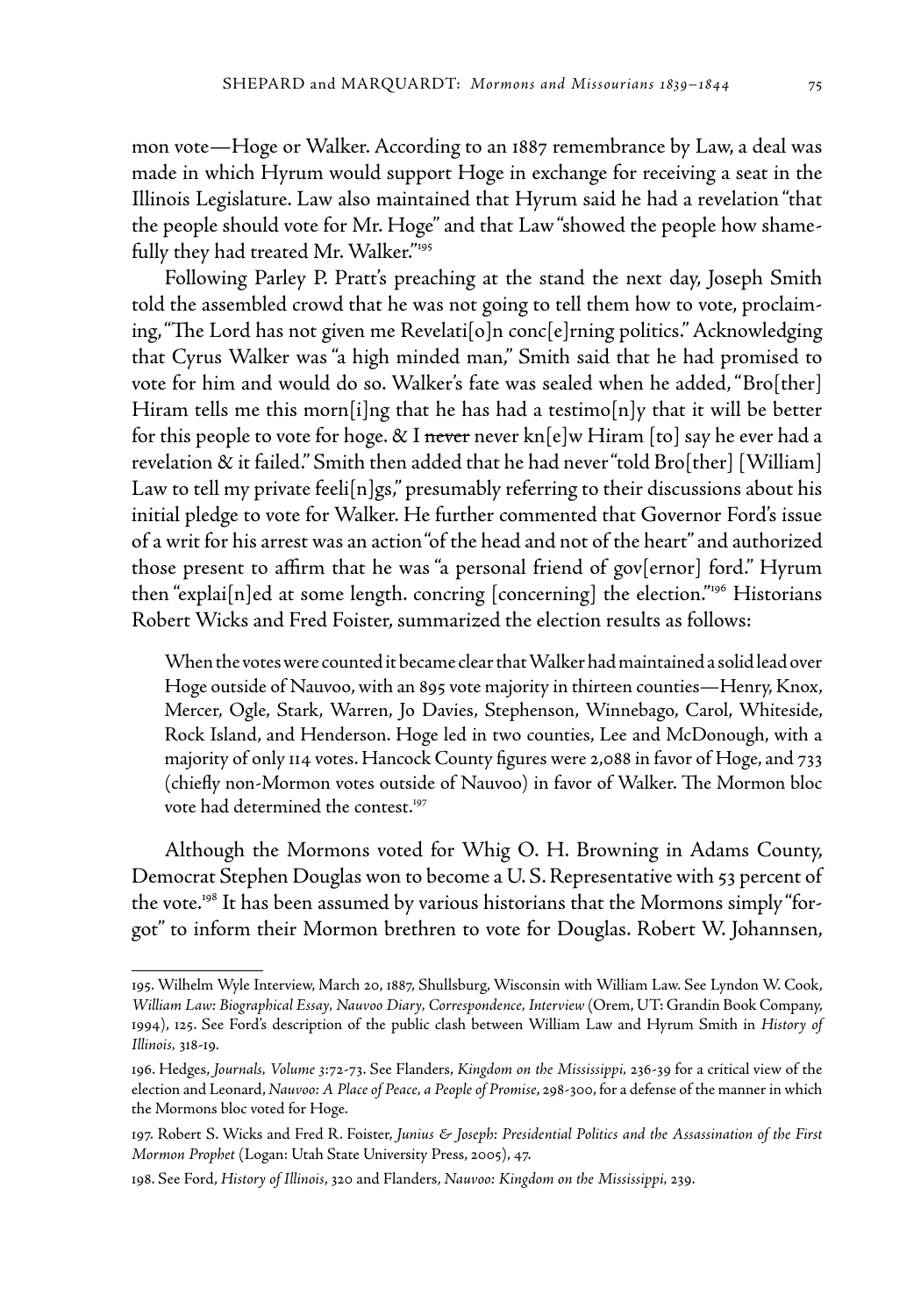a leading Douglas authority, wrote: "the rumor circulated that Ford himself had influenced the Mormons to vote against Douglas because the governor recognized in Douglas a potential rival for the United States Senate."<sup>199</sup>

Historian John Hallwas opined: "Probably no episode of the Mormon sojourn in Illinois so clearly displayed the subversion of the democratic process through the intrusion of religious authority into politics. The Smiths were anxious to direct Mormon voting, and their followers were willing to obey." He added: "The election ended Walker's political career, not only because of his defeat, but because his cooperation with the Mormons caused many of his Whig followers to turn against him—so great was their dislike of Joseph Smith."200

Ford, in a lengthy letter to Governor Reynolds on August 14, said that he did not authorize the use of a "detachment of militia" to assist in the arrest of Joseph Smith until he made a careful study of all aspects of Joseph Smith's arrest and release." Ford's recapitulation of events seemed straightforward except for his claim that the Mormon relief force exhibited no "arms of any description" and there was no "military or warlike array." In this he was incorrect. He maintained that he was prevented by Illinois law from calling out the militia except in situations involving a requisition from the president, a threatened invasion of the state, or an extreme emergency. He added that he had issued a writ for Smith's arrest, resulting in his delivery to a Missouri agent. He emphasized, "No process, officer, or authority of this state *has been resisted* or interfered with." He affirmed that he had "fully executed the duty which the laws" imposed on him.<sup>201</sup>

 Presbyterian minister Milton Kimball wrote to a "Brother Badger" from Warsaw on the 25th of August, "I recently heard with my own ears, these heartless leaders, tell the Mormons that they had a revelation from the Lord to tell them how they should all vote. They one and all believed it, and voted in obedience to the pretended revelation."202 On September 8, Charlotte Havens, a non-Mormon residing at Nauvoo, wrote family members that the Mormons followed Hyrum Smith's revelatory claim to vote for Hoge "like sheep following the bell sheep over a wall."203

The *Bloomington Herald* on September 8, 1843, quoted the *Burlington Hawk-Eye*  as saying, "The late refusal on the part of GOV. FORD to issue a new writ in com-

<sup>199.</sup> Robert W. Johannsen, *Stephen A. Douglas* (New York: Oxford University Press, 1973), 123.

<sup>200.</sup> Hallwas, *Western Illinois Heritage*, 113–14. The Hoge victory did immeasurable harm to the Mormons. Thomas Ford correctly said, "from this time forth the Whigs generally and a part of the democrats determined upon driving the Mormons out of the state." Ford, *History of Illinois*, 319.

<sup>201. &</sup>quot;Executive Department, Springfield, Illinois, August 14, 1843," *Nauvoo Neighbor* 1, no. 18 (August 30, 1843): 2, emphasis retained. See also Smith, *History of the Church*, 5:533–36.

<sup>202.</sup> Roger D. Launius, "American Home Missionary Society Ministers and Mormon Nauvoo: Selected Letters," *Western Illinois Regional Studies* 8, no. 1 (Spring 1985): 29.

<sup>203.</sup> Charlotte Haven, "A Girls Letters from Nauvoo," *Overland Monthly* 17, Second Series ( January–June 1891): 636.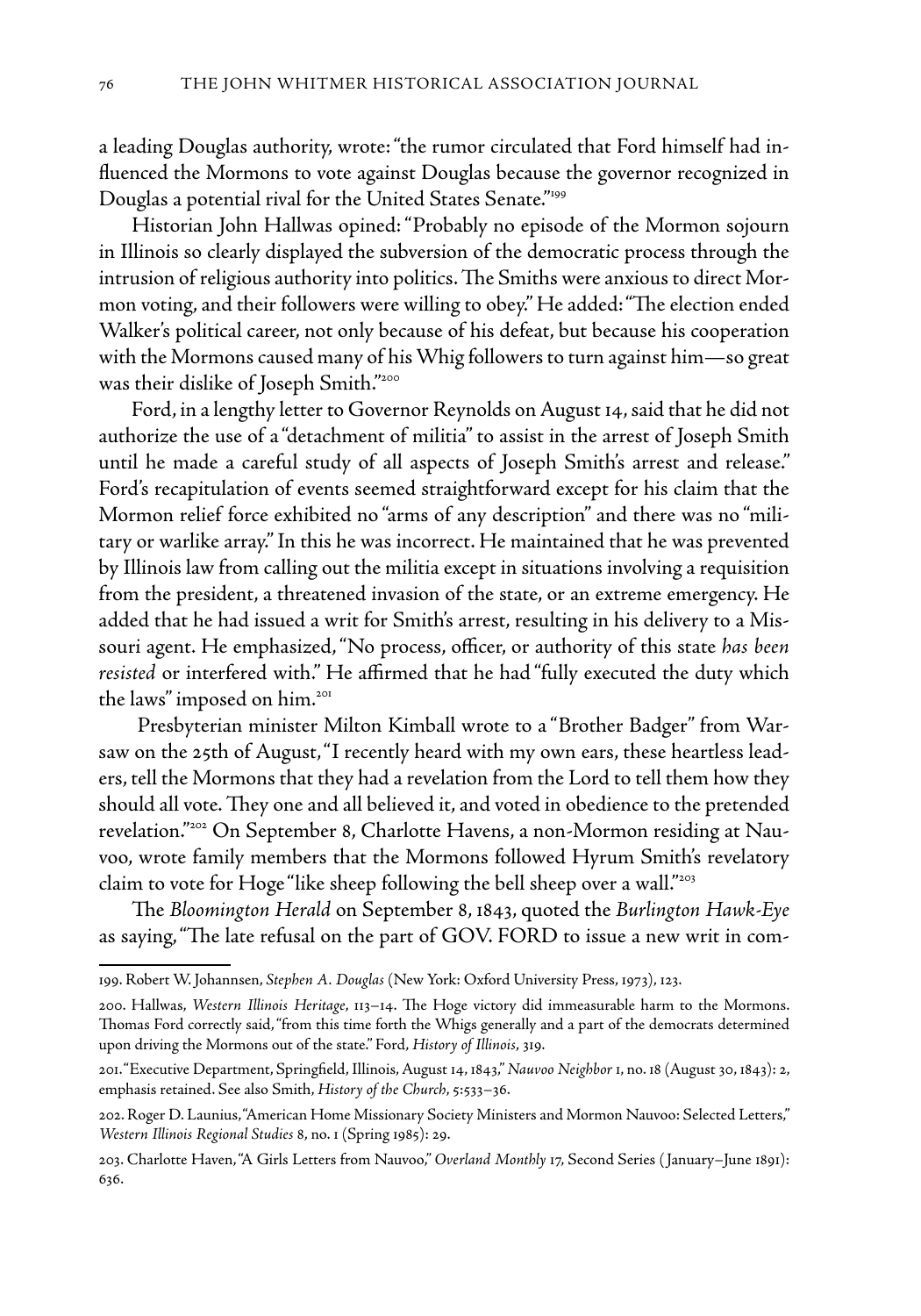pliance of the Governor of Missouri for Joseph Smith, has awakened a spirit which we fear may end in blood shed. The Missourians, 20,000 in number it is said, stand ready to cooperate with the Illinoisans."204

 A petition of the Mormon residents of Hancock County dated November 28, 1843, was submitted to the 28th United States Congress and referred to the Judiciary Committee the following April. Titled "Memorial of inhabitants of Nauvoo in Illinois, praying redress for injuries to their persons and properties by lawless proceedings of citizens of Missouri," it chronicled crimes against them by the Missourians and asked the Congress to force the state to grant them redress as they had "repeatedly appealed to the Missouri authorities in vain." The petition alleged that "the exterminating order of the Governor of Missouri is still in force and we dare not reclaim our just rights."<sup>205</sup> The petition received no action.

Orrin Porter Rockwell's Missouri incarceration came to an end at Independence on December 13 when a jury found him guilty of escaping from jail and sentenced him to "five minutes imprisonment in the county jail." He arrived at Nauvoo on Christmas day.206 Historian George Gayler suggested this release "must have been a bitter pill for the Missouri Authorities to swallow." He explained that since they had "failed to extradite [ Joseph] Smith for trial in Missouri, they were forced to free the man that was most universally accepted as the attempted assassin" of Lilburn Boggs.207

In spite of the growing regional antagonism between Mormons and their enemies, several months passed during 1843 without conflict. This changed on December 2 when Mormons Daniel Avery and son Philander from the Bear Creek area were kidnapped by Missourians from Clark County and Illinoisans from Green Plains in Adams County. Accused of stealing horses, they were forcibly removed to Missouri where Philander managed to escape. But his father received brutal treatment until his release on a writ of *habeas corpus* on December 25.208

Joseph Smith responded on December 7 by sending a personal letter, affidavits and resolutions protesting the kidnapping of the Averys to Governor Ford and asked for protection against aggression by Missourians. After asking Ford if he could call out a portion of the Nauvoo Legion to protect the Mormons, he said he had just learned that Governor Reynolds would make another demand for him.<sup>209</sup>

<sup>204. &</sup>quot;Anti-Mormon Convention," *Bloomington Herald* 3, no. 44 (September 8, 1843): 3.

<sup>205.</sup> See Lyman D. Platt, "1843 Petition to the United States Congress," *Nauvoo Journal* 1 (1989): 32–52 and Smith, *History of the Church* 6:84–88.

<sup>206.</sup> See Launius, *Alexander William Doniphan,* 81–82.

<sup>207.</sup> Gayler, "A Social, Economic and Political Study of the Mormons," 207.

<sup>208.</sup> Smith, *History of the Church*, 6:99, 122–23, 145–48 and Dinger "Habeas Corpus at Nauvoo," 164–65.

<sup>209.</sup> See Smith, *History of the Church*, 6:100–101. Governor Ford denied the request to activate the Nauvoo Legion.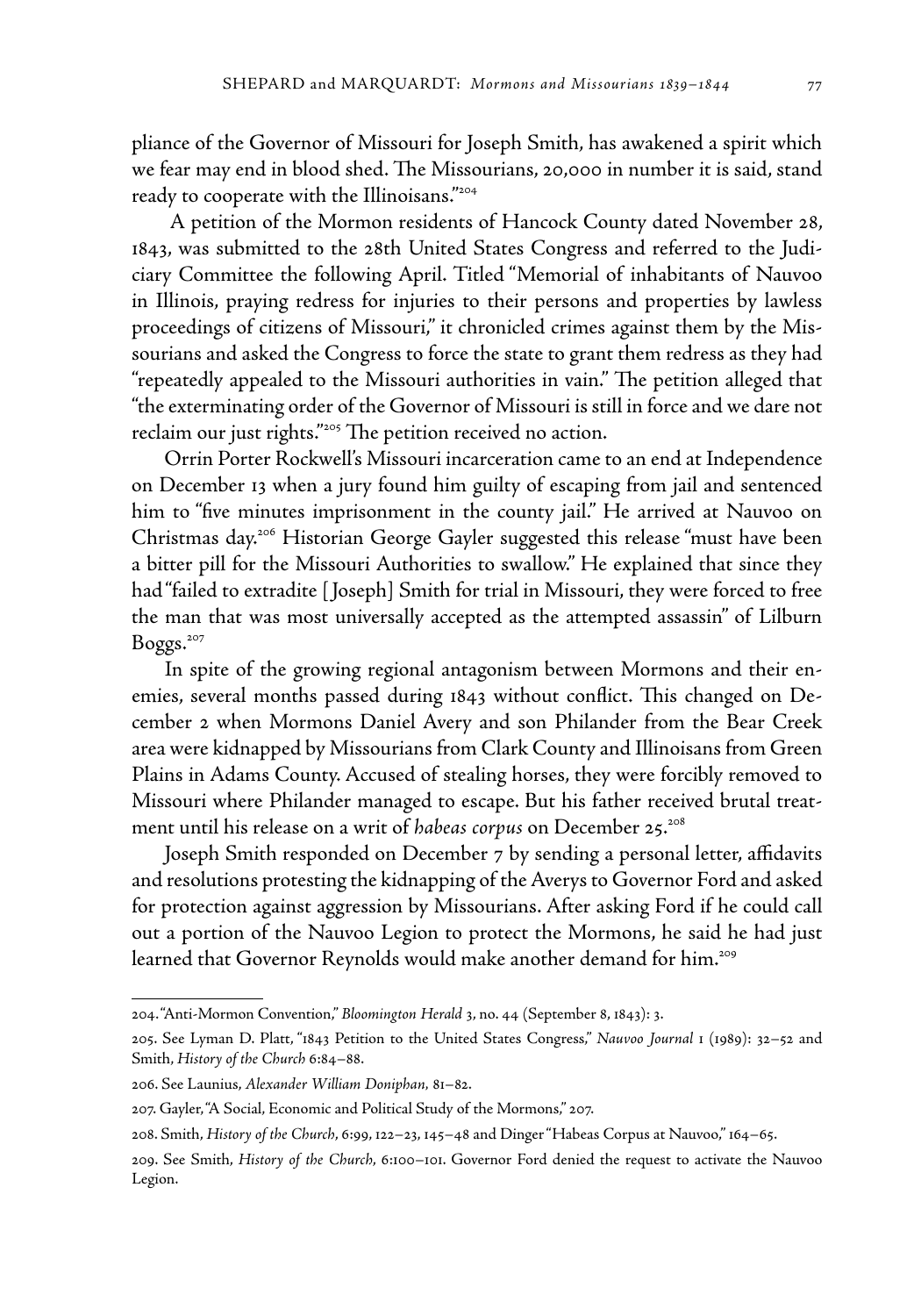Historian John Dinger has aptly written: "The Saints in Nauvoo were terrified by the kidnapping, realizing that the same fate could befall [ Joseph] Smith." The City Council passed a "Special Ordinance in the Prophet's Case, vs Missouri" on December 8. It reviewed Missouri efforts to have Smith arrested and extradited and how he had been lawfully released from custody. Recognizing additional attempts could be forthcoming for his arrest, the ordinance included the following:

Be it ordained by the City Council of the City of Nauvoo, according to the intent and meaning of the Charter for the "benefit and convenience" of Nauvoo, that hereafter, if any person or persons shall come with process, demand, or requisition, founded upon the aforesaid Missouri difficulties, to arrest said Joseph Smith, he or they so offending shall be subject to be arrested by any officer of the city, with or without process, and tried by the Municipal Court, upon testimony, and, if found guilty, sentenced to imprisonment in the city prison for life; which convict or convicts can only be pardoned by the Governor, with the consent of the Mayor of said city.<sup>210</sup>

The Avery kidnappings marked a milestone of sorts as neither kidnappings nor extradition attempts were made during the remainder of Joseph Smith's life. Governor Reynolds would have an even shorter lifespan, as he committed suicide in his office on February 9, 1844. Tying a strong twine to the trigger of a rifle with the opposite end around his thumb, he shot himself in the head.<sup>211</sup> Historian George Gaylor wrote that Reynold's suicide, "could be traced, in part, to despondency over his many failures to extradite the Mormon Prophet."<sup>212</sup> Though this assessment may have some merit, his "suicide note" painted a broader picture of serious mental illness: "In every situation in which I have been placed, I have labored to discharge my duties faithfully to the public; but this has not protected me for the last twelve months from the slanders and abuse of my enemies, which has rendered my life a burden to me. I pray God to forgive them and teach them more charity."<sup>213</sup>

It is unknown if Reynolds would have further pursued the extradition of Joseph Smith had he lived. Based on Governor Ford's emphatic rejection of his last request that the militia be used to capture Smith, he may have realized the futility of continuing the effort. The remainder of his term was filled by a Democrat, Meredith Miles Marmeduke. Another Democrat, John Cummings Edwards, became governor in November 1844.

<sup>210.</sup> See Dinger, "Habeas Corpus in Nauvoo," 165 and Smith, *History of the Church*, 6:105–06. This ordinance was repealed on February 12, 1844.

<sup>211. &</sup>quot;Death of Gov. Reynolds," *Warsaw Signal*, New Series no. 3 (February 28, 1844): 2.

<sup>212.</sup> Gayler, "A Social, Economic and Political Study of the Mormons, 207. See "Suicide of Gov. Reynolds of Missouri," *Quincy Whig* 6, no. 44 (February 21, 1844): 2.

<sup>213. &</sup>quot;Death of Gov. Reynolds," *Warsaw Signal*, New Series no. 3 (February 28, 1844): 2. Thomas Sharp recently reacquired the newspaper from Thomas Gregg and resumed publication of the *Warsaw Signal.*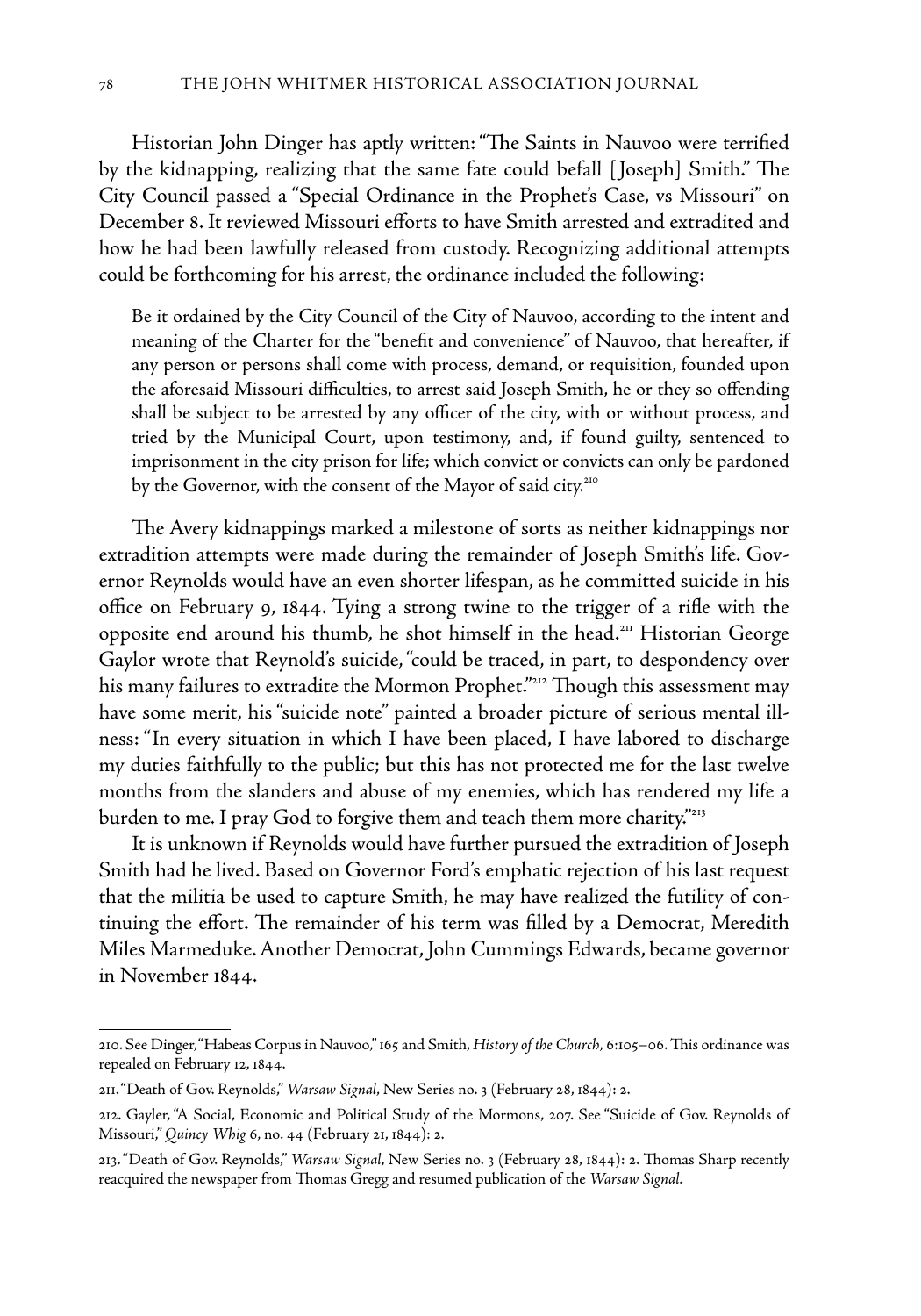To be sure, verbal skirmishes between the Mormons and Missourians continued with threats and proclamations. They were made, however, without expectation of violent confrontation. One gets the feeling that each side was content to ruminate on past conflicts rather than to relive the terror of their 1838 encounters.

## **Conclusion**

The "escape" of Joseph Smith and four other Mormons from Missouri authorities in April 1839 signaled that the Missourians wanted to bring their "Mormon period" to a close. They not only had to borrow money to pay the militias, but they also had to deal with internal dissension over the manner in which the Mormons were treated. Moreover, they had to defend their treatment of the Mormons on the national scene as accounts of their actions against the Mormons circulated throughout the nation.214 Instead of going quietly, the Mormons added to their embarrassment by publicizing the violence associated with their forced removal from Missouri before the president and Congress. Possibly more distasteful to the Missourians were the stories spread by hundreds of Mormons across the United States and England, portraying the people of Missouri as frontier ruffians. Governor Boggs and Governor Reynolds apparently decided that their best option was to have Smith returned to Missouri where a trial would disclose his own level of guilt for causing the 1838 conflict.

Historian Stephen C. LeSueur has correctly stated, "Both the Mormons and Missourians believed the Mormon War had resulted from an unlawful conspiracy by the other to seize property and power."<sup>215</sup> As in most conflicts, the antecedents of violence were selectively remembered, and personal contributions to conflict were ignored. This reality spawned what John R. Hallwas and Roger D. Launius defined as the "myth of persecuted innocence."<sup>216</sup> Richard Bushman has aptly written: "When the Mormons thought of Missouri, they did not remember looting houses or burning stores. They believed that they had acted solely in their own defense. They were the victims."217 Most certainly, the Missourians as well believed that they had acted only defensively and were victims.

<sup>214.</sup> See, for example, criticism in the *Baltimore Patriot,* quoted in the *Jefferson Weekly* (Albany, NY) 1 (December 8, 1838): 343–44: "If Mormons can thus be hunted like wild beasts and driven from place to place like outlaws, why cannot Shakers, New Harmony men, or any other social community of peculiar habits and organization? If any person has committed an offence against the law, he should be tried and condemned by the laws but to exile a whole community thus (saying nothing of the [Hawn's Mill] Massacre) when it is admitted that the mass or rabble among them are 'more sinned against than sinning,' appears to us to be a most flagrant violation of the rights of American citizens and a most dangerous precedent." Gentry and Compton, *Fire and Sword,* 503.

<sup>215.</sup> Stephen C. LeSueur, *The 1838 Mormon War in Missouri* (Columbia: University of Missouri Press, 1987), 245.

<sup>216.</sup> Hallwas and Launius, *Cultures in Conflict*, 300.

<sup>217.</sup> Bushman, *Rough Stone Rolling,* 390.